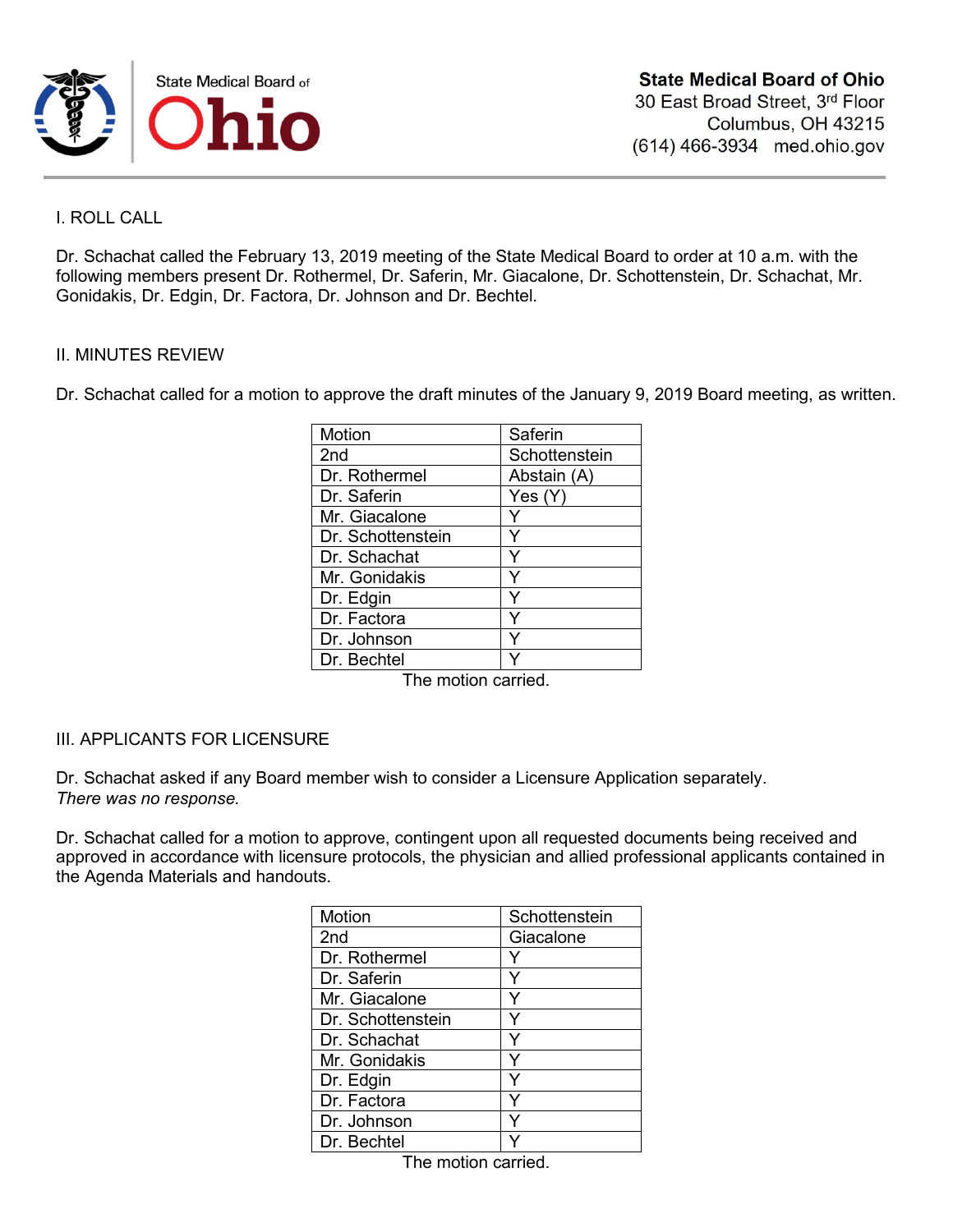Dr. Schachat called for a motion to approve, contingent upon all requested documents being received and approved in accordance with licensure protocols, the applicants for a Certificate to Recommend Medical Marijuana contained in the Handouts provided to the Board members.

| Schottenstein |
|---------------|
| Giacalone     |
|               |
|               |
|               |
|               |
|               |
| А             |
|               |
|               |
|               |
|               |
|               |

The motion carried.

## IV.REPORTS AND RECOMMENDATIONS

Dr. Schachat stated that the board has eliminated the discussion leader and the five-to ten-minute presentation that each had traditionally done for the case. Although the reading of the case summary will not be conducted, each board member has the opportunity to make comments during the discussion.

Dr. Schachat asked: Has each member of the Board received, read and considered the Hearing Record; the Findings of Fact, Conclusions and Proposed Orders; and any objections filed in the matters of Ronald B. Casselberry, M.D.; Nicholas Garritano, D.O.; Melvin Orlando Hollis, L.M.T.; Susan Donna Lawrence, D.O.; Steven Scott McNutt, M.D.; and Jose Vargas, M.D.?

| Dr. Rothermel     |   |
|-------------------|---|
| Dr. Saferin       |   |
| Mr. Giacalone     | v |
| Dr. Schottenstein |   |
| Dr. Schachat      |   |
| Mr. Gonidakis     | v |
| Dr. Edgin         |   |
| Dr. Factora       |   |
| Dr. Johnson       |   |
| Dr. Bechtel       |   |

Dr. Schachat asked: Does each member of the Board understand that the Board's disciplinary guidelines do not limit any sanction to be imposed, and that the range of sanctions available in each matter runs from Dismissal to Permanent Revocation or Permanent Denial?

| Dr. Rothermel |  |
|---------------|--|
| Dr. Saferin   |  |
| Mr. Giacalone |  |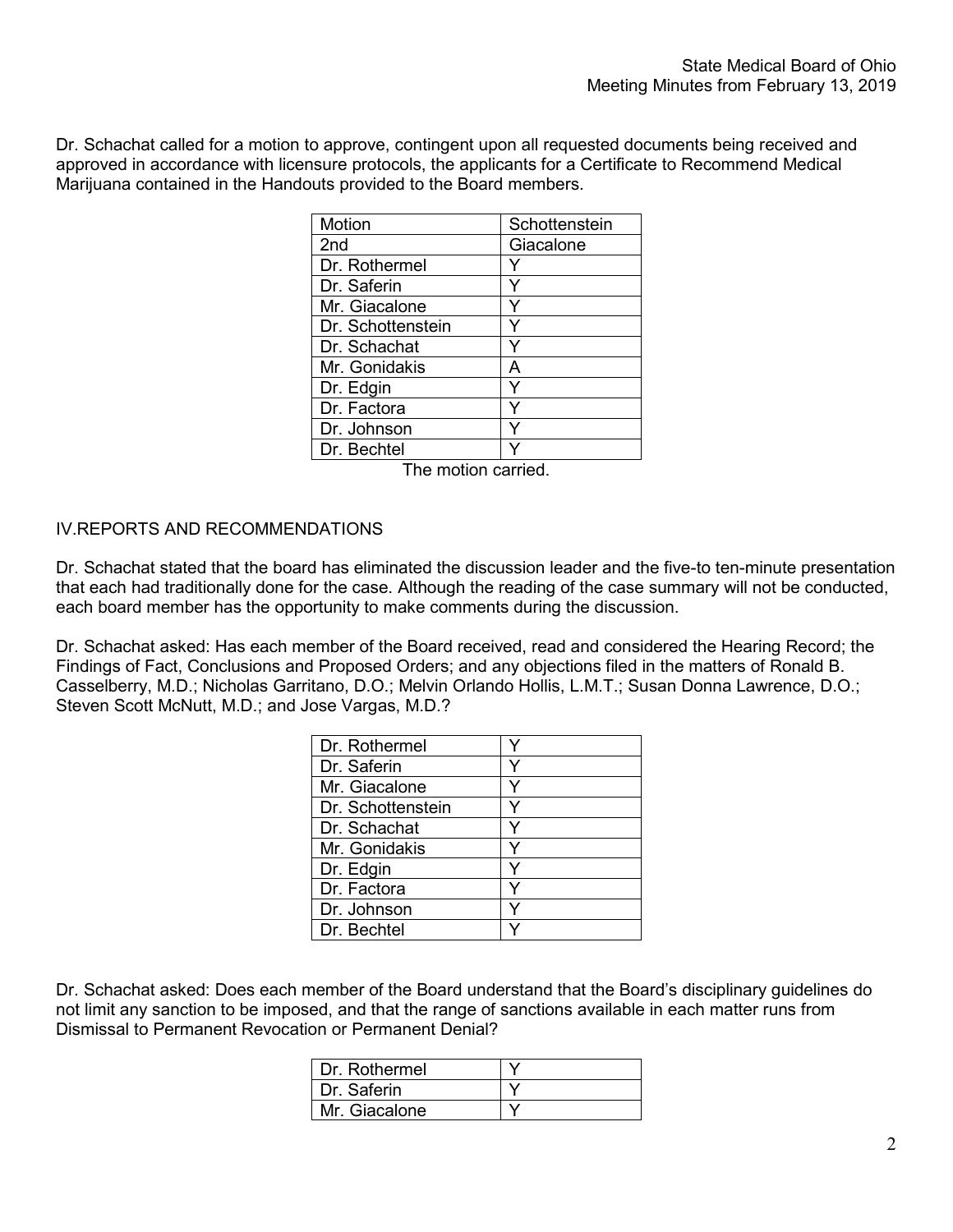| Dr. Schottenstein |  |
|-------------------|--|
| Dr. Schachat      |  |
| Mr. Gonidakis     |  |
| Dr. Edgin         |  |
| Dr. Factora       |  |
| Dr. Johnson       |  |
| Dr. Bechtel       |  |

In accordance with the provision in section 4731.22(F)(2), Ohio Revised Code, specifying that no member of the Board who supervises the investigation of a case shall participate in further adjudication of the case, the Secretary and Supervising Member must abstain from further participation in the adjudication of any disciplinary matters. In the disciplinary matters before the Board today, Dr. Rothermel served as Secretary and Dr. Saferin served as Supervising Member. In addition, Dr. Bechtel served as Secretary and/or Supervising Member in the matters of Drs. Casselberry, Garritano, Lawrence, and McNutt. The matters of Mr. Hollis and Dr. Vargas are non-disciplinary in nature, and therefore all Board members may vote in those matters. During these proceedings, no oral motions may be made by either party.

Finally, Respondents and their attorneys addressing the Board will be allotted five minutes to do so. The small timing device on the podium will indicate the time remaining. The yellow light will indicate one minute remaining. The red light will indicate that time has expired. The assistant attorneys general will be subject to the same limitations.

# RONALD B. CASSELBERRY, M.D.

# **Dr. Schottenstein moved to approve and confirm Mr. Porter's Findings of Fact, Conclusions of Law, and Proposed Order in the matter of Ronald B. Casselberry, M.D. Dr. Factora seconded the motion.**

Dr. Schachat stated that he would now entertain discussion in the matter of Dr. Casselberry and asked if there was any discussion.

Dr. Schottenstein stated that Dr. Casselberry's practice very substantially reflects a pill mill type of practice as the assistant attorney general stated and practicing very substantially outside his practice of training. Dr. Casselberry is trained as an anesthesiologist but was managing chronic pain. The other aspect of Dr. Casselberry's practice was wellness which he testified consists of acupuncture, craniopathy, and treatment for heavy metal exposure. The Board as seen doctors before who have gotten into trouble for practicing outside of their training. Dr. Schottenstein stated that this does look bad and it gave him pause that the hearing examiner did not conceptualize the practice as a pill mill because if he had, he would have said so and recommended permanent revocation.

Dr. Schottenstein stated the question then for him was if there was anything that differentiated Dr. Casselberry's practice from a pill mill type of practice. What did the hearing examiner see that in not realizing this practice as a pill mill when there are clearly so many qualities in common with that type of practice. Dr. Schottenstein further stated that it may come down to whether one considers Dr. Casselberry to have been intentionally practicing in this manner out of greed, or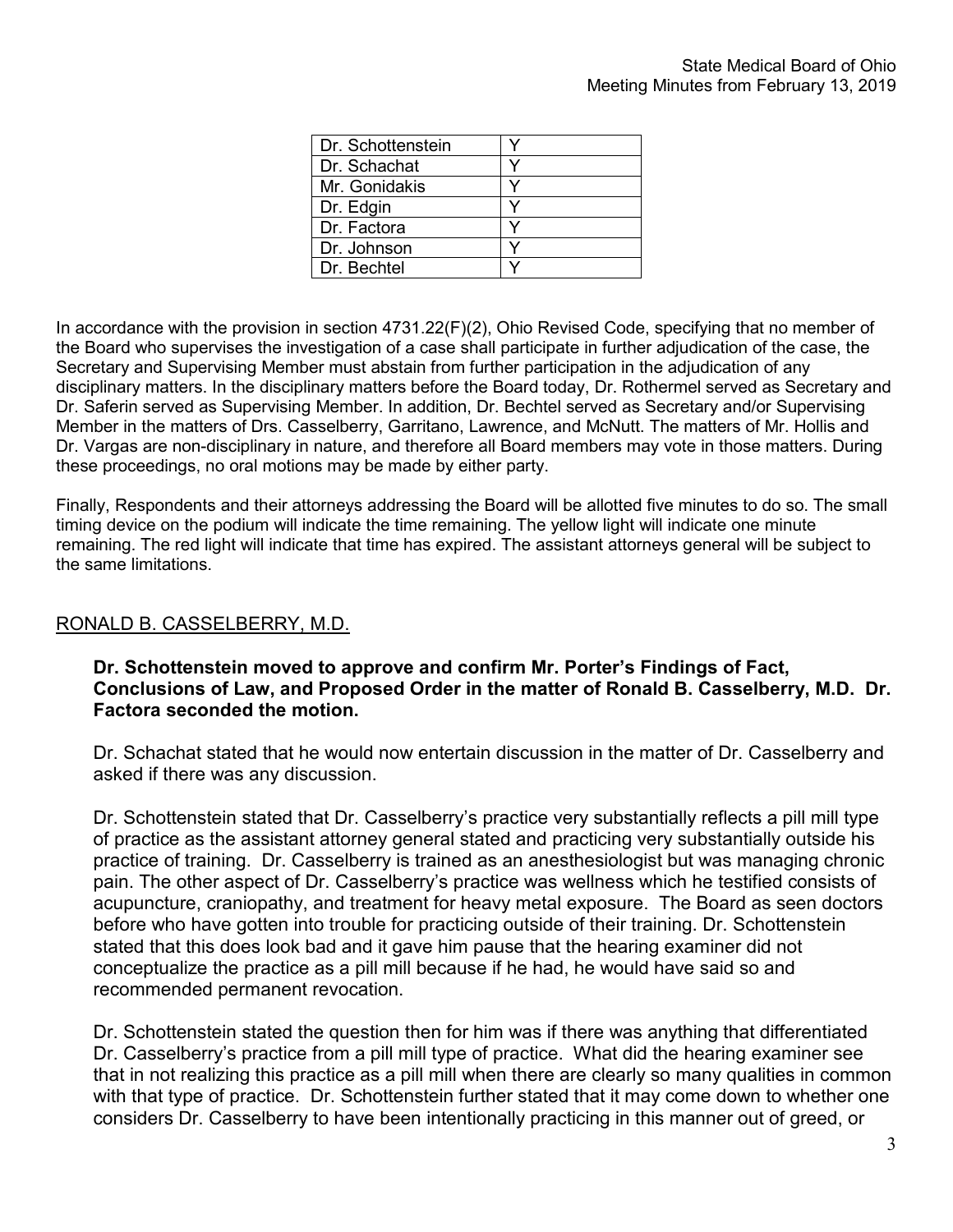whether we conceptualize the doctor as incompetent but well-meaning in his management of these patients. Perhaps one may be swayed by the hiring of the consultant and taking of the controlled substance course in an effort to improve his practice. However, Dr. Schottenstein said that unfortunately for him it was too little too late. The severity of the minimal standards violations is so substantial that the question of pill mill verses incompetency really becomes a distinction without a difference. Dr. Schottenstein believes that Dr. Casselberry is lucky that he did not kill anyone and further believes the doctor's prescribing likely contributed to the opioid epidemic. Dr. Schottenstein stated that if the Board allows the doctor to keep his license, we will see him back at the Board.

# **Dr. Schottenstein moved to amend the Proposed Order so that Dr. Casselberry's medical license be permanently revoked. Mr. Giacalone seconded the motion.**

The amendment is to read as follows:

# **It is hereby ORDERED that:**

**On the thirty-first day following the date on which this Order becomes effective, the license of Ronald B. Casselberry, M.D, to practice medicine and surgery in the State of Ohio shall be PERMANENTLY REVOKED. During the 30-day interim, Dr. Casselberry shall not undertake the care of any patient not already under his care.**

# **This Order shall become effective immediately upon the mailing of the notification of approval by the Board.**

Mr. Giacalone agreed with Dr. Schottenstein. He stated the Dr. Casselberry prescribed a patient 90 tablets of Oxycontin 80mg, followed by 150 Oxycodone 30mg and 60 Valium 10mg. The patient's spouse was prescribed 90 tablets of Oxycontin 80mg, followed by 150 Oxycodone 30mg and 30 Xanax 2mg. Mr. Giacalone didn't understand how you could justify these numbers. Secondly, he agreed with Dr. Schottenstein that too little too late is exactly right. Dr. Casselberry didn't seek a consultant until he had received three subpoenas from the Medical board in August 2011, March 2012 and September 2013.

Mr. Giacalone stated that the opioid crisis is not a stealth event and that it started in the early 2000's when overdose deaths climbed. We talk about drug overdoses, mostly from opiates, surpassing auto fatalities as the leading cause of accidental death in the U.S. in 2008. In 2010, the FDA approved an abuse deterrent form of Oxycontin because of this abuse. Also, in 2010, the tide of public awareness turned with overdose cases becoming routine in hospital emergency rooms and morgues, affecting families throughout the country. Mr. Giacalone further stated given that Dr. Casselberry appeared to be asleep at the "prescribing" wheel while collecting \$140 in cash from patients per visit is simply egregious and that he did not see how the Board can let this pass. He felt it that this case is ripe for permanent revocation as the Assistant Attorney General has pointed out.

Dr. Schachat asked for other comments and that he had one. He asked if the citizens would be adequately protected if the doctor was no longer allowed to prescribe scheduled substances. Mr.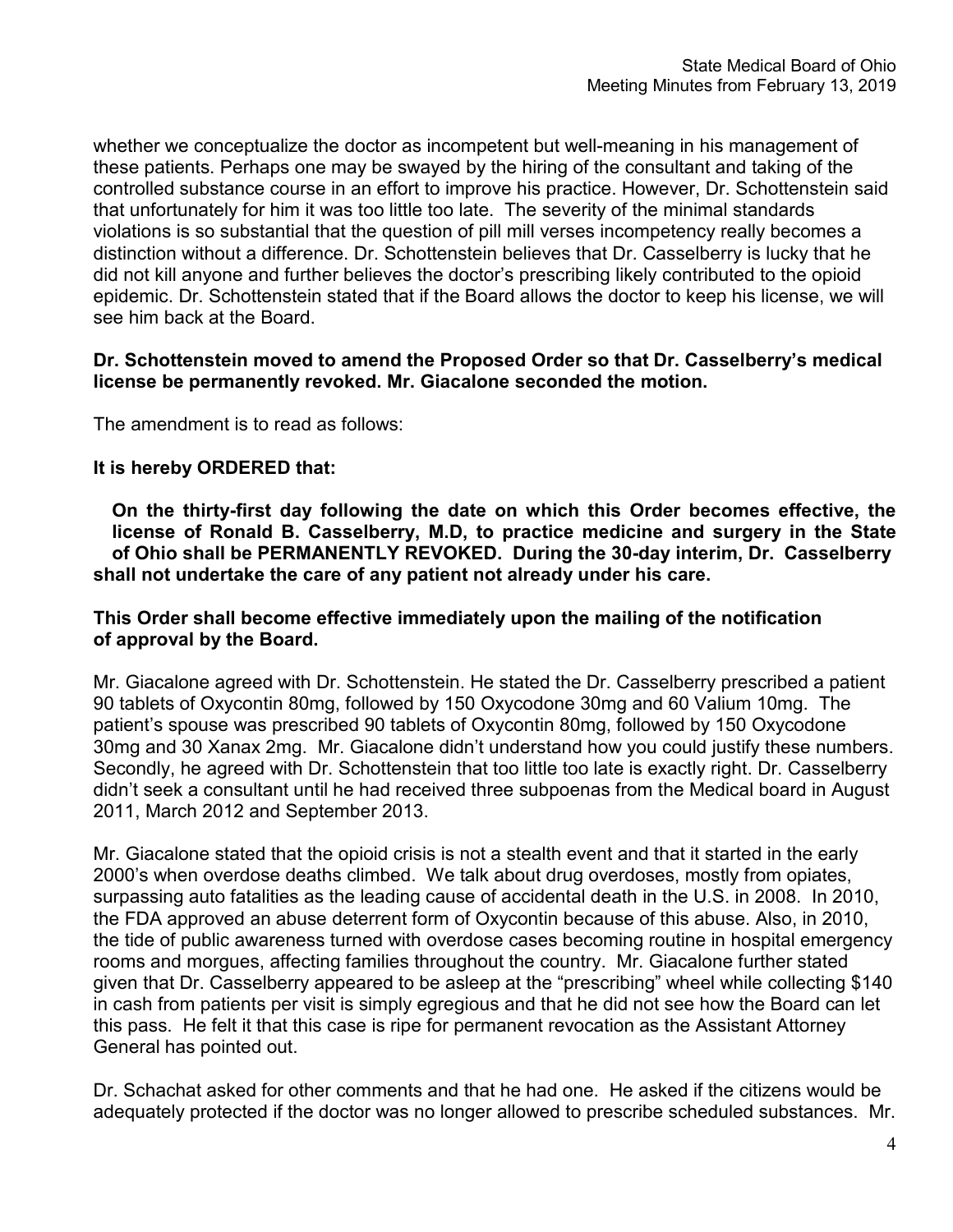Gonidakis said he would like to add to that if the public would be protected by that prescribing restriction and would also include a two, three or four year suspension of his license as well as other probationary terms and conditions.

Mr. Giacalone commented so we take the gun away from the murderer, is that a justification for a two or three year suspension. He believes the answer is no. The individual did something that was egregious, he hurt society, and there is an opioid crisis going on. He probably contributed to it if not directly then indirectly because of the overabundance of prescribing medications that are unneeded and probably getting to the streets, and we are going to reward him by saying you need some continuing medical education and you're good to go. Mr. Giacalone stated that there is a responsibility on anyone who uses these products to know what they are dealing with. He might understand early on but that this has been going on for a while. Mr. Giacalone believed that this practice is egregious and doctor's license needs to go.

Dr. Factora stated that he thought about whether eliminating Dr. Casselberry's ability to participate in any chronic pain management would be enough to also limit his ability to practice wellness as he has a two-pronged practice. It seems like the harm that was done with chronic pain management patients outweighed whatever benefit to treating patients from a wellness perspective. If Dr. Casselberry had actually demonstrated significant changes in his behavior following all of the investigation by recognizing and changing his documentation patterns or making significant changes in his prescription behavior when there were substantial limitations on narcotics; and he made more of a conscious effort of being more vigilant in the amounts of controlled substances prescribed, these might have been mitigating factors. However, there was none of that. Dr. Factora further stated that he did not know what would be available to this physician that would reflect a real change in his ability to practice medicine. There is not much evidence in the Report and Recommendation to demonstrate a change in behaviors. He agrees with the recommendation for permanent revocation would be appropriate based on the trajectory of his recovery there is not much movement on what we would expect him to change in the future.

A vote was taken on Dr. Schottenstein's motion to amend:

| Dr. Rothermel     | - abstain |
|-------------------|-----------|
| Dr. Saferin       | - abstain |
| Mr. Giacalone     | - aye     |
| Dr. Schottenstein | - aye     |
| Dr. Schachat      | - nay     |
| Mr. Gonidakis     | - aye     |
| Dr. Edgin         | - aye     |
| Dr. Factora       | - aye     |
| Dr. Johnson       | - aye     |
| Dr. Bechtel       | - abstain |
|                   |           |

The motion to amend carried.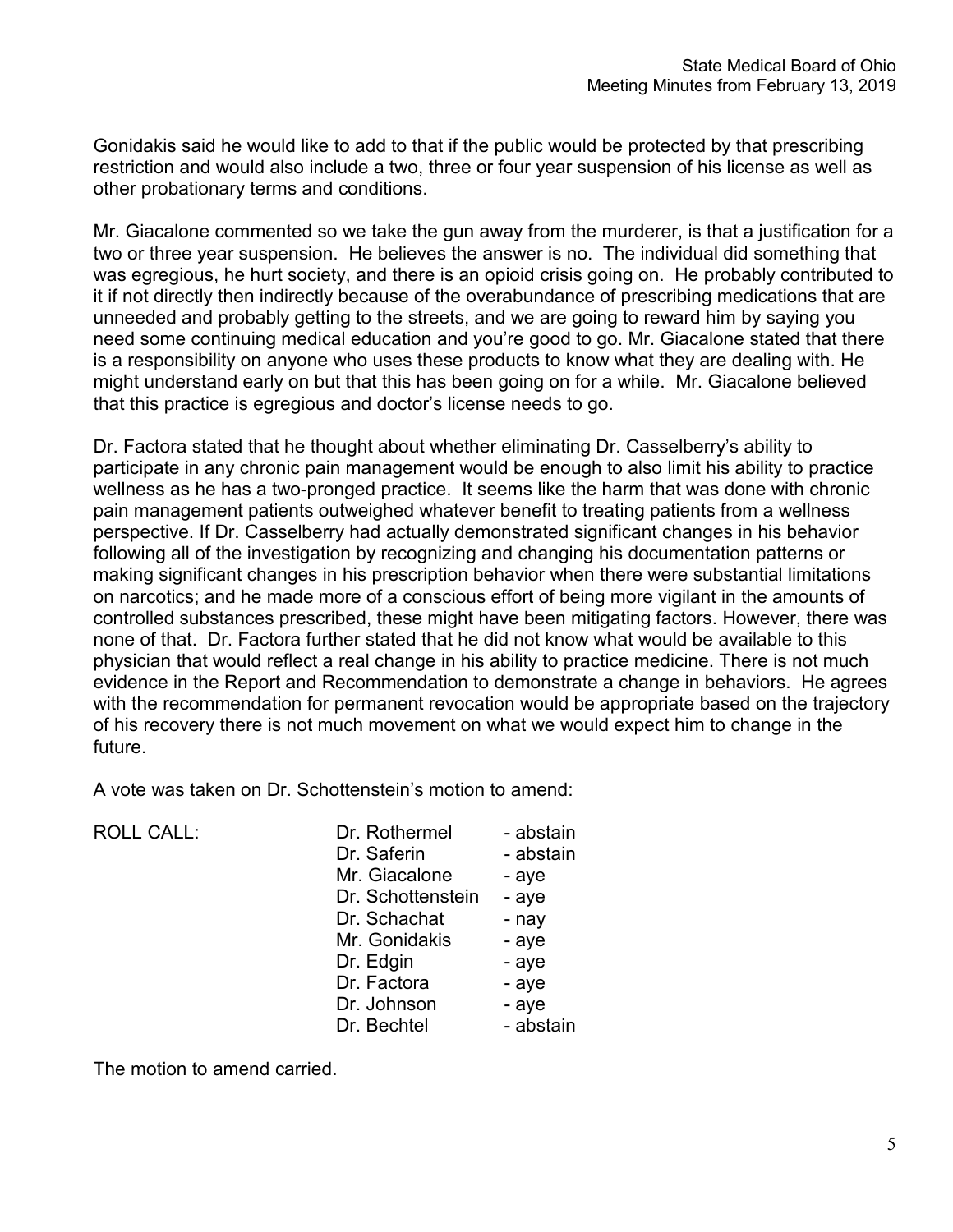**Dr. Schottenstein moved to approve and confirm Mr. Porter's Findings of Fact, Conclusions of Law, and Proposed Order, as amended, in the matter of Ronald B. Casselberry, M.D. Mr. Giacalone seconded the motion.** A vote was taken:

| Dr. Rothermel     | - abstain |
|-------------------|-----------|
| Dr. Saferin       | - abstain |
| Mr. Giacalone     | - aye     |
| Dr. Schottenstein | - aye     |
| Dr. Schachat      | - aye     |
| Mr. Gonidakis     | - aye     |
| Dr. Edgin         | - aye     |
| Dr. Factora       | - aye     |
| Dr. Johnson       | - aye     |
| Dr. Bechtel       | - abstain |
|                   |           |

The motion to approve carried.

# NICHOLAS GARRITANO, D.O.

**Dr. Schottenstein moved to approve and confirm Mr. Porter's Findings of Fact, Conclusions of Law, and Proposed Order in the matter of Nicholas Garritano, D.O. Mr. Giacalone seconded the motion.**

Ms. Montgomery joined the meeting at this time.

Ms. Montgomery attested that she had received, read and considered the Hearing Record; the Findings of Fact, Conclusions and Proposed Orders; and any objections filed in the matters of Ronald B. Casselberry, M.D.; Nicholas Garritano, D.O.; Melvin Orlando Hollis, L.M.T.; Susan Donna Lawrence, D.O.; Steven Scott McNutt, M.D.; and Jose Vargas, M.D. She further attested that she understands that the Board's disciplinary guidelines do not limit any sanction to be imposed, and that the range of sanctions available in each matter runs from Dismissal to Permanent Revocation or Permanent Denial.

Dr. Schachat stated that he would now entertain discussion in the matter of Dr. Garritano and asked if there was any discussion.

Dr. Schottenstein stated that when he read thru the record he felt that Dr. Garritano had made an honest mistake. He has had a very large substantial legal and financial consequence to that mistake. As the hearing examiner noted, there is no evidence of fraud or deceit, he had no prior disciplinary record, he fully cooperated with the authorities and with the Board and he was considered honest and forthright with this testimony. It is highly unlikely that the conduct would ever be repeated, and his behavior was negligent, but no reckless. Given the absence of aggravating factors and the presence of multiple mitigating factors, Dr. Schottenstein believed it reasonable to consider an amendment to the order and change it from reprimand to no further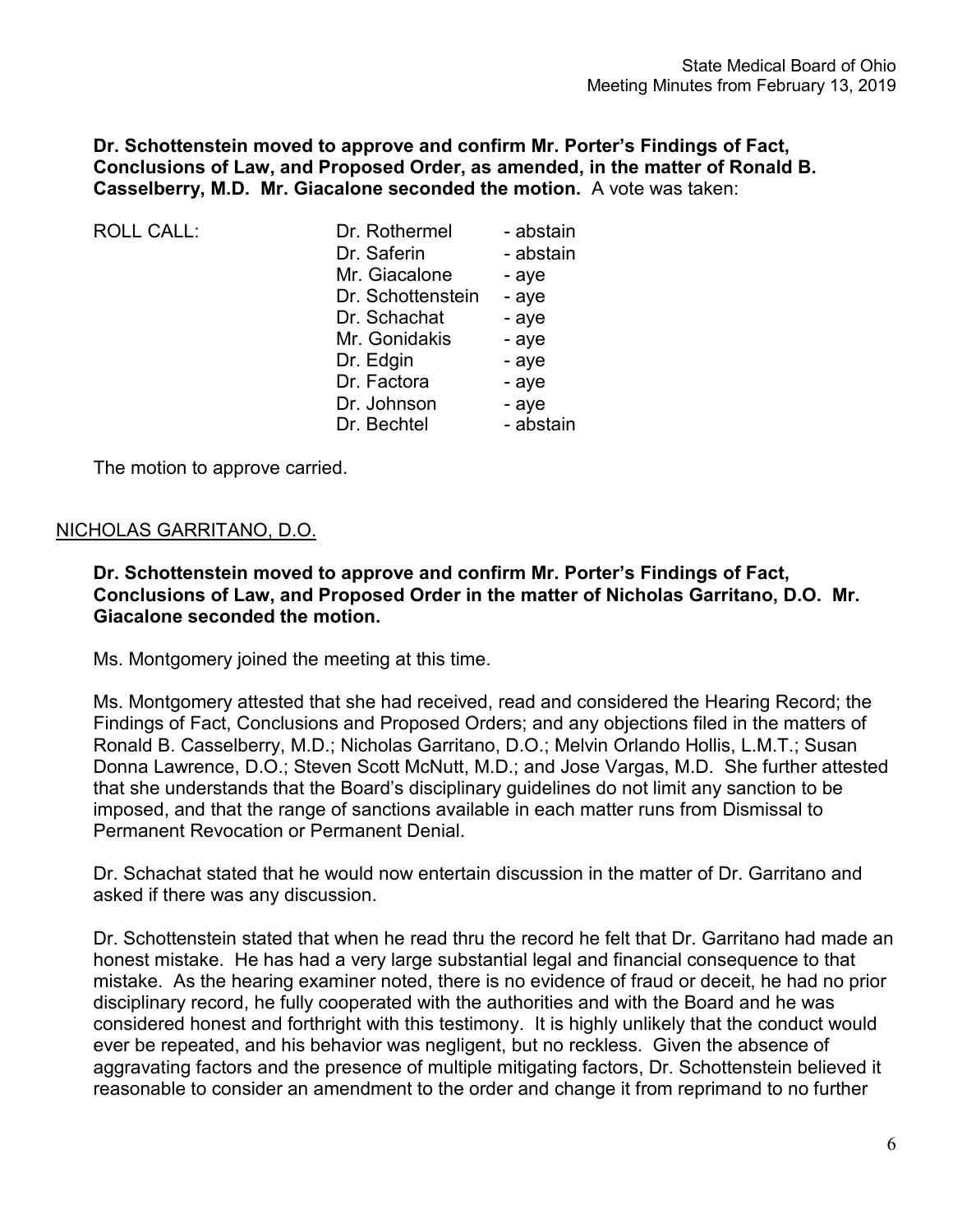action. A no further action order does not mean the same as a dismissal of the charges, it simply means that we declined to impose any additional penalty.

# **Dr. Schottenstein moved to amend the Proposed Order to no further action. Mr. Giacalone seconded the motion.**

Mr. Giacalone stated that he agreed with Dr. Schottenstein. He thought Dr. Garritano paid a heavy price and he believed that doctor was well intentioned. Mr. Giacalone does not believe this is a case of trying to pull a fast one. The doctor reported on his taxes but didn't have the funds to pay as he was trying to operate the business. It doesn't excuse Dr. Garritano's actions, but it appears obvious that Dr. Garritano has paid the price. Mr. Giacalone did not see the value of piling on and believes that no further action is appropriate, even the Hearing Examiner suggested this and Mr. Giacalone also believes it is the right thing to do.

A vote was taken on Dr. Schottenstein's motion to amend:

| <b>ROLL CALL:</b> | Dr. Rothermel     | - abstain |
|-------------------|-------------------|-----------|
|                   | Dr. Saferin       | - abstain |
|                   | Mr. Giacalone     | - aye     |
|                   | Dr. Schottenstein | - aye     |
|                   | Dr. Schachat      | - aye     |
|                   | Mr. Gonidakis     | - aye     |
|                   | Dr. Edgin         | - aye     |
|                   | Dr. Factora       | - aye     |
|                   | Ms. Montgomery    | - aye     |
|                   | Dr. Johnson       | - aye     |
|                   | Dr. Bechtel       | - abstain |
|                   |                   |           |

The motion to amend carried.

**Dr. Edgin moved to approve and confirm Mr. Porter's Findings of Fact, Conclusions of Law, and Proposed Order, as amended, in the matter of Nicholas Garritano, D.O. Dr. Schottenstein seconded the motion.** A vote was taken:

| <b>ROLL CALL:</b> | Dr. Rothermel     | - abstain |
|-------------------|-------------------|-----------|
|                   | Dr. Saferin       | - abstain |
|                   | Mr. Giacalone     | - aye     |
|                   | Dr. Schottenstein | - aye     |
|                   | Dr. Schachat      | - aye     |
|                   | Mr. Gonidakis     | - aye     |
|                   | Dr. Edgin         | - aye     |
|                   | Dr. Factora       | - aye     |
|                   | Ms. Montgomery    | - aye     |
|                   | Dr. Johnson       | - aye     |
|                   | Dr. Bechtel       | - abstain |
|                   |                   |           |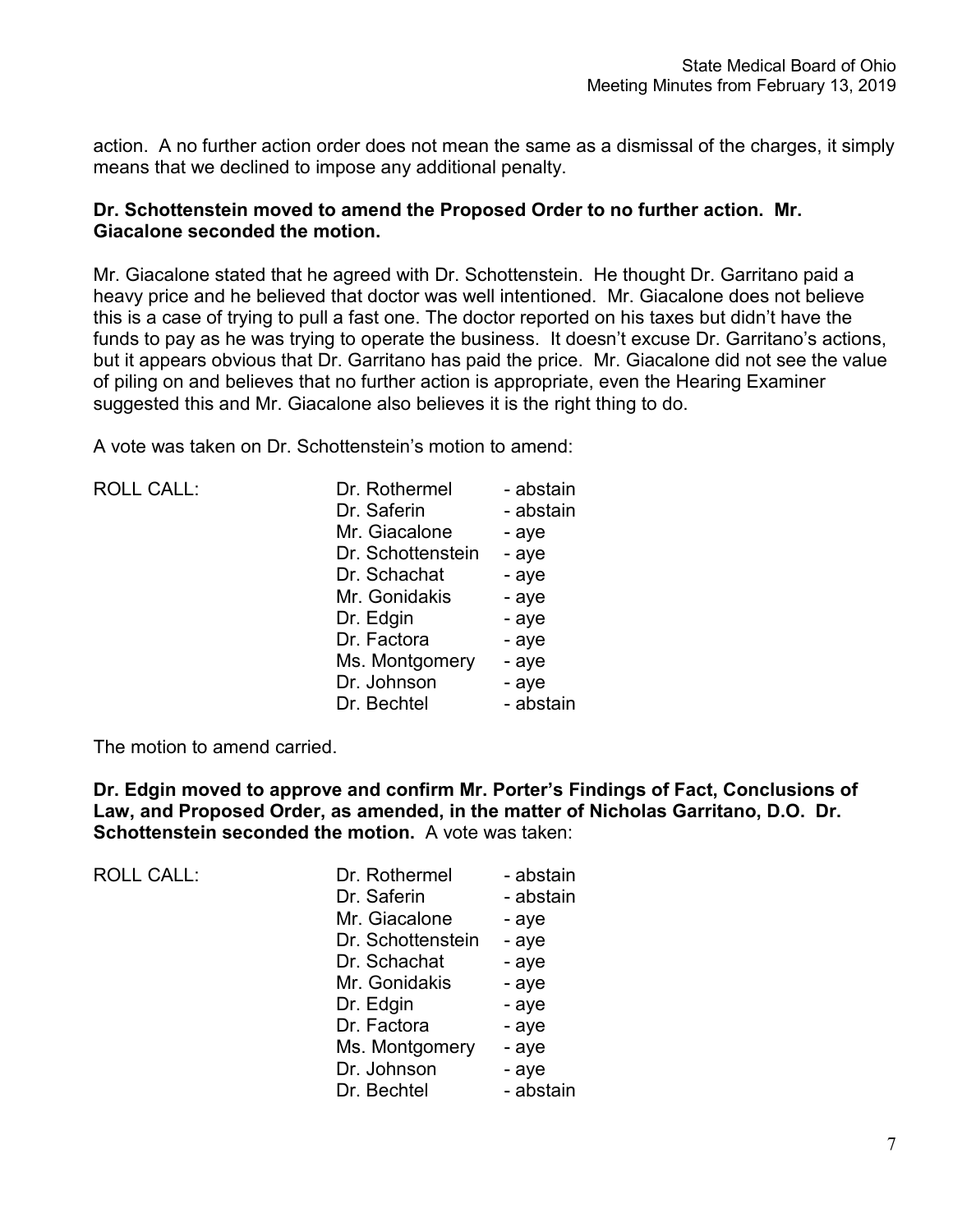The motion to approve carried.

# MELVIN ORLANDO HOLLIS, L.M.T.

Dr. Schachat directed the board to the matter of Melvin Orlando Hollis, L.M.T. No objections have been filed. Ms. Lee was the Hearing Examiner. The matter of Mr. Hollis is non-disciplinary, and therefore all Board members may vote.

### **Dr. Saferin moved to approve and confirm the Proposed Findings of Fact, Conclusions, and Order in the matter of Mr. Hollis. Dr. Schottenstein seconded the motion for discussion purposes.**

Dr. Schachat entertained discussion concerning the matter of Mr. Hollis. No discussion was held.

| Dr. Rothermel     |  |
|-------------------|--|
| Dr. Saferin       |  |
| Mr. Giacalone     |  |
| Dr. Schottenstein |  |
| Dr. Schachat      |  |
| Mr. Gonidakis     |  |
| Dr. Edgin         |  |
| Dr. Factora       |  |
| Ms. Montgomery    |  |
| Dr. Johnson       |  |
| Dr. Bechtel       |  |

A vote was taken on Dr. Saferin's motion to approve and confirm the order.

The motion carried.

# SUSAN DONNA LAWRENCE, D.O.

# **Dr. Schottenstein moved to approve and confirm Ms. Shamansky's Findings of Fact, Conclusions of Law, and Proposed Order in the matter of Susan Donna Lawrence, D.O. Mr. Giacalone seconded the motion.**

Dr. Schachat stated that he would now entertain discussion in the matter of Dr. Lawrence and asked if there was any discussion.

Mr. Giacalone stated that he could support spreading the fine payments out over 180 days. He then addressed Dr. Lawrence stating that she has a laundry list of issues and she will not get another "turn at bat" if she doesn't keep it together.

Mr. Groeber stated that the State does not offer payments plans but could extend the deadline to make the payment in full. After discussion it was agreed that the board order could state that the fine must be paid in full in 180 days and that the license would not be reinstated until payments is received.

**Mr. Giacalone moved to amend the Proposed Order to extend the time to pay fine to 180 days. Dr. Schottenstein seconded the motion.**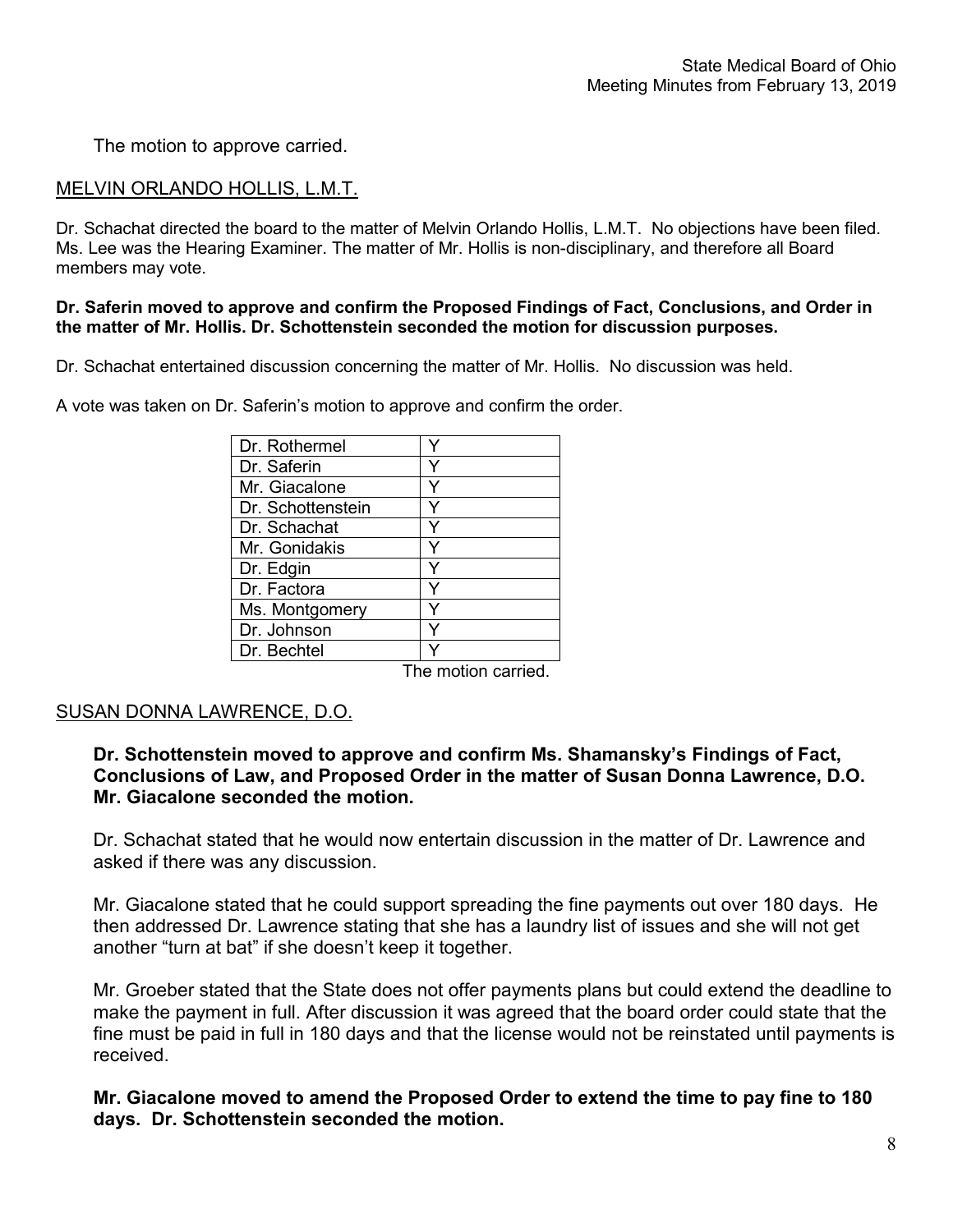Dr. Edgin stated that he was flabbergasted by all the issues that Dr. Lawrence has and that she should be suspended for more than six months. He further commented that if she relapses again, she would be looking at permanent revocation.

Ms. Montgomery stated that she wished Dr. Lawrence well, but her laundry list is so long that the potential for patient harm is great but that she doesn't support the doctor keeping her license.

Dr. Schottenstein stated that he acknowledges the "laundry list" of violations but believes that they occurred under untreated addiction and deserves a second chance. He further stated that this is a good board order and agrees that if she finds herself back at the Board again it will be a different story. He would like to give Dr. Lawrence the benefit of the doubt for now. He supports the 180-day fine deadline and agrees with the rest of the Board Order. Mr. Gonidakis stated that he understood that Dr. Lawrence did go through treatment and if so, this would be her second chance. Dr. Schottenstein agreed but stated that this happens sometimes and that is why the Board has standards for 1<sup>st</sup>, 2<sup>nd</sup>, 3<sup>rd</sup> relapse in terms of varying degree of severity imposed. Dr. Schottensten stated that sometimes it takes a couple times to "get it" and that he doesn't think it is a good idea to cut this off so fast. He thinks it is premature and he is agreeable to the Order.

Ms. Montgomery stated that this doctor had two 28-day inpatient treatments and a 3-day evaluation. She believes in chances and rehab but concerned how Dr. Lawrence diminished her alcoholism at hearing and the passive way described in obtaining prescriptions. Ms. Montgomery believes that Dr. Lawrence has had many chances and that it is dangerous. Dr. Schottenstein stated that Dr. Lawrence is still in denial and believes she needs time to work treatment hard to break the denial and he is agreeable to giving her another chance. Dr. Factora said that he thought about this case as well concerning the number of relapses she has had, and if her substance abuse and wondered if there was a way to modify the Order to increase her chances of success and noticed in the Proposed Order that there was nothing in the Order to address the mental health issues. Dr. Factora further stated that this is a very complicated form of depression with substance abuse and that it would be reasonable to integrate some sort of plan to address it. He agreed that Dr. Lawrence has had multiple chances but thinks that if given her another opportunity with all of her issues on board related to her situation then agrees would probably be the last straw. Dr. Factora said there is only so much you can do to allow a person to advance and she has also waived her Eastway objection so this could be integrated.

Mr. Giacalone asked Ms. Anderson to clarify that the Board could include something regarding her mental health issues and Ms. Anderson confirmed that there was an Eastway waiver so the Board could if chose to add to the conditions for reinstatement to include a requirement for two written mental health reports and asked the Board if they would like to table this to let the hearing unit come up with something to address the issue. Dr. Schottenstein that there was standard language that the hearing unit uses and that it can be table now and look at language later. Mr. Giacalone stated that Dr. Lawrence is on Naltrexone now and asked if they could require her being kept on Naltrexone. Dr. Schottenstein stated that the Board has done that before. Dr. Schachat stated the he was concerned with this requirement because he feels that it appears that the Board is practicing medicine. He believes that the doctors involved with treating Dr. Lawrence should make the medical decisions and the Board would be practicing medicine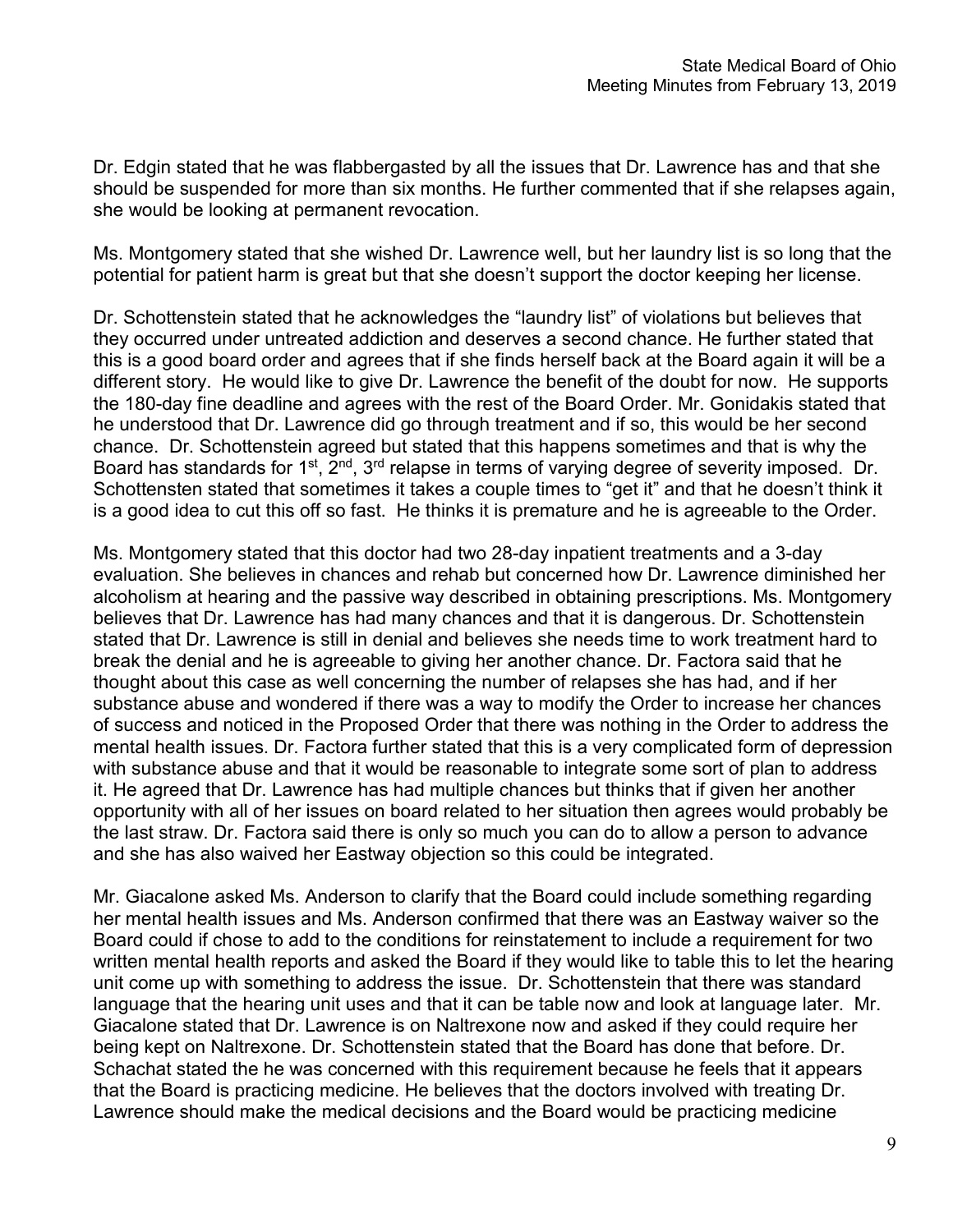without an examination. Dr. Schottenstein stated that it is kind of like the last straw and that Dr. Lawrence is on naltrexone because it has been productive and the use of this drug maximizes her odds of continuing success but he certainly sees his point. Dr. Schachat stated that if the Board did that then the supervising medical doctor managing her care should tell us if he decides to have her stop taking it.

**Mr. Gonidakis moved to table the topic of Susan Donna Lawrence, D.O. Dr. Factora seconded the motion.** A vote was taken:

| <b>ROLL CALL:</b> | Dr. Rothermel     | - abstain |
|-------------------|-------------------|-----------|
|                   | Dr. Saferin       | - abstain |
|                   | Mr. Giacalone     | - aye     |
|                   | Dr. Schottenstein | - aye     |
|                   | Dr. Schachat      | - aye     |
|                   | Mr. Gonidakis     | - aye     |
|                   | Dr. Edgin         | - aye     |
|                   | Dr. Factora       | - aye     |
|                   | Ms. Montgomery    | - aye     |
|                   | Dr. Johnson       | - aye     |
|                   | Dr. Bechtel       | - abstain |

\*\*\*\*\*\*\*\*\*\*\*\*\*\*\*\*\*\*\*\*\*\*\*\*\*\*\*\*\*\*\*\*

**Mr. Gonidakis moved to remove the topic of Susan Donna Lawrence, D.O., from the table. Dr. Schottenstein seconded the motion.** A vote was taken:

| <b>ROLL CALL:</b> |  |  |  |  |  |
|-------------------|--|--|--|--|--|
|-------------------|--|--|--|--|--|

| <b>ROLL CALL:</b> | Dr. Rothermel     | - abstain |
|-------------------|-------------------|-----------|
|                   | Dr. Saferin       | - abstain |
|                   | Mr. Giacalone     | - aye     |
|                   | Dr. Schottenstein | - aye     |
|                   | Dr. Schachat      | - aye     |
|                   | Mr. Gonidakis     | - aye     |
|                   | Dr. Edgin         | - aye     |
|                   | Dr. Factora       | - aye     |
|                   | Ms. Montgomery    | - aye     |
|                   | Dr. Johnson       | - aye     |
|                   | Dr. Bechtel       | - abstain |
|                   |                   |           |

Dr. Schachat asked Ms. Anderson to summarize the changes to the Proposed Order. Ms. Anderson stated that the 1<sup>st</sup> change concerned the fine and it would give the doctor 180-days from the effective date of the Order. The interim monitoring physician, number 11 on page 5 adds psychiatric assessment with standard language and continued that on page 6, paragraph 12 under Releases, there was an addition to the treatment records. On page 9, paragraph 5, Ms. Anderson stated that in the Conditions for Reinstatement, there is a requirement for psychiatric reports addressing fitness to practice and any limitations and also stated that they do not have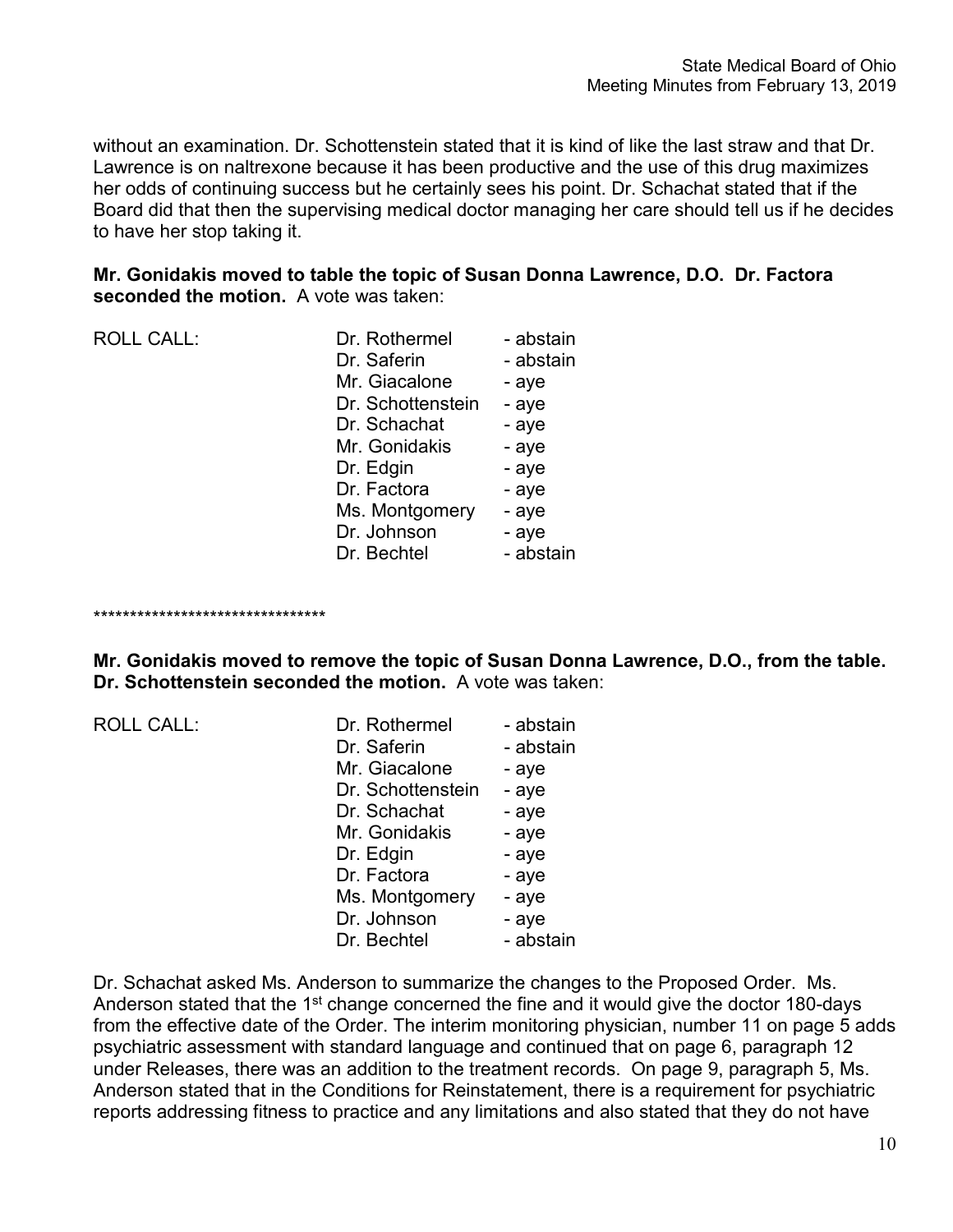standard language for requiring naltrexone so it wasn't added to the draft. Mr. Giacalone stated that even though they don't have standard language, it could be added. Ms. Anderson stated that Board staff would look for guidance from the Board regarding that issue. Mr. Giacalone stated that the language could be that Dr. Lawrence is required to continue treatment on naltrexone until her physician decides it is not appropriate or something to that effect. Mr. Giacalone further stated that since some on the Board do not want to give her a license back at all, adding this along with the other requirements ideally should provide enough guardrails to have her recovery done appropriately and successfully. Then if Dr. Lawrence fails after this, she will know the severe consequences facing her medical license.

Ms. Anderson stated that under Interim Conditions, she can add #4. Dr. Schachat offered wording as: The Board understands that you are receiving this medicine (naltrexone) now and it is expected that this be continued unless the prescribing physician believes it's contrarily indicated and stops the order. Dr. Edgin commented that the Board should be notified if Dr. Lawrence stops taking the Naltrexone. Ms. Anderson asked if the Board could give her just a minute and then stated that there actually is standard language for this in consent agreements. Mr. Groeber asked Ms. Murray to give an overview of that standard language in consent agreements in regards to Naltrexone and discontinued use. Ms. Murray stated that if there is a Board Order or Consent Agreement with the requirement for Naltrexone, the treating physician is to make a recommendation to discontinue it and the recommendation is taken to the Secretary and Supervising Member for approval then it goes to the Board as a probationary request. Dr. Factora asked if that would be for a psychiatrist and an addictionologist to make that recommendation and Ms. Murray said it was. Mr. Groeber asked Mr. Giacalone if he approved of these changes to be included in his amendment and Mr. Giacalone stated that he did. Dr. Schachat asked that Board members be given a few minutes to review the amended Order due to the several changes and when completed, would ask for a motion to approve the proposed amended Order.

# It is hereby ORDERED that:

- A. **SUSPENSION OF LICENSE**: The license of Susan Donna Lawrence, D.O., to practice osteopathic medicine and surgery in the State of Ohio shall be SUSPENDED for an indefinite period of time, but not less than 180 days.
- B. **FINE**: Within 180 days of the effective date of this Order, Dr. Lawrence shall remit payment in full of a fine of Four Thousand Dollars (\$4,000). Such payment shall be made via credit card in the manner specified by the Board through its online portal, or by other manner as specified by the Board.
- C. **INTERIM MONITORING**: During the period that Dr. Lawrence's license to practice osteopathic medicine and surgery in Ohio is suspended, Dr. Lawrence shall comply with the following terms, conditions, and limitations:
	- 1. **Obey the Law**: Dr. Lawrence shall obey all federal, state, and local laws, and all rules governing the practice of osteopathic medicine and surgery in Ohio.
	- 2. **Declarations of Compliance**: Dr. Lawrence shall submit quarterly declarations under penalty of Board disciplinary action and/or criminal prosecution, stating whether there has been compliance with all the conditions of this Order. The first quarterly declaration must be received in the Board's offices on or before the date her quarterly declaration would have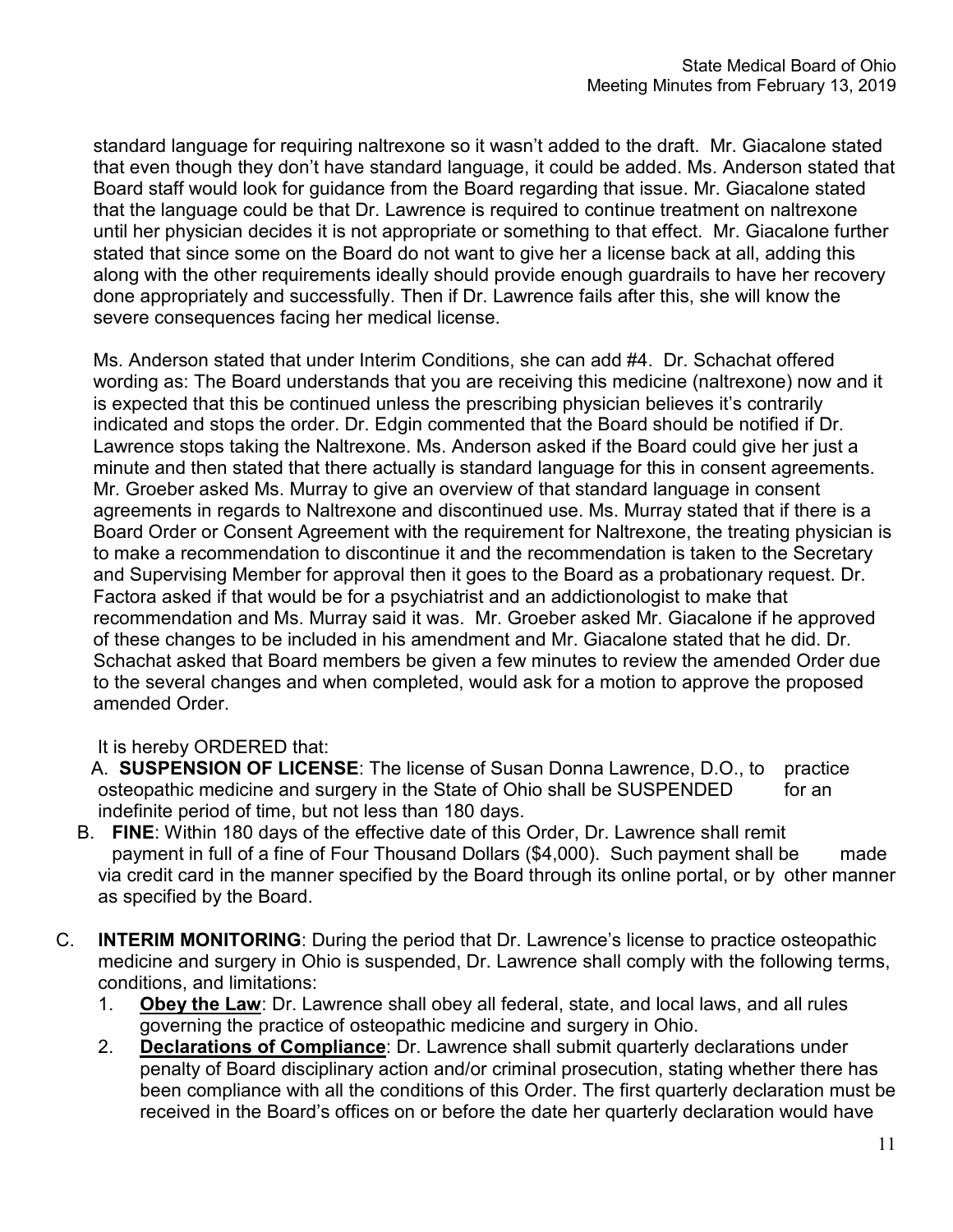been due pursuant to her August 9, 2017 Step I Consent Agreement. Subsequent quarterly declarations must be received in the Board's offices on or before the first day of every third month.

3. **Personal Appearances**: Dr. Lawrence shall appear in person for an interview before the full Board or its designated representative. The first such appearance shall take place on the date her appearance would have been scheduled pursuant to her August 9, 2017 Step I Consent Agreement. Subsequent personal appearances shall occur every three months thereafter, and/or as otherwise directed by the Board. If an appearance is missed or is rescheduled for any reason, ensuing appearances shall be scheduled based on the appearance date as originally scheduled.

# 4. **Sobriety**

a. **Abstention from Drugs**: Dr. Lawrence shall abstain completely from the personal use or personal possession of drugs, except those prescribed, dispensed, or administered to her by another so authorized by law who has full knowledge of Dr. Lawrence's history of chemical dependency and/or abuse and who may lawfully prescribe for her (for example, a physician who is not a family member). Further, in the event that Dr. Lawrence is so prescribed, dispensed, or administered any drug that is required to be reported to the Ohio Automated Rx Reporting System ("OARRS"), including any Schedule II-V controlled substance, Dr. Lawrence shall notify the Board in writing within seven days, providing the Board with the identity of the prescriber, the name of the drug Dr. Lawrence received, the medical purpose for which she received the drug, the date the drug was initially received, and the dosage, amount, number of refills, and directions for use.

Further, within 30 days of the date the drug is so prescribed, dispensed, or administered to her, Dr. Lawrence shall provide the Board with either a copy of the written prescription or other written verification from the prescriber, including the dosage, amount, number of refills, and directions for use.

b. **Abstention from Alcohol**: Dr. Lawrence shall abstain completely from the use of alcohol.

# 5. **Toxicology Screens; Designated Testing Facility and Collection Site**

- a. Dr. Lawrence shall submit to random toxicology screenings of biological materials (including but not limited to blood, urine, hair, saliva, breath, or fingernail samples) for drugs and alcohol at least four times per month, or as otherwise directed by the Board. Dr. Lawrence shall ensure that all screening reports are forwarded directly to the Board on a quarterly basis. The drug-testing panel utilized must be acceptable to the Secretary of the Board, and shall include Dr. Lawrence's drug(s) of choice. The screening process for random testing shall require a daily call-in and/or log-in procedure, as set forth below in Paragraph C.5.f., and Dr. Lawrence shall call or log in each day during the appropriate time window.
- b. Dr. Lawrence shall abstain from the use of any substance that may produce a positive result on a toxicology screen, including the consumption of poppy seeds or other food or liquid that may produce a low-level positive result on a toxicology screen. Dr. Lawrence shall be held to an understanding and knowledge that the consumption or use of various substances, including but not limited to mouthwashes, hand-cleaning gels, and cough syrups, may cause a positive toxicology screen; that unintentional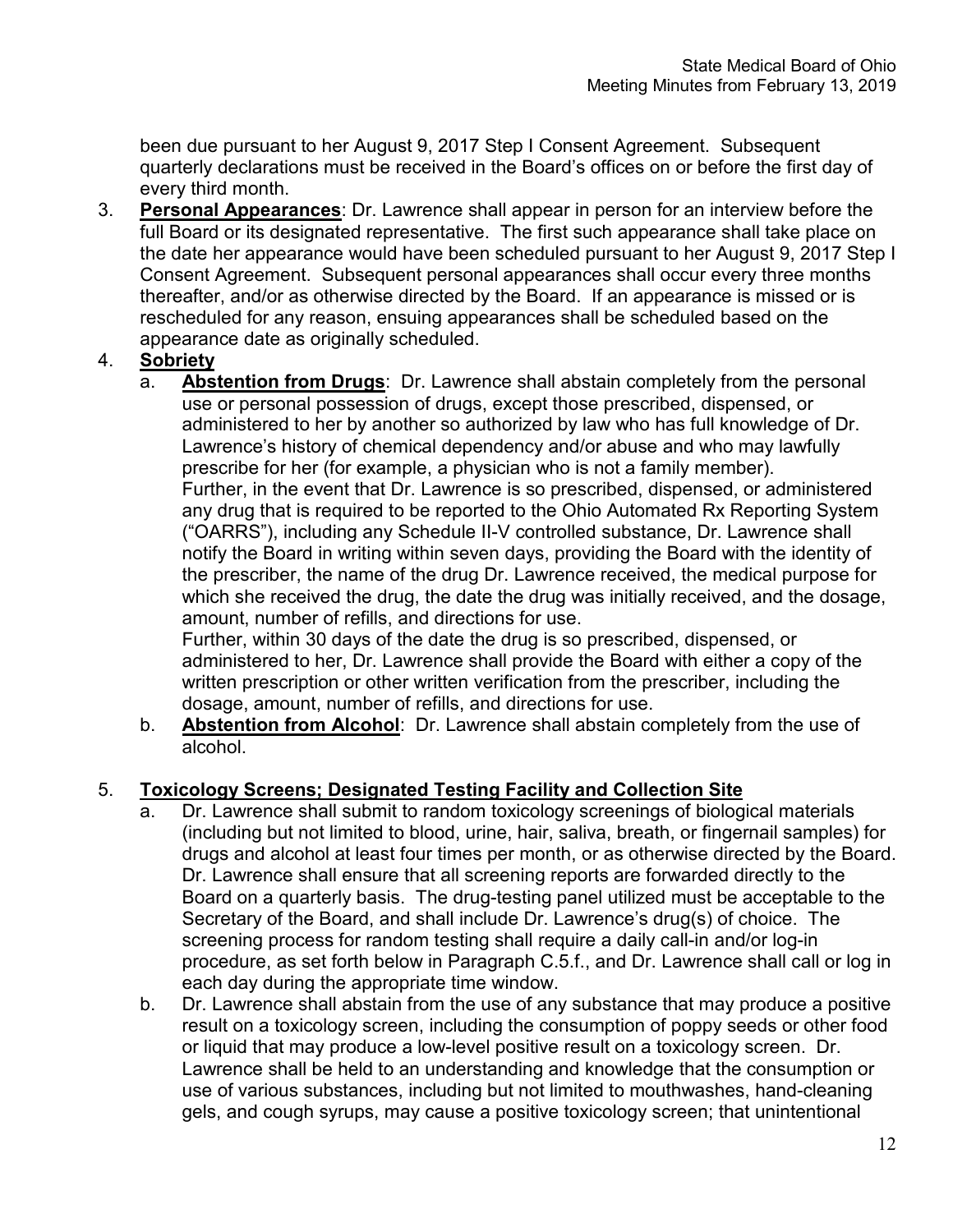ingestion of a substance is not distinguishable from intentional ingestion on a toxicology screen; and that, therefore, consumption or use of substances that may produce a positive result on a toxicology screen is prohibited under this Order. Further, Dr. Lawrence shall ensure her use of over-the-counter medications complies with the "Guide to Alcohol-Free Products" brochure as utilized by the Board's Compliance division.

- c. Dr. Lawrence shall submit, at her expense and on the day selected, specimens for drug and/or alcohol analysis. All specimens submitted by Dr. Lawrence shall be negative, except for those substances prescribed, administered, or dispensed to her in conformance with the terms, conditions and limitations set forth in this Order. Refusal to submit such specimen, or failure to submit such specimen on the day she is selected or in such manner as the Board may request, shall constitute a violation of this Order.
- d. All toxicology screenings for drugs and alcohol shall be conducted through a Boardapproved drug testing facility and Board-approved collection site pursuant to the global contract between said facility ("designated testing facility") and the Board, that provides for the Board to maintain ultimate control over the toxicology screening process and to preserve the confidentiality of positive screening results in accordance with Section 4731.22(F)(5), Ohio Revised Code. The screening process for random testing shall require a daily call-in and/or log-in procedure. Dr. Lawrence's failure to timely call or log in each day as directed by the Board shall constitute a violation of this Order.
- e. Within 30 days of the effective date of this Order, Dr. Lawrence shall enter into the necessary financial and/or contractual arrangements with the designated testing facility in order to facilitate the screening process in the manner required by this Order. Further, Dr. Lawrence shall promptly provide to the Board written documentation of completion of such arrangements, including a copy of any contract entered into between Dr. Lawrence and the designated testing facility. Dr. Lawrence's failure to timely complete such arrangements, or failure to timely provide written documentation to the Board of completion of such arrangements, shall constitute a violation of this Order.
- f. Dr. Lawrence shall ensure that the toxicology screening process performed through the designated testing facility requires a daily call-in and/or log-in procedure, that the specimens are obtained on a random basis, and that the giving of the specimen is witnessed by a reliable person. In addition, Dr. Lawrence and the designated testing facility shall ensure that appropriate control over the specimen is maintained and shall immediately inform the Board of any positive screening result.
- g. Dr. Lawrence shall ensure that the designated testing facility provides quarterly reports to the Board, in a format acceptable to the Board, verifying whether all toxicology screens have been conducted in compliance with this Order, and whether all toxicology screens have been negative.
- h. In the event that the designated testing facility becomes unable or unwilling to serve as required by this Order, Dr. Lawrence shall immediately notify the Board in writing, and make arrangements acceptable to the Board, pursuant to Paragraph C.6, below,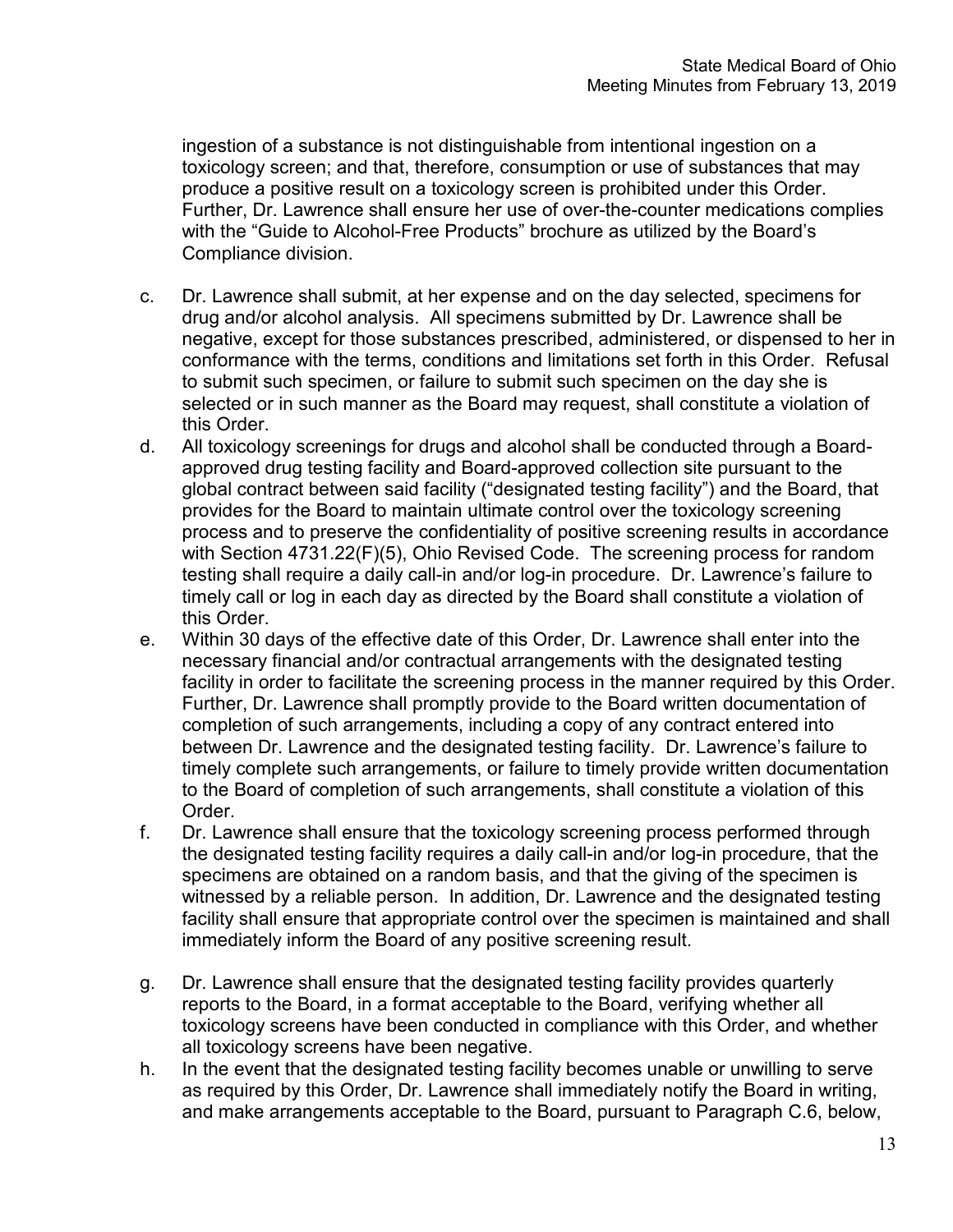as soon as practicable. Dr. Lawrence shall further ensure that the designated testing facility also notifies the Board directly of its inability to continue to serve and the reasons therefor.

- i. The Board, in its sole discretion, may withdraw its approval of any designated testing facility in the event that the Secretary and Supervising Member of the Board determine that the designated testing facility has demonstrated a lack of cooperation in providing information to the Board or for any other reason.
- 6. **Alternate Testing Facility:** It is the intent of this Order that Dr. Lawrence shall submit specimens to the designated testing facility chosen by the Board. However, in the event that utilizing said designated testing facility creates an extraordinary hardship upon Dr. Lawrence, as determined in the sole discretion of the Board, the Board may approve an alternate testing facility provided the Board determines in its sole discretion that the alternate testing facility is acceptable for the purpose of conducting the random toxicology testing required by this Order.

The Board, in its sole discretion, may disapprove any entity or facility proposed to serve as Dr. Lawrence's alternate testing facility, or may withdraw its approval of any entity or facility previously approved to so serve in the event that the Secretary and Supervising Member of the Board determine that any such entity or facility has demonstrated a lack of cooperation in providing information to the Board or for any other reason.

- 7. **Reports Regarding Toxicology Screens**: All screening reports required under this Order from the designated testing facility or the alternate testing facility shall be received in the Board's offices no later than the due date for Dr. Lawrence's declarations of compliance. It is Dr. Lawrence's responsibility to ensure that reports are timely submitted.
- 8. **Additional Screening Without Prior Notice**: Upon the Board's request and without prior notice, Dr. Lawrence shall provide a specimen of her biological materials (including but not limited to blood, urine, hair, saliva, breath, or fingernail samples) for screening for drugs and alcohol, for analysis of therapeutic levels of medications that may be prescribed for Dr. Lawrence, or for any other purpose, at Dr. Lawrence's expense. Dr. Lawrence's refusal to submit a specimen upon the request of the Board shall result in a minimum of one year of actual license suspension. Further, the collection of such specimens shall be witnessed by a representative of the Board, or another person acceptable to the Secretary and Supervising Member of the Board.
- 9. **Rehabilitation Program**: Dr. Lawrence shall undertake and maintain participation in an alcohol and drug rehabilitation program, such as A.A., N.A., C.A., or Caduceus, no less than three times per week, or as otherwise ordered by the Board. Substitution of any other specific program must receive prior Board approval.

Dr. Lawrence shall submit acceptable documentary evidence of continuing compliance with this program, including submission to the Board of meeting attendance logs, which shall be received in the Board's offices no later than the due date for Dr. Lawrence's declarations of compliance.

10. **Comply with the Terms of Aftercare Contract**: Dr. Lawrence shall maintain continued compliance with the terms of the aftercare contract(s) entered into with her treatment provider(s), provided that, where terms of an aftercare contract conflict with terms of this Order, the terms of this Order shall control.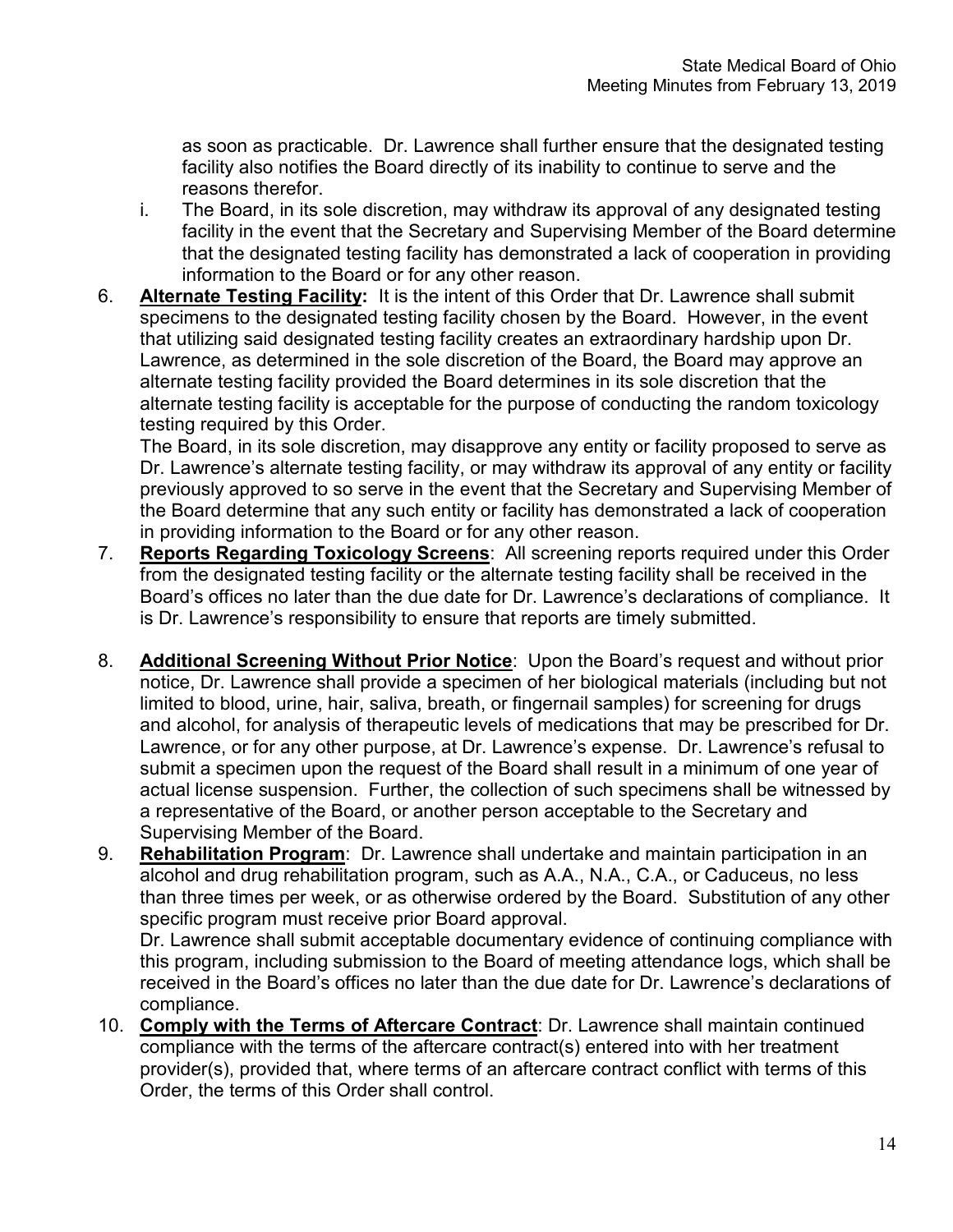11. **ReVia/Vivitrol Treatment**: Dr. Lawrence shall maintain treatment with ReVia/Vivitrol (naltrexone) as directed by the physician providing that treatment ("treating physician"). Further, Dr. Lawrence shall submit acceptable documentary evidence of continuing compliance with this provision which shall be received in the Board's offices no later than the due date for Dr. Lawrence's quarterly declarations.

Dr. Lawrence shall not request modification of this provision during the first year following the effective date of this Order unless the request is accompanied by written documentation from her treating physician and a physician affiliated with a Board-approved treatment provider indicating that such physicians have assessed Dr. Lawrence and determined that discontinuation of ReVia/Vivitrol (naltrexone) treatment is medically warranted due to resultant negative health consequences.

After the first year following the effective date of this Order, Dr. Lawrence may request modification of this provision so long as her request is accompanied by written documentation from a physician affiliated with a Board-approved treatment provider indicating that such physician has assessed Dr. Lawrence for purposes of determining whether Dr. Lawrence continues to require ReVia/Vivitrol (naltrexone) treatment and that, based upon such assessment, the physician supports Dr. Dr. Lawrence's request to modify or discontinue her ReVia/Vivitrol (naltrexone) treatment.

Any assessments and written documentation will be at Dr. Lawrence's expense.

12. **Psychiatric Assessment/Treatment**: Within 30 days of the effective date of this Order, or as otherwise determined by the Board, Dr. Lawrence shall submit to the Board for its prior approval the name and curriculum vitae of a psychiatrist of Dr. Lawrence's choice. Upon approval by the Board, Dr. Lawrence shall obtain from the approved psychiatrist an assessment of Dr. Lawrence's current psychiatric status. The assessment shall take place no later than 60 days following such approval, unless otherwise determined by the Board. Prior to the initial assessment, Dr. Lawrence shall furnish the approved psychiatrist copies of the Board's Order, including the Summary of the Evidence, Findings of Fact, and Conclusions of Law, and any other documentation from the hearing record which the Board may deem appropriate or helpful to that psychiatrist.

Upon completion of the initial assessment, Dr. Lawrence shall cause a written report to be submitted to the Board from the approved psychiatrist. The written report shall include:

- a. A detailed report of the evaluation of Dr. Lawrence's current psychiatric status and condition;
- b. A detailed plan of recommended psychiatric treatment, if any, based upon the psychiatrist's informed assessment of Dr. Lawrence's current needs;
- c. A statement regarding any recommended limitations upon her practice; and
- d. Any reports upon which the treatment recommendation is based, including reports of physical examination and psychological or other testing.

Should the Board-approved psychiatrist recommend psychiatric treatment, and upon approval by the Board of the treatment plan, Dr. Lawrence shall undergo and continue psychiatric treatment at the rate of visits recommended by the approved treating psychiatrist, or as otherwise directed by the Board. The sessions shall be in person and may not be conducted by telephone or other electronic means. Dr. Lawrence shall comply with her psychiatric treatment plan, including taking medications as prescribed for her psychiatric disorder and submitting to periodic tests of her blood and/or urine.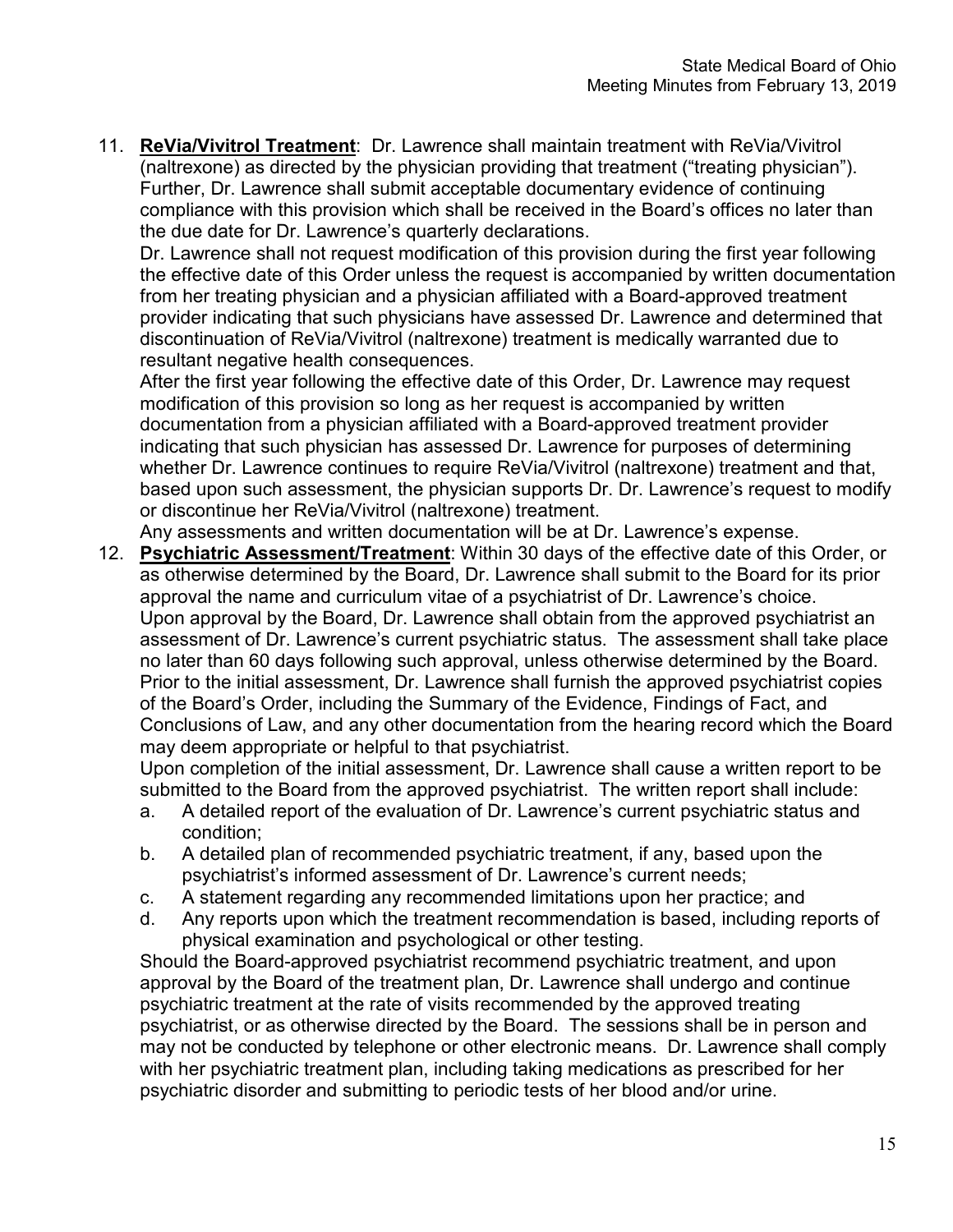Dr. Lawrence shall continue in psychiatric treatment until such time as the Board determines that no further treatment is necessary. To make this determination, the Board shall require reports from the approved treating psychiatrist. The psychiatric reports shall contain information describing Dr. Lawrence's current treatment plan and any changes that have been made to the treatment plan since the prior report; her compliance with the treatment plan; her psychiatric status; her progress in treatment; and results of any laboratory or other studies that have been conducted since the prior report. Dr. Lawrence shall ensure that the reports are forwarded to the Board on a quarterly basis and are received in the Board's offices no later than the due date for Dr. Lawrence's declarations of compliance.

Dr. Lawrence shall ensure that her treating psychiatrist immediately notifies the Board of Dr. Lawrence's failure to comply with her psychiatric treatment plan and/or any determination that Dr. Lawrence is unable to practice due to her psychiatric disorder. In the event that the designated psychiatrist becomes unable or unwilling to serve in this capacity, Dr. Lawrence shall immediately so notify the Board in writing and make arrangements acceptable to the Board for another psychiatrist as soon as practicable. Dr. Lawrence shall further ensure that the previously designated psychiatrist also notifies the Board directly of his or her inability to continue to serve and the reasons therefor. The Board, in its sole discretion, may disapprove any psychiatrist proposed to serve as Dr. Lawrence's designated treating psychiatrist, or may withdraw its approval of any psychiatrist previously approved to serve as Dr. Lawrence's designated treating psychiatrist, in the event that the Secretary and Supervising Member of the Board determine that any such psychiatrist has demonstrated a lack of cooperation in providing information to the Board or for any other reason.

- 13. **Releases**: Dr. Lawrence shall provide authorization, through appropriate written consent forms, for disclosure of evaluative reports, summaries, and records, of whatever nature, by any and all parties that provide treatment or evaluation for Dr. Lawrence's alcohol or chemical use disorder and/or psychiatric and/or related conditions, or for purposes of complying with this Order, whether such treatment or evaluation occurred before or after the effective date of this Order. To the extent permitted by law, the above-mentioned evaluative reports, summaries, and records are considered medical records for purposes of Section 149.43, Ohio Revised Code, and are confidential pursuant to statute. Dr. Lawrence shall also provide the Board written consent permitting any treatment provider from whom she obtains treatment to notify the Board in the event Dr. Lawrence fails to agree to or comply with any treatment contract or aftercare contract. Failure to provide such consent, or revocation of such consent, shall constitute a violation of this Order.
- 14. **Absences from Ohio:** Dr. Lawrence shall obtain permission from the Board for departures or absences from Ohio. Such periods of absence shall not reduce the suspension/probationary term, unless otherwise determined by motion of the Board for absences of three months or longer, or by the Secretary or the Supervising Member of the Board for absences of less than three months, in instances where the Board can be assured that probationary monitoring is otherwise being performed. Further, the Secretary and Supervising Member of the Board shall have the discretion to waive part or all of the monitoring terms set forth in this Order for occasional periods of absence of 14 days or less.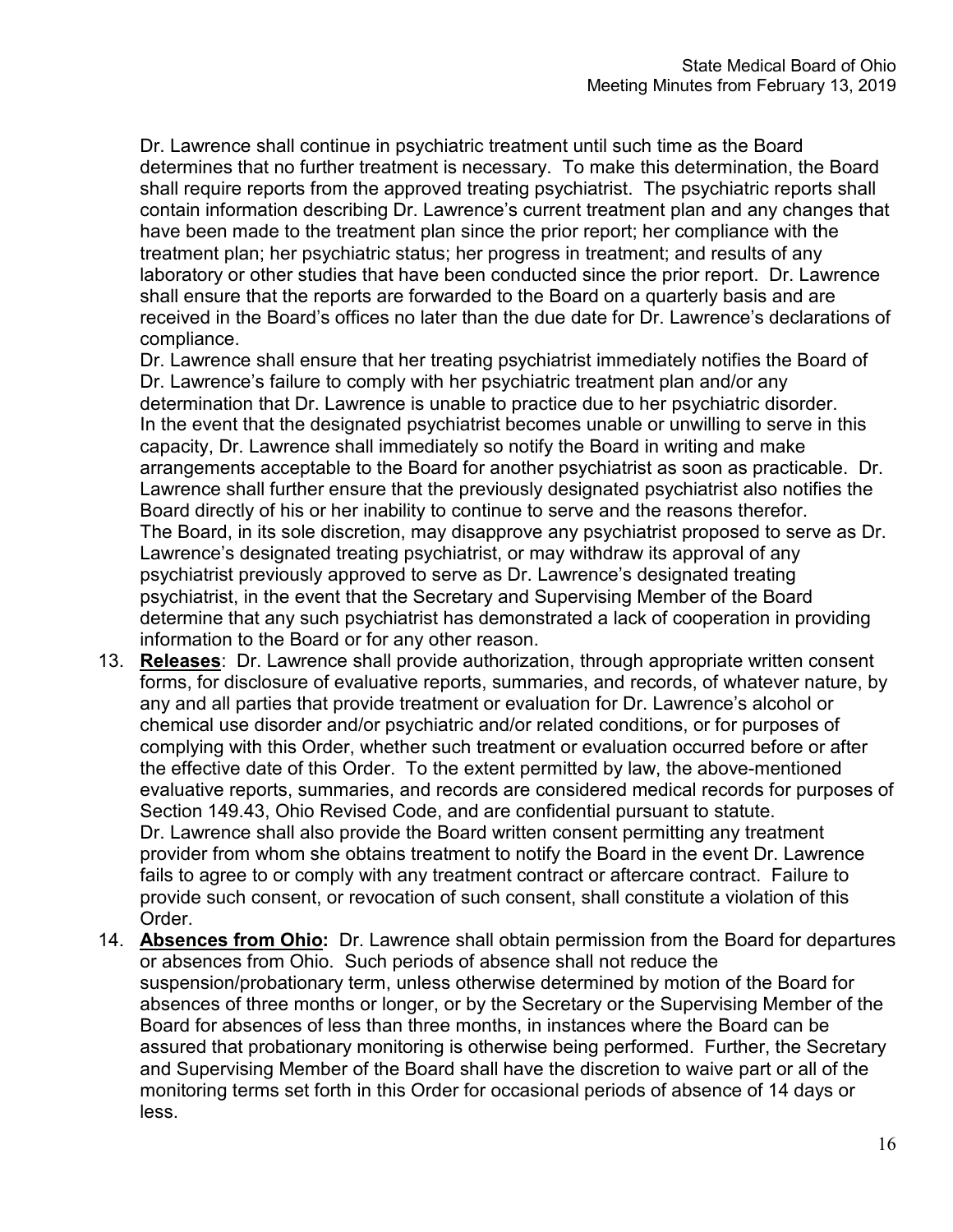In the event that Dr. Lawrence resides and/or is employed at a location that is within 50 miles of the geographic border of Ohio and a contiguous state, Dr. Lawrence may travel between Ohio and that contiguous state without seeking prior approval of the Secretary or Supervising Member provided that Dr. Lawrence is otherwise able to maintain full compliance with all other terms, conditions and limitations set forth in this Order. Further, in the event that Dr. Lawrence does not reside or practice in Ohio while subject to the requirements of this Order, the Secretary and Supervising Member of the Board, in their sole discretion, may allow this Board's monitoring of Dr. Lawrence to be coordinated with an entity or board from another jurisdiction provided the Secretary and Supervising Member determine that such coordination ensures substantial compliance with the requirements of this Order.

- 15. **Required Reporting of Change of Address**: Dr. Lawrence shall notify the Board in writing of any change of residence address and/or principal practice address within 30 days of the change.
- D. **CONDITIONS FOR REINSTATEMENT OR RESTORATION**: The Board shall not consider reinstatement or restoration of Dr. Lawrence's license to practice osteopathic medicine and surgery until all of the following conditions have been met:
	- 1. **Application for Reinstatement or Restoration**: Dr. Lawrence shall submit an application for reinstatement or restoration, accompanied by appropriate fees, if any.
	- 2. **Compliance with Interim Conditions**: Dr. Lawrence shall have maintained compliance with all the terms and conditions set forth in Paragraph C of this Order.
	- 3. **Payment of Fine**: Dr. Lawrence shall have fully paid the fine as set forth in Paragraph B of this Order.
	- 4. **Demonstration of Ability to Resume Practice**: Dr. Lawrence shall demonstrate to the satisfaction of the Board that she can practice in compliance with acceptable and prevailing standards of care under the provisions of her license. Such demonstration shall include but shall not be limited to the following:
		- a. Certification from a treatment provider approved under Section 4731.25, Ohio Revised Code, that Dr. Lawrence has successfully completed any required inpatient treatment, including at least 28 days of inpatient or residential treatment for substance use disorder, as set forth in Rules 4731-16-02 and 4731-16-08, Ohio Administrative Code, completed consecutively.
		- b. Evidence of continuing full compliance, or successful completion of, a post-discharge aftercare contract with a treatment provider approved under Section 4731.25, Ohio Revised Code. Such evidence shall include, but shall not be limited to, a copy of the signed aftercare contract. The aftercare contract must comply with Rule 4731-16-10, Ohio Administrative Code.
		- c. Evidence of continuing full compliance with this Order.
		- d. Two written reports indicating that Dr. Lawrence's ability to practice has been assessed and that she has been found capable of practicing according to acceptable and prevailing standards of care. The reports shall have been made by physicians knowledgeable in the area of addictionology and who are either affiliated with a current Board-approved treatment provider or otherwise have been approved in advance by the Board to provide an assessment of Dr. Lawrence. Further, the two aforementioned physicians shall not be affiliated with the same treatment provider or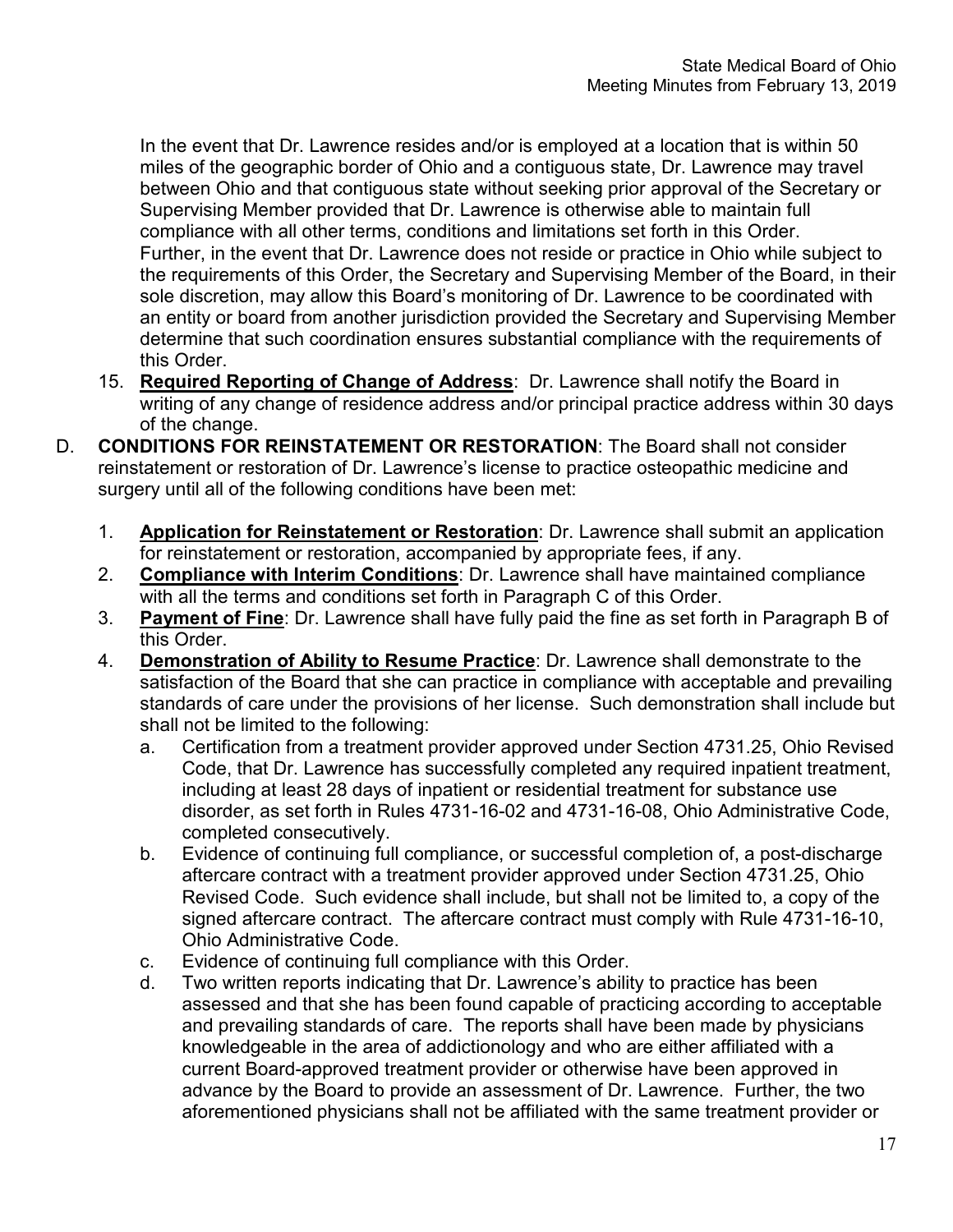medical group practice. Prior to the assessments, Dr. Lawrence shall provide the evaluators with copies of patient records from any evaluation and/or treatment that she has received, and a copy of this Order. The reports of the evaluators shall include any recommendations for treatment, monitoring, or supervision of Dr. Lawrence, and any conditions, restrictions, or limitations that should be imposed on Dr. Lawrence's practice. The reports shall also describe the basis for the evaluator's determinations. The first two such assessments sought by Dr. Lawrence shall constitute the basis for the two reports required under this Order regardless of whether Dr. Lawrence agrees with the report(s) provided by the physician evaluator(s) and regardless of whether she obtains subsequent assessment(s).

All reports required pursuant to this paragraph shall be based upon examinations occurring within the three months immediately preceding any application for reinstatement or restoration. Further, at the discretion of the Secretary and Supervising Member of the Board, the Board may request an updated assessment and report if the Secretary and Supervising Member determine that such updated assessment and report is warranted for any reason.

- 5. **Psychiatric Reports Evidencing Fitness to Practice; Recommended Limitations**: At the time Dr. Lawrence submits her application for reinstatement or restoration, Dr. Lawrence shall provide the Board with written reports of evaluation by two psychiatrists acceptable to the Board indicating that Dr. Lawrence's ability to practice has been assessed and that she has been found capable of practicing in accordance with acceptable and prevailing standards of care. Such evaluations shall have been performed within 60 days prior to Dr. Lawrence's application for reinstatement or restoration. The reports of evaluation shall describe with particularity the bases for the determination that Dr. Lawrence has been found capable of practicing according to acceptable and prevailing standards of care and shall include any recommended limitations upon her practice.
- 6. **Additional Evidence of Fitness To Resume Practice**: In the event that Dr. Lawrence has not been engaged in the active practice of osteopathic medicine and surgery for a period in excess of two years prior to application for reinstatement or restoration, the Board may exercise its discretion under Section 4731.222, Ohio Revised Code, to require additional evidence of her fitness to resume practice.
- E. **PROBATION**: Upon reinstatement or restoration, Dr. Lawrence's license shall be subject to the following PROBATIONARY terms, conditions, and limitations for a period of at least five years:
	- 1. **Terms, Conditions, and Limitations Continued from Suspension Period**: Dr. Lawrence shall continue to be subject to the terms, conditions, and limitations specified in Paragraph C of this Order.
	- 2. **Modification of Terms; Exception**: Dr. Lawrence shall not request modification of the terms, conditions, or limitations of probation for at least one year after imposition of these probationary terms, conditions, and limitations, except that Dr. Lawrence may make such request with the mutual approval and joint recommendation of the Secretary and Supervising Member.
	- 3. **Monitoring Physician**: Within 30 days of the date of Dr. Lawrence's reinstatement or restoration, or as otherwise determined by the Board, Dr. Lawrence shall submit in writing the name and curriculum vitae of a monitoring physician for prior written approval by the Secretary and Supervising Member of the Board. In approving an individual to serve in this capacity, the Secretary and Supervising Member will give preference to a physician who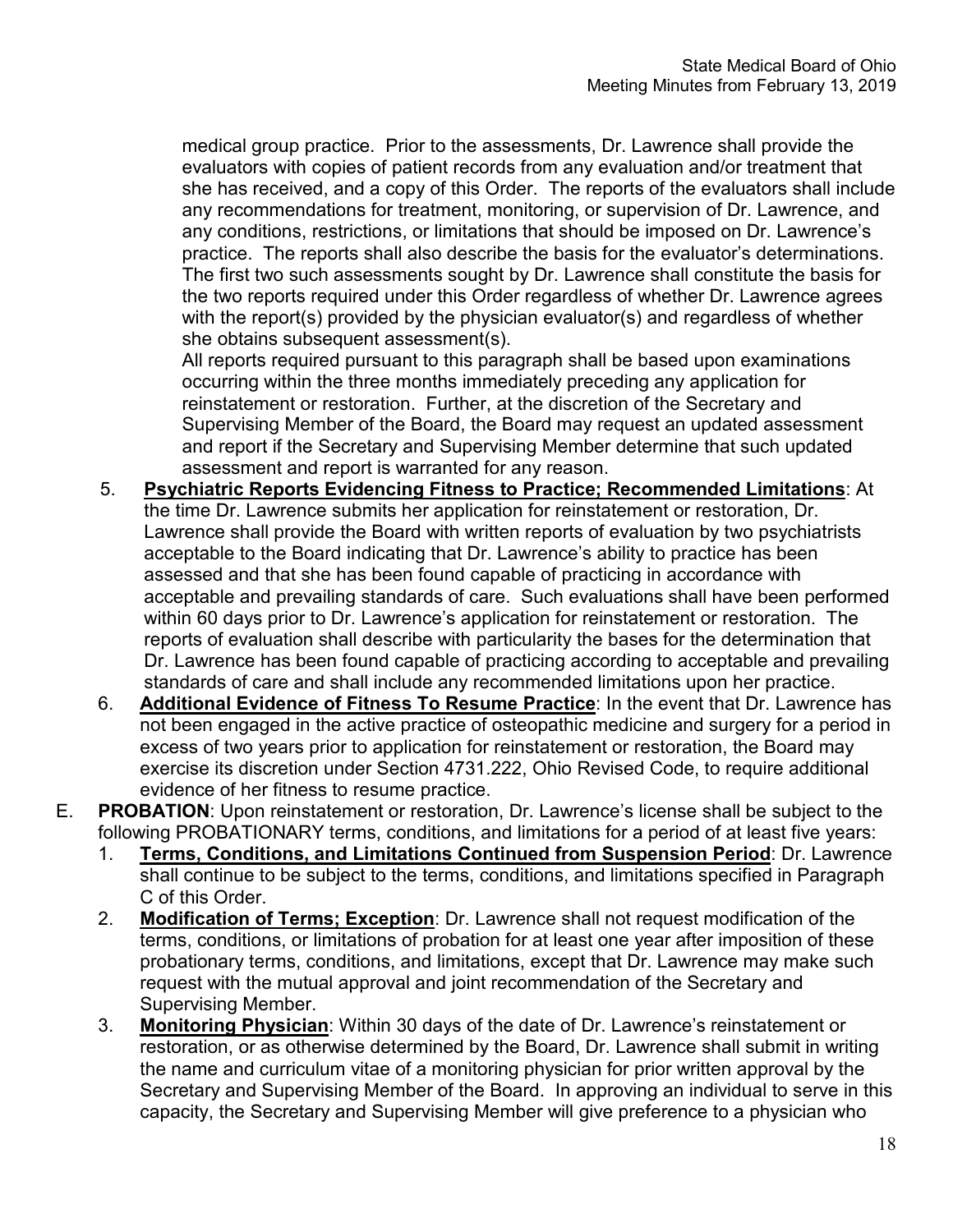practices in the same locale as Dr. Lawrence and who is engaged in the same or similar practice specialty.

The monitoring physician shall monitor Dr. Lawrence and her medical practice, and shall review Dr. Lawrence's patient charts. The chart review may be done on a random basis, with the frequency and number of charts reviewed to be determined by the Board. Further, the monitoring physician shall provide the Board with reports on the monitoring of Dr. Lawrence and her medical practice, and on the review of Dr. Lawrence's patient charts. Dr. Lawrence shall ensure that the reports are forwarded to the Board on a quarterly basis and are received in the Board's offices no later than the due date for Dr. Lawrence's

declarations of compliance.

In the event that the designated monitoring physician becomes unable or unwilling to serve in this capacity, Dr. Lawrence shall immediately so notify the Board in writing. In addition, Dr. Lawrence shall make arrangements acceptable to the Board for another monitoring physician within 30 days after the previously designated monitoring physician becomes unable or unwilling to serve, unless otherwise determined by the Board. Dr. Lawrence shall further ensure that the previously designated monitoring physician also notifies the Board directly of his or her inability to continue to serve and the reasons therefor.

The Board, in its sole discretion, may disapprove any physician proposed to serve as Dr. Lawrence's monitoring physician, or may withdraw its approval of any physician previously approved to serve as Dr. Lawrence's monitoring physician, in the event that the Secretary and Supervising Member of the Board determine that any such monitoring physician has demonstrated a lack of cooperation in providing information to the Board or for any other reason.

- 4. **Controlled Substances Log**: Dr. Lawrence shall keep a log of all controlled substances she prescribes. Such log shall be submitted in a format of Dr. Lawrence's choosing and approved in advance by the Board. All such logs required under this paragraph must be received in the Board's offices no later than the due date for Dr. Lawrence's declarations of compliance, or as otherwise directed by the Board. Further, Dr. Lawrence shall make her patient records with regard to controlled substance prescribing available for review by an agent of the Board upon request.
- 5. **Ban on Administering, Furnishing, or Possessing Controlled Substance; Log**: Dr. Lawrence shall not, without prior Board approval, administer, personally furnish, or possess (except as allowed under Paragraph C.4.a) any controlled substances as defined by state or federal law.

In the event that the Board agrees at a future date to modify this Order to allow Dr. Lawrence to administer, personally furnish, or possess controlled substances, Dr. Lawrence shall keep a log of all controlled substances administered or personally furnished. Such log shall be submitted in a format of Dr. Lawrence's choosing and approved in advance by the Board. All such logs required under this paragraph must be received in the Board's offices no later than the due date for Dr. Lawrence's declarations of compliance, or as otherwise directed by the Board. Further, Dr. Lawrence shall make her patient records with regard to such administering, or personally furnishing controlled substances available for review by an agent of the Board upon request.

6. **Tolling of Probationary Period While Out of Compliance**: In the event Dr. Lawrence is found by the Secretary of the Board to have failed to comply with any provision of this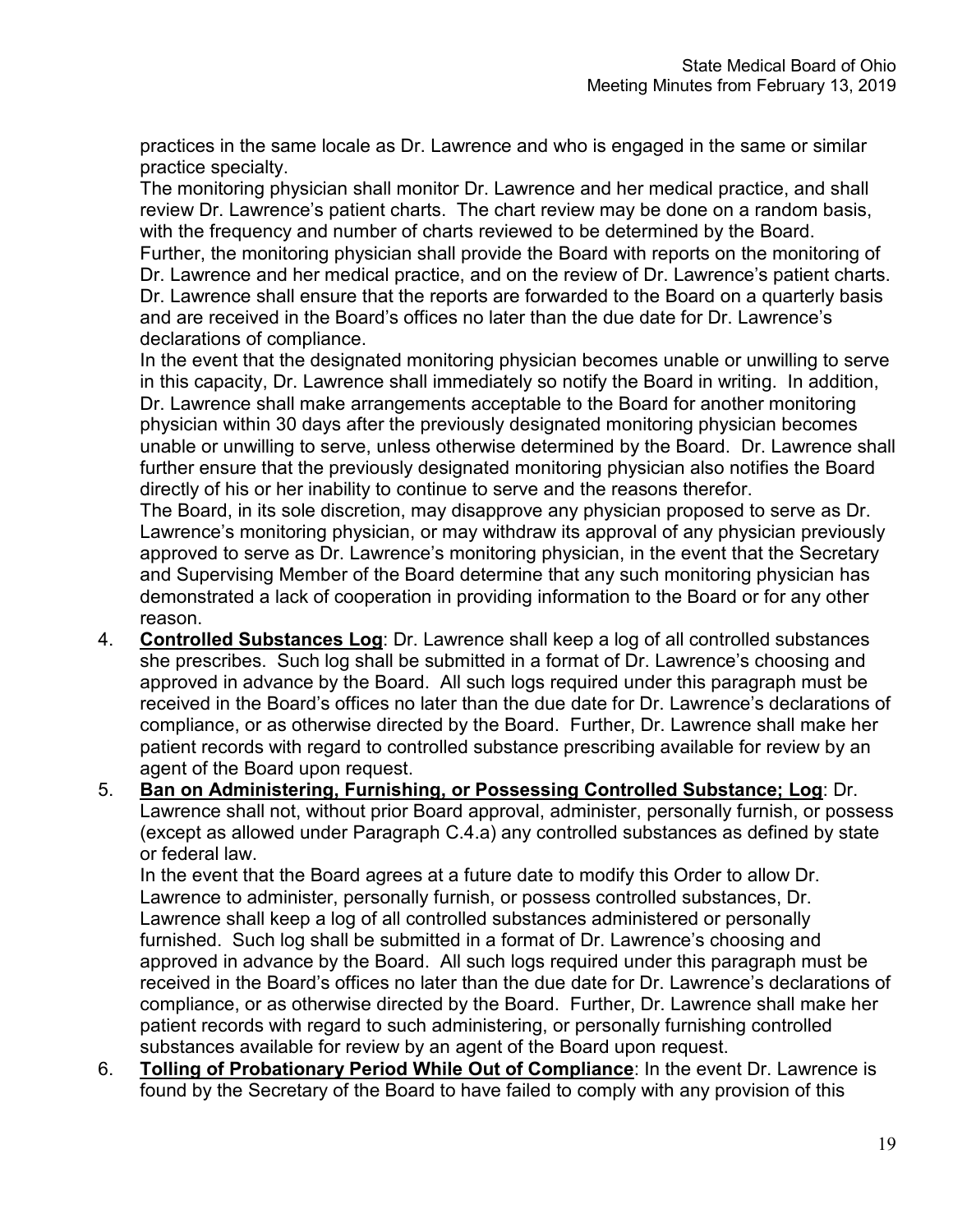Order, and is so notified of that deficiency in writing, such period(s) of noncompliance will not apply to the reduction of the probationary period under this Order.

- F. **TERMINATION OF PROBATION**: Upon successful completion of probation, as evidenced by a written release from the Board, Dr. Lawrence's license will be fully restored.
- G. **VIOLATION OF THE TERMS OF THIS ORDER**: If Dr. Lawrence violates the terms of this Order in any respect, the Board, after giving her notice and the opportunity to be heard, may institute whatever disciplinary action it deems appropriate, up to and including the permanent revocation of her license.

# H. **REQUIRED REPORTING TO THIRD PARTIES; VERIFICATION**:

1. **Required Reporting to Employers and Others**: Within 30 days of the effective date of this Order, Dr. Lawrence shall provide a copy of this Order to all employers or entities with which she is under contract to provide healthcare services (including but not limited to third-party payors), or is receiving training, and the Chief of Staff at each hospital or healthcare center where she has privileges or appointments. Further, Dr. Lawrence shall promptly provide a copy of this Order to all employers or entities with which she contracts in the future to provide healthcare services (including but not limited to third-party payors), or applies for or receives training, and the Chief of Staff at each hospital or healthcare center where she applies for or obtains privileges or appointments.

In the event that Dr. Lawrence provides any healthcare services or healthcare direction or medical oversight to any emergency medical services organization or emergency medical services provider in Ohio, within 30 days of the effective date of this Order, she shall provide a copy of this Order to the Ohio Department of Public Safety, Division of Emergency Medical Services.

Further, within 30 days of the date of each such notification, Dr. Lawrence shall provide documentation acceptable to the Secretary and Supervising Member of the Board demonstrating that the required notification has occurred.

This requirement shall continue until Dr. Lawrence receives from the Board written notification of the successful completion of her probation.

2. **Required Reporting to Other Licensing Authorities**: Within 30 days of the effective date of this Order, Dr. Lawrence shall provide a copy of this Order by certified mail to the proper licensing authority of any state or jurisdiction in which she currently holds any professional license, as well as any federal agency or entity, including but not limited to the Drug Enforcement Administration, through which she currently holds any professional license or certificate. Also, Dr. Lawrence shall provide a copy of this Order by certified mail at the time of application to the proper licensing authority of any state or jurisdiction in which she applies for any professional license or reinstatement/restoration of any professional license. Additionally, within 30 days of the effective date of this Order, Dr. Lawrence shall provide a copy of this Order to any specialty or subspecialty board of the American Board of Medical Specialties or the American Osteopathic Association Bureau of Osteopathic Specialists under which she currently holds or has previously held certification.

Further, within 30 days of the date of each such notification, Dr. Lawrence shall provide documentation acceptable to the Secretary and Supervising Member of the Board demonstrating that the required notification has occurred.

This requirement shall continue until Dr. Lawrence receives from the Board written notification of the successful completion of her probation.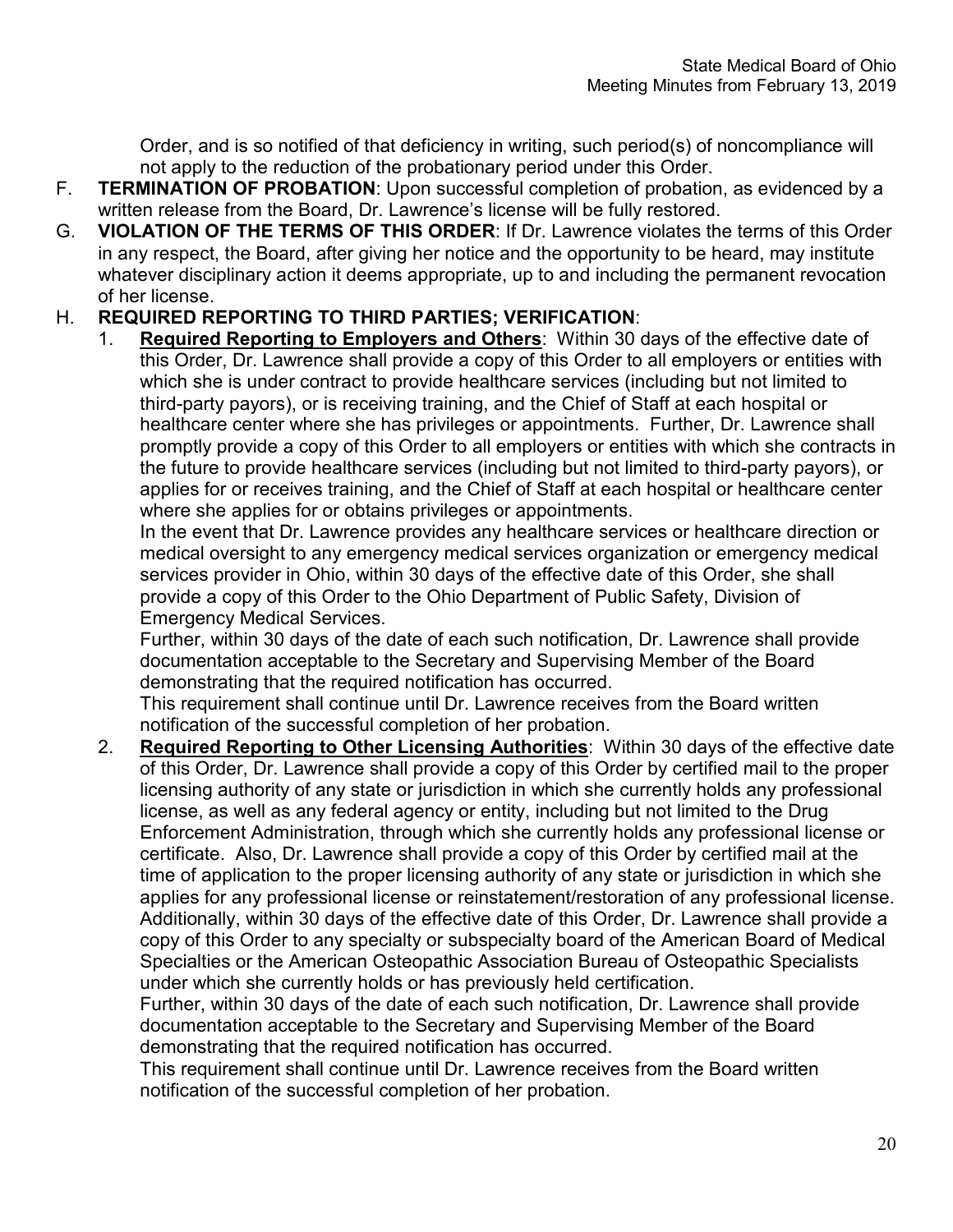- 3. **Required Reporting to Treatment Providers/Monitors**: Dr. Lawrence shall promptly provide a copy of this Order to all persons and entities that provide her treatment or monitoring for alcohol or chemical use disorder. Further, within 30 days of the date of each such notification, Dr. Lawrence shall provide documentation acceptable to the Secretary and Supervising Member of the Board demonstrating that the required notification has occurred. This requirement shall continue until Dr. Lawrence receives from the Board written notification of the successful completion of her probation.
- I. **SUPERSEDE PREVIOUS AUGUST 9, 2017 STEP I CONSENT AGREEMENT**: Upon becoming effective, this Order shall supersede the terms and conditions set forth in the August 9, 2017 Step I Consent Agreement between Dr. Lawrence and the Board.

**EFFECTIVE DATE OF ORDER:** This Order shall become effective immediately upon the mailing of the notification of approval by the Board.

A vote was taken on Mr. Giacalone's motion to amend:

| <b>ROLL CALL:</b> | Dr. Rothermel | - abstain |
|-------------------|---------------|-----------|
|                   |               |           |

| DI. RUURIIIEI     | - abstall l |
|-------------------|-------------|
| Dr. Saferin       | - abstain   |
| Mr. Giacalone     | - aye       |
| Dr. Schottenstein | - aye       |
| Dr. Schachat      | - aye       |
| Mr. Gonidakis     | - aye       |
| Dr. Edgin         | - aye       |
| Dr. Factora       | - aye       |
| Ms. Montgomery    | - aye       |
| Dr. Johnson       | - aye       |
| Dr. Bechtel       | - abstain   |
|                   |             |

The motion to amend carried.

**Dr. Schottenstein moved to approve and confirm Ms. Shamansky's Findings of Fact, Conclusions of Law, and Proposed Order, as amended, in the matter of Susan Donna Lawrence, D.O. Mr. Gonidakis seconded the motion.** A vote was taken:

ROLL CALL: Dr. Rothermel - abstain Dr. Saferin - abstain Mr. Giacalone - aye Dr. Schottenstein - aye Dr. Schachat - aye Mr. Gonidakis - aye Dr. Edgin - ave Dr. Factora - aye Ms. Montgomery - aye Dr. Johnson - aye Dr. Bechtel - abstain

The motion to approve carried.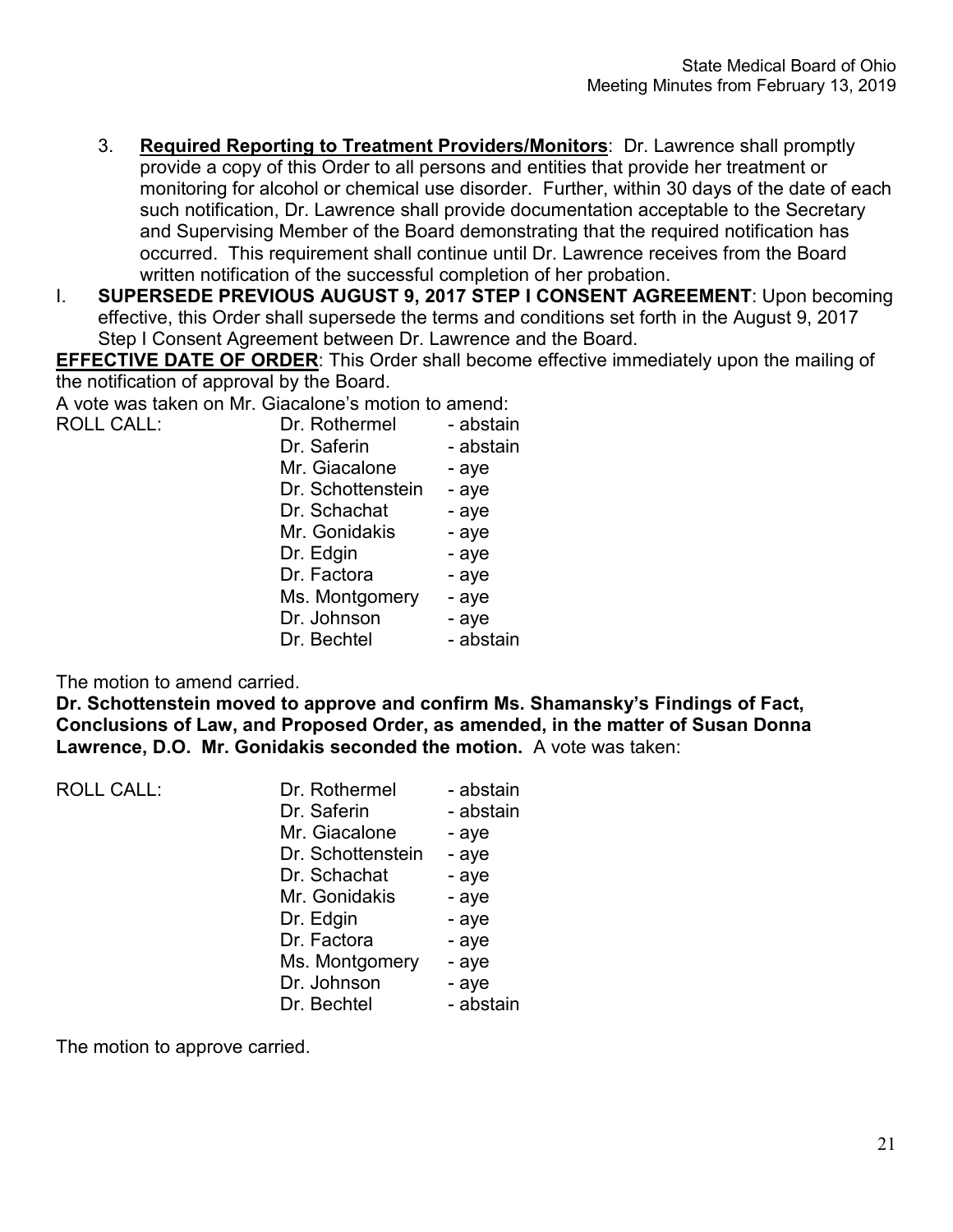# STEVEN SCOTT MCNUTT, M.D.

**Dr. Schottenstein moved to approve and confirm Ms. Lee's Findings of Fact, Conclusions of Law, and Proposed Order in the matter of Steven Scott McNutt, M.D. Dr. Edgin seconded the motion.**

Dr. Schachat stated that he would now entertain discussion in the matter of Dr. McNutt and asked if there was any discussion.

Mr. Gonidakis stated that he would just like to offer for consideration the additional \$1,000 fine. He would make a motion to eliminate that and is not seeing a need for it. There is a \$7,500 fine that is already on the table that Dr. McNutt owes. Mr. Gonidakis feels that the Order is more important than the additional \$1,000 fine. Irrespective of Dr. McNutt's financial situation which Mr. Gonidakis stated he did not pay any attention to or should we.

# **Mr. Gonidakis moved to amend the Proposed Order to eliminate the additional \$1,000 fine. Dr. Schottenstein seconded the motion.**

A vote was taken on Mr. Gonidakis' motion to amend:

| <b>ROLL CALL:</b> | Dr. Rothermel     | - abstain |
|-------------------|-------------------|-----------|
|                   | Dr. Saferin       | - abstain |
|                   | Mr. Giacalone     | - abstain |
|                   | Dr. Schottenstein | - aye     |
|                   | Dr. Schachat      | - aye     |
|                   | Mr. Gonidakis     | - aye     |
|                   | Dr. Edgin         | - aye     |
|                   | Dr. Factora       | - aye     |
|                   | Ms. Mongtomery    | - aye     |
|                   | Dr. Johnson       | - aye     |
|                   | Dr. Bechtel       | - abstain |
|                   |                   |           |

The motion to amend carried.

**Mr. Gonidakis moved to approve and confirm Ms. Lee's Findings of Fact, Conclusions of Law, and Proposed Order, as amended, in the matter of Steven Scott McNutt, M.D. Dr. Schottenstein seconded the motion.** A vote was taken:

ROLL CALL:

| Dr. Rothermel     | - abstain |
|-------------------|-----------|
| Dr. Saferin       | - abstain |
| Mr. Giacalone     | - abstain |
| Dr. Schottenstein | - aye     |
| Dr. Schachat      | - aye     |
| Mr. Gonidakis     | - aye     |
| Dr. Edgin         | - aye     |
| Dr. Factora       | - aye     |
|                   |           |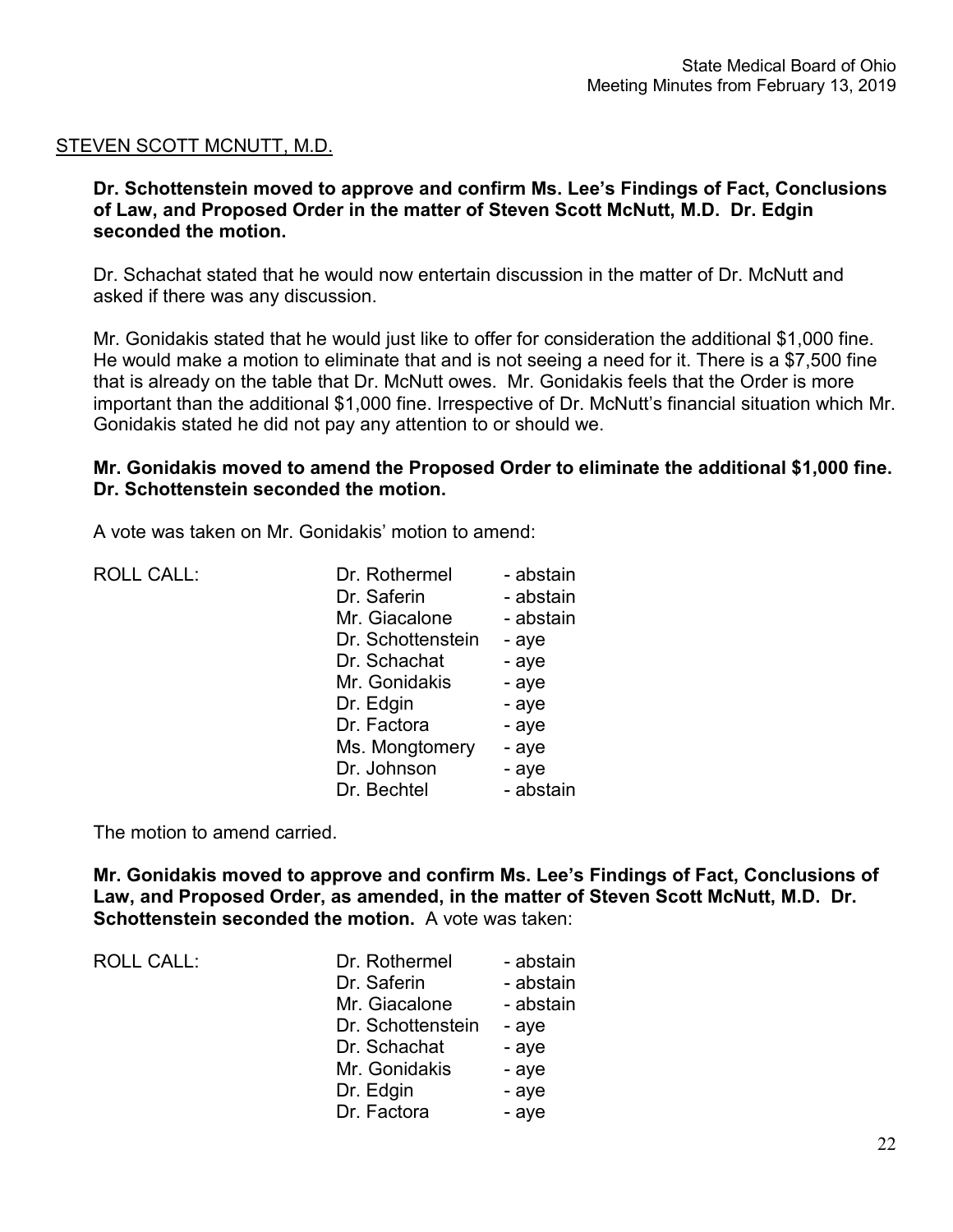| Ms. Montgomery | - aye     |
|----------------|-----------|
| Dr. Johnson    | - aye     |
| Dr. Bechtel    | - abstain |

The motion to approve carried.

# JOSE VARGAS, M.D.

**Dr. Schottenstein moved to approve and confirm Ms. Lee's Findings of Fact, Conclusions of Law, and Proposed Order in the matter of Jose Vargas, M.D. Mr. Gonidakis seconded the motion.**

Dr. Schachat stated that he would now entertain discussion in the matter of Dr. Vargas and asked if there was any discussion.

Dr. Schottenstein stated that Dr. Vargas is a very sympathetic figure and that it is with real regret that he is not going to vote to approve the license. This is contrary to the doctor's statements of stipulations that have come before the board. Dr. Schottenstein said that if someone took longer to take the sequence of tests or finished curriculum in the time frame not consistent with rule, then those are situations where we can have equivalency. This is not a situation where we can have equivalency because there is a passing score one needs to achieve on an exam sequence in order to be eligible for a license. Dr. Vargas did not achieve that passing score and the Board is being asked to approve a license for someone who did not pass an exam sequence. The Board will be violating its own rule to do so and he doesn't know that the Board has the authority to do that. Dr. Schottenstein further stated that the minimum passing score in the rule is 75 but what about the next physician? If the Board makes an exception for Dr. Vargas, a door may be opened going forward to make good cause exemptions where the rule would become meaningless and the Board will lose standardization and consistency in our physician licensees. Dr. Schottenstein asked about other licensees, physicians and otherwise, who missed the cut off of a passing score by one point and feels this is a slippery slope. He is sure there are many fine people who barely did not finish this exam a long time ago and if the Board votes to approve this license, he is just not sure where it ends. Dr. Schottenstein stated again that it really is with regret that he is going to vote no on the approval of the license.

Dr. Factora agrees with Dr. Schottenstein in that it is always difficult for this Board to give an exception given the fact that they did not meet the requirements that are currently in the statute. Dr. Factora stated that sometimes these situations allow the opportunity to revisit the statute and reconsider the standards that we have in place and see whether or not those can be adjusted as had been done before with massage therapy in total number of hours. Dr. Factora asked if it would be worthwhile to bring this issue to the licensure committee and to examine whether or not paragraph (C)(2) of Ohio Administrative Code rule 4731-6-16, should be held firm and fast or if there are other considerations that can be made based on the Board's review of the rule. Dr. Factora agrees that there is nothing in the rule that allows at this point for this exception based on the minimal passage.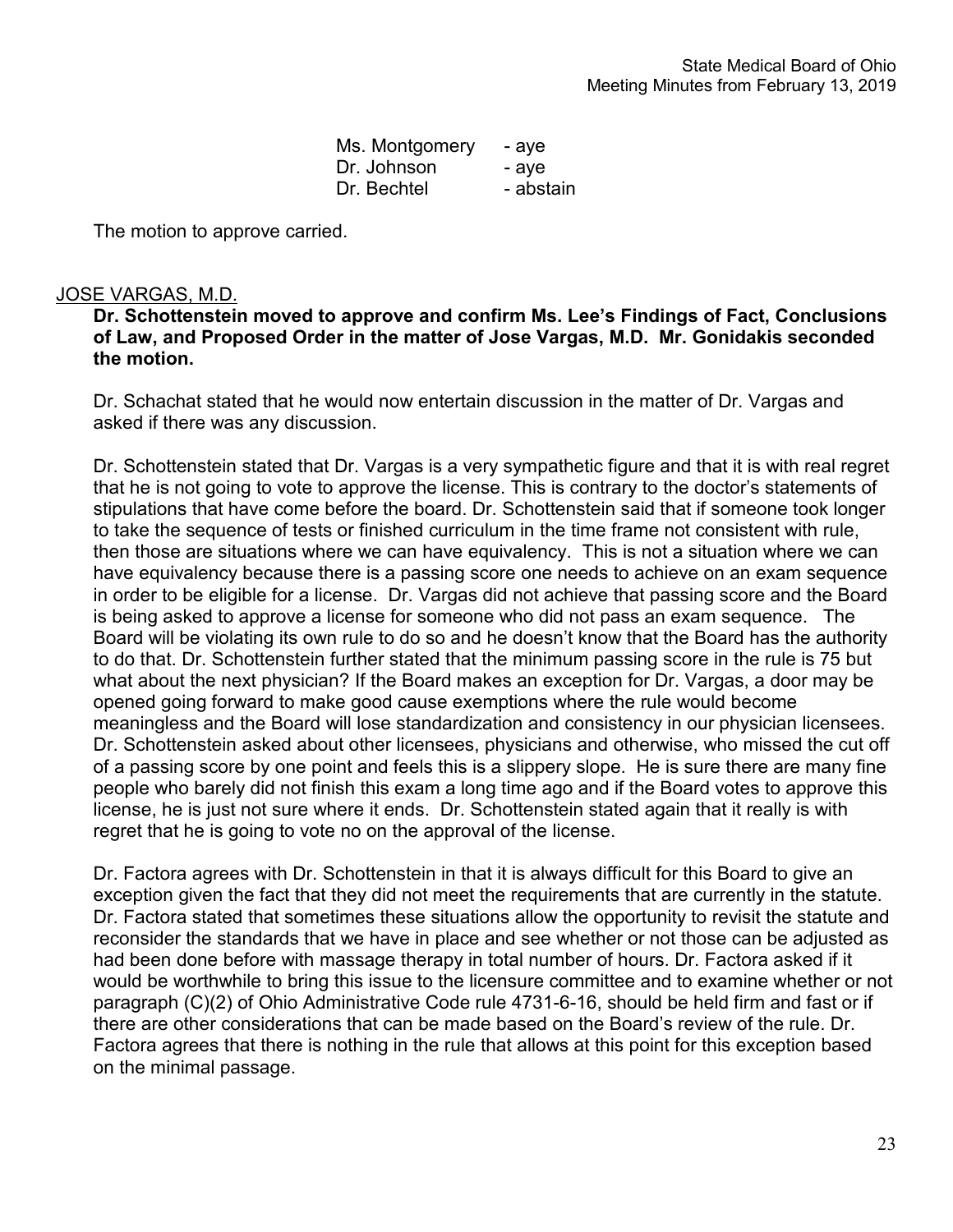Dr. Schachat asked that it appears that the Board cannot approve this request and if there was a mechanism for the Board to approve it or does the rule stop the debate? Ms. Anderson stated that she thinks the rule is clear on what is required to be eligible for a license and statue requires an exam sequence. Dr. Schachat inquired to see if the rule has a mechanism for equivalence or make an exception. Ms. Anderson stated that she did not.

Dr. Edgin stated that he seemed to remember or maybe was wrong, that in some cases use the Board exam as some sort of equivalency to competency and that sort of thing and asked if there was any way to change the statute to include a full Board exam or FLEX. Dr. Edgin further stated that Dr. Vargas has been board certified and recertified. Ms. Anderson stated that the Board did do that with a rule in respect to the length of time to take the USMLE. There is a tenyear limit and an attempt limit, so Board certification was added to the rule to allow for discretion on the time period not the minimum passing score.

Mr. Giacalone stated that the rule is clear on the requirements but asked where it says in the statute that those requirements exist? He thought that the statute said the Board makes the rules and the rules are what it is but that also the statute provides for discretion on the part of the Board. Mr. Giacalone paraphrased the statute stating the state shall review all applications submitted under Section 4731.09, Ohio Revised Code; not fewer than six Board members necessary to determine an applicant meets requirements for licensure; the Board determines evidence submitted with application is satisfactory, etc., and where does it say it in the statute those same requirements that are set forth in the rule? In the rule, Mr. Giacalone agrees this exam-related requirement is there but he doesn't see it in statute. He also stated that he understands Dr. Vargas may be coming up short under the provision in the rule, but we should at the countervailing factors favoring Dr. Vargas's licensure in Ohio: 30-32 years of practice in pediatric medicine in New York with a clean record; board certified and recertified; 30 years of continual teaching and instruction to pediatric residents. Mr. Giacalone said that Dr. Vargas has run the gauntlet and proved he is an established credible physician and he is going to provide a service to an underserved population in the community which is probably why Nationwide Children's Hospital wants him. Mr. Giacalone said he is struggling on this technicality in the rule which the Board created and believes that the Board's decision can trump this rule. He also believes the rule needs to be revisited. Dr. Vargas is board certified and recertified and he will provide value to the State of Ohio. Mr. Giacalone again thinks this is a discretionary issue and understands the slippery slope arguments but believes that is why there is a Board to make these kinds of decisions.

Dr. Saferin stated that this Board clearly went against the rules or statutes for the massage therapy situation and he was the one who stood up and said the Board should follow the rules. Clearly that was not the case and the Board voted to approve the license. The Board then changed the rules appropriately to follow what was the decision of the Board but think it would be wrong to deny such a talented physician the ability to practice in Ohio.

Dr. Schottenstein stated again that he thinks Dr. Vargas is very sympathetic figure and also thinks there is an apple and oranges quality to the action taken with the massage therapist. The Board had the ability to grant equivalency because the applicant met the number of clock hours required but what the Board now is being asked to do is grant a license in the absence of a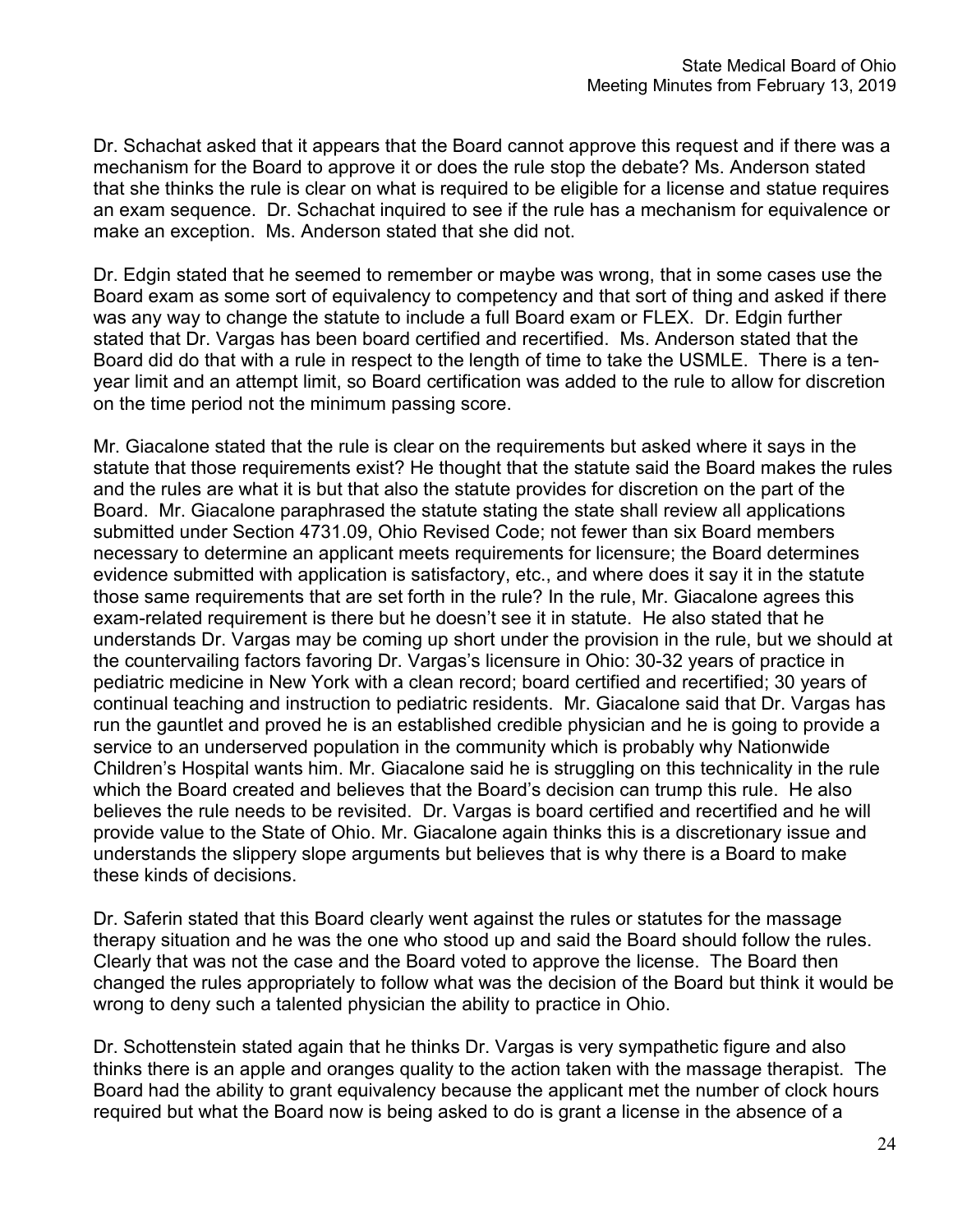passing exam sequence. Dr. Schottenstein that the Board has an ability to do that. He believes that Dr. Vargas could potentially take another exam sequence and doesn't think that is forclosed to him. Dr. Schottenstein stated that he would be glad for Dr. Vargas to do that and certainly would be only happy for him to come to this state and practice, but it just doesn't sit right to grant a license to somebody who hasn't passed his exam.

Mr. Gonidakis stated the he is very sympathic to the comments of Mr. Giacalone and said that the controlling issue for him at least on the way he will vote is if the Board's Chief Legal Counsel states that the Ohio Revised Code requires it. If the Ohio Revised Code requires it, then the Board is bound. Mr. Gonidakis said can certainly walk across the street and ask legislature to change the law but if it's a rule and we have discretion that is one thing but if the Revised Code requires it, then his vote would be to follow it.

Mr. Giacalone stated that he agrees with Mr. Gonidakis and that is why he is trying to distinguish between statute and rule and he didn't see this prohibition but admitted that maybe he may have missed it. Ms. Anderson stated that she was looking at O.R.C. 4731.09, Qualifications for license to practice medicine and surgery or osteopathic medicine and surgery. Section A reads that an applicant must meet all requirements and Section A5 reads that an applicant must successfully pass the examination prescribed in the rules adopted by the board to determine competency to practice medicine and surgery. Mr. Giacalone stated that it appears that the examination requirement at issue is set forth solely in the rules at O.A.C. 4731-6-16 (C ) that the Board created. Dr. Schachat stated then the Board can change the rule. Mr. Giacalone said that maybe it is apples and oranges, but the Board was really outside the confines of those rules when they took liberties in reading those rules when it came to the massage therapist case that was decided. He said he is struggling with this and thinks there needs to be some discretion with the rules.

Dr. Edgin stated if the Board exam is a test of competency, he has taken board exams in Texas, Ohio and the American Board of Internal Medicine and thought the latter was much harder than the other two.

Ms. Montgomery stated that if you are board certified then she would assume that those exams are difficult. She doesn't believe that Nationwide Children's Hospital would seek someone who is not competent and the Board could change the rule but won't happen in a timely fashion and obviously unable to do it now.

Dr. Schachat stated that he has heard enough comments that the Board would like to figure out a way to license Dr. Vargas but not sure if there is a mechanism to do so and propose that the Board table this for now to ask advice on if there is a way to approve this license. Mr. Groeber stated that he believes he has heard what the Board wants to do and to let staff go back during the lunch break and see if there is any way that we can make that work based on the law and rules that we have in place right now. Ms. Montgomery stated we need to determine if there was a way to elevate form over substance.

**Dr. Saferin moved to table this topic. Mr. Giacalone seconded the motion.** All members voted aye. The motion carried.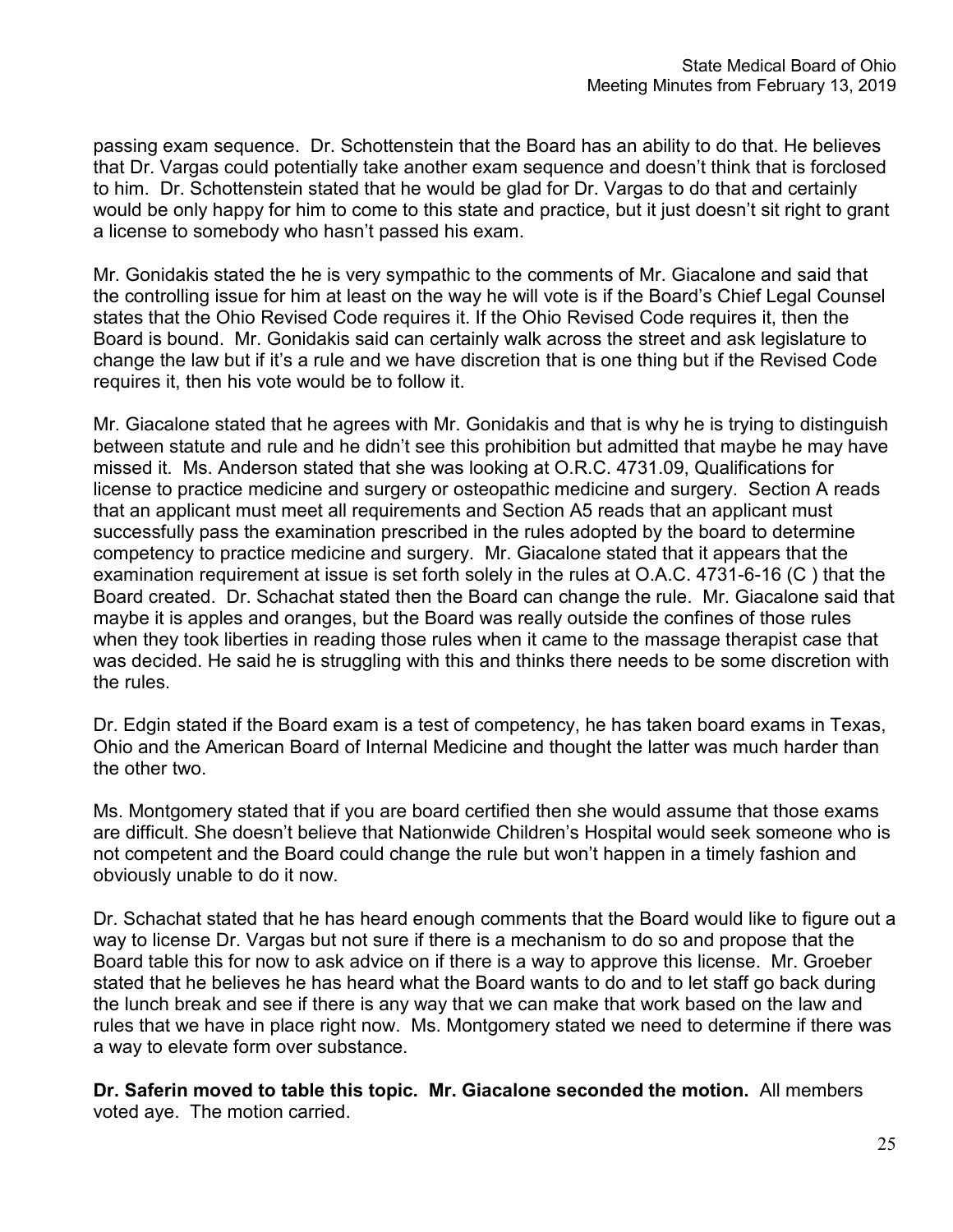Dr. Saferin asked that if it is determined that the Board is unable to license Dr. Vargas, would he be able to withdrawal his application as not be a reportable event? Ms. Anderson stated that it would not be reported anyways since it is a non-disciplinary issue.

Mr. Giacalone stated that he is aware that Ms. Anderson is leaning toward the view that the Board is unable to grant the license and he is leaning to toward that the view that the Board can grant it because the Board is the creator and decider of the rules as opposed to statute which has its genesis with state legislature. That being said, if the Board were to issue an order and granting Dr. Vargas's medical license, Mr. Giacalone asked what is the exposure for doing so? Is Dr. Vargas going to sue the Board for granting him a license? Mr. Groeber stated that Dr. Vargas may not be the only person to whom the Board may have denied a license. Ms. Anderson stated that we may have issues later on with other potential licensees. If so, Mr. Giacalone said then the Board needs to change the existing rule to allow for similar events in the future but have this decision concerning Dr. Vargas decided in his favor. Mr. Groeber said that the lawyers give the best advice to the Board and the Board makes it decision. Mr. Giacalone said he while he understands that and he may, at times, love the word "can't", he's not sure that "can't" is where he wants to go here.

\*\*\*\*\*\*\*\*\*\*\*\*\*\*\*\*\*\*\*\*\*\*\*\*\*\*\*\*\*\*\*\*\*\*\*\*\*\*\*\*\*\*\*\*

**Dr. Bechtel moved to remove the topic of Jose Vargas, M.D., from the table. Mr. Giacalone seconded the motion.** A vote was taken:

 $ROILCAIL$ :

| Dr. Rothermel     | - aye |
|-------------------|-------|
| Dr. Saferin       | - aye |
| Mr. Giacalone     | - aye |
| Dr. Schottenstein | - aye |
| Dr. Schachat      | - aye |
| Mr. Gonidakis     | - aye |
| Dr. Edgin         | - aye |
| Dr. Factora       | - aye |
| Ms. Montgomery    | - aye |
| Dr. Johnson       | - aye |
| Dr. Bechtel       | - aye |
|                   |       |

The motion carried.

Mr. Groeber stated that he had asked, Joe Turek, Chief of Licensure, to look at Dr. Vargas's application and if there may have been other types of licenses that Dr. Vargas could have potentially be eligible for. Mr. Turek stated that Dr. Vargas could be eligible for the Clinical Research Faculty Certificate and the Certificate of Conceded Eminence. He further commented that Dr. Vargas would have to get the right appointments for those types of certificates, but his core eligibility would be acceptable being that he is a foreign medical graduate which met the requirements. Ms. Montgomery asked what was meant by getting the right type of appointments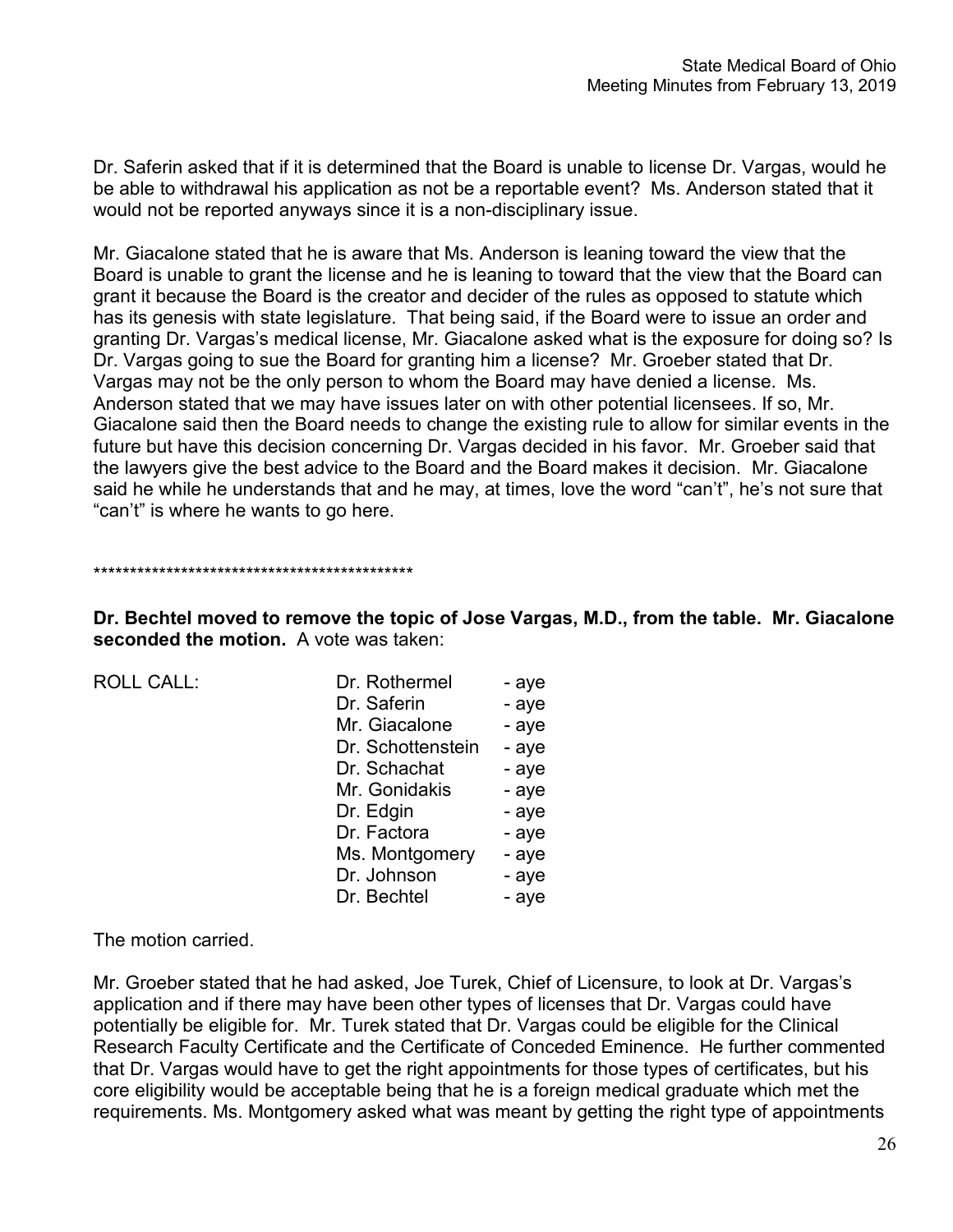and Mr. Turek explained that for a Clinical Research Faculty Certificate, one has to be appointed to the faculty program. Dr. Schachat commented that an employer would have to say they wanted to provide a job in that category and that would satisfy the rules and they could potentially see and care for patients. Dr. Bechtel stated that a letter would be needed from the dean. Mr. Groeber asked if these scenarios were given to Dr. Vargas and Mr. Turek stated that they were not.

Mr. Giacalone said that he really doesn't think that Dr. Vargas should have to jump through all those hoops and stated that in his opinion Dr. Vargas would be a very viable and beneficial practitioner in Ohio. Ms. Montgomery stated when the Board is presented with cases like these that it would nice to know all of the options that may also be available to the applicant to avoid this in the future. Mr. Giacalone asked about the teaching types and if that would limit his scope and Ms. Anderson stated that there are definite limits. Dr Schottenstein stated with the job at Children's Hospital, Dr. Vargas could potentially be appointed in a way that he could get one of those alternative licenses. He also does not see it as jumping through hoops and more of a winwin. Dr. Vargas gets to come here and practice, and the Board gets to keep the integrity of their rule.

Mr. Wilcox stated to the Board that he would just caution them that the rules are the rules and that an option would be to remand the case back to the hearing examiner for additional information. Mr. Giacalone asked what would change if that happened. Dr. Schottenstein stated potentially a few things because he had the same thought. One thing is to find out from Florida what their requirements are for passing an exam sequence since Dr. Vargas is licensed in Florida and that this issue was brought up 2010 before the Board and discussed. It would be an opportunity for the Board to be able to review those minutes and what the nature of the meeting was at that time. Mr. Giacalone stated that he does not understand what more the Board was going to get out of this remand regardless of what was decided from Florida under Florida law and criteria. Arguably, Dr. Vargas still does not fit the criteria in the Ohio rule and we will be going a second round on the same issue. Essentially this Board will be "kicking the can" on this decision. Dr. Schottenstein stated that he sees Mr. Giacalone's point except that as of right now he is going to vote "no" unless he receives more information that would make him comfortable in changing his vote. He believes that because the exisiting rule will affect some Board members vote, it my make sense to further explore this issue in hopes that the Board could have potentially found another way to get where we want to go.

**Dr. Saferin moved to table this topic. Mr. Gonidakis seconded the motion.** All members voted aye. The motion carried.

\*\*\*\*\*\*\*\*\*\*\*\*\*\*\*\*\*\*\*\*\*\*\*\*\*\*\*\*\*\*\*\*\*\*\*\*\*\*\*\*\*\*\*

**Mr. Gondiakis moved to remove the topic of Jose Vargas, M.D., from the table. Dr. Edgin seconded the motion.** A vote was taken:

| <b>ROLL CALL:</b> | Dr. Rothermel | - ave |
|-------------------|---------------|-------|
|                   | Dr. Saferin   | - ave |
|                   | Mr. Giacalone | - ave |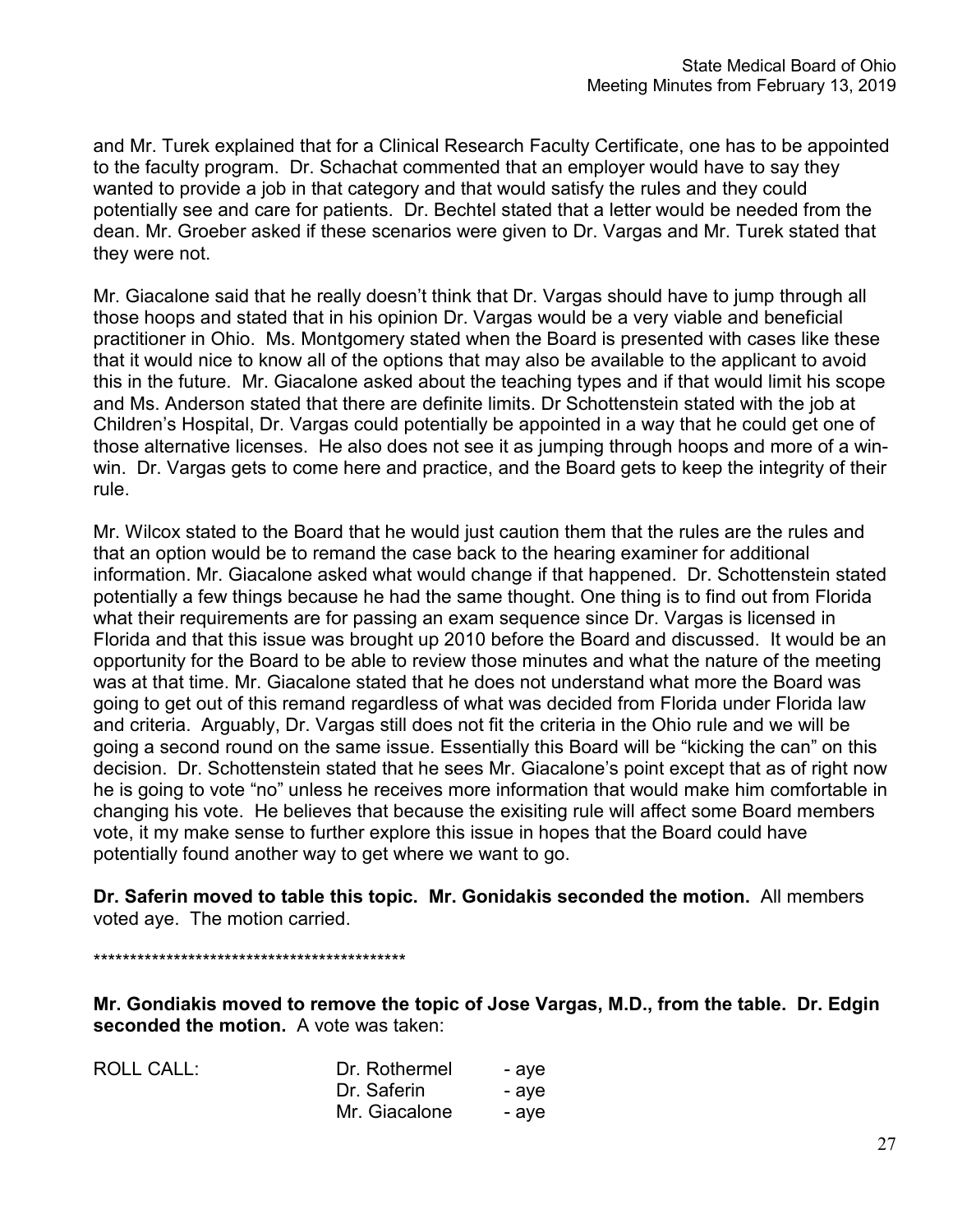| Dr. Schottenstein | - aye |
|-------------------|-------|
| Dr. Schachat      | - aye |
| Mr. Gonidakis     | - aye |
| Dr. Edgin         | - aye |
| Dr. Factora       | - aye |
| Ms. Montgomery    | - aye |
| Dr. Johnson       | - aye |
| Dr. Bechtel       | - aye |
|                   |       |

The motion carried.

Dr. Schachat asked if there was any further advice from our inhouse group regarding Dr. Vargas' application.

Mr. Groeber stated that they looked through all of the statue and rule around the application in front of the Board and is struggling to find an avenue where the application satisfies the criteria. The Board staff also looked at faculty research certificate but stated that this approve has specific criteria. The Conceded Eminence appears to have the best opportunity but there are some criteria involved with that also and Mr. Groeber was not sure that the applicant meets those criteria. In terms of the legal analysis that the Board legal staff did, he was not sure how much flexibility there is. So the legal take away from Board staff is that based upon the existing rule and the statute that Dr. Vargas does not meet the requirement for licensure. However, as was stated beforehand, we, Board staff, give the Board members advice and the Board members act accordingly. If the Board does deny this application, Mr. Turek will reach out to the applicant to try and find another path to make this work. Also, this rule as it stands right now with the licensure exam, is the CSI right now and we should start to give thought to how to apply more flexibility or waiver to the rule to avoid circumstances like this in the future.

Mr. Gonidakis asked about ramifications if the Board approves this application as to the rule and Mr. Groeber stated that the Board would be establishing a precedent that we make exceptions. The question was asked about the legal ramifications and Ms. Anderson answered that you have legal ramifications when you have something in front of you that doesn't meet the exam sequence and will probably refer to this case. It may be unlikely that there will be someone who has exactly the same circumstances but if someone in this same situation does come up, the Board may have to treat the same way.

Dr. Schachat also agrees that it is a slippery slope that if you say 74 is almost 75 and 73 is almost 74, like where do you draw the line.

Mr. Giacalone stated that the key word is interpretation. He read the statute again as previously stated and said the key there too is the word "rule". The Board makes the rules and if the Board choses to deviate from a rule, then there is "no harm no foul." If someone else would happen to come in with the exact same circumstances, then Mr. Giacalone believes that the Board should grant them an Ohio license because they deserve it and this would be a benefit to the citiziens of Ohio. Mr. Giacalone feels that it is just wrong not to allow this physician to have an Ohio license. Dr. Vargas more than meets the criteria for being a valuable physician and he is going to provide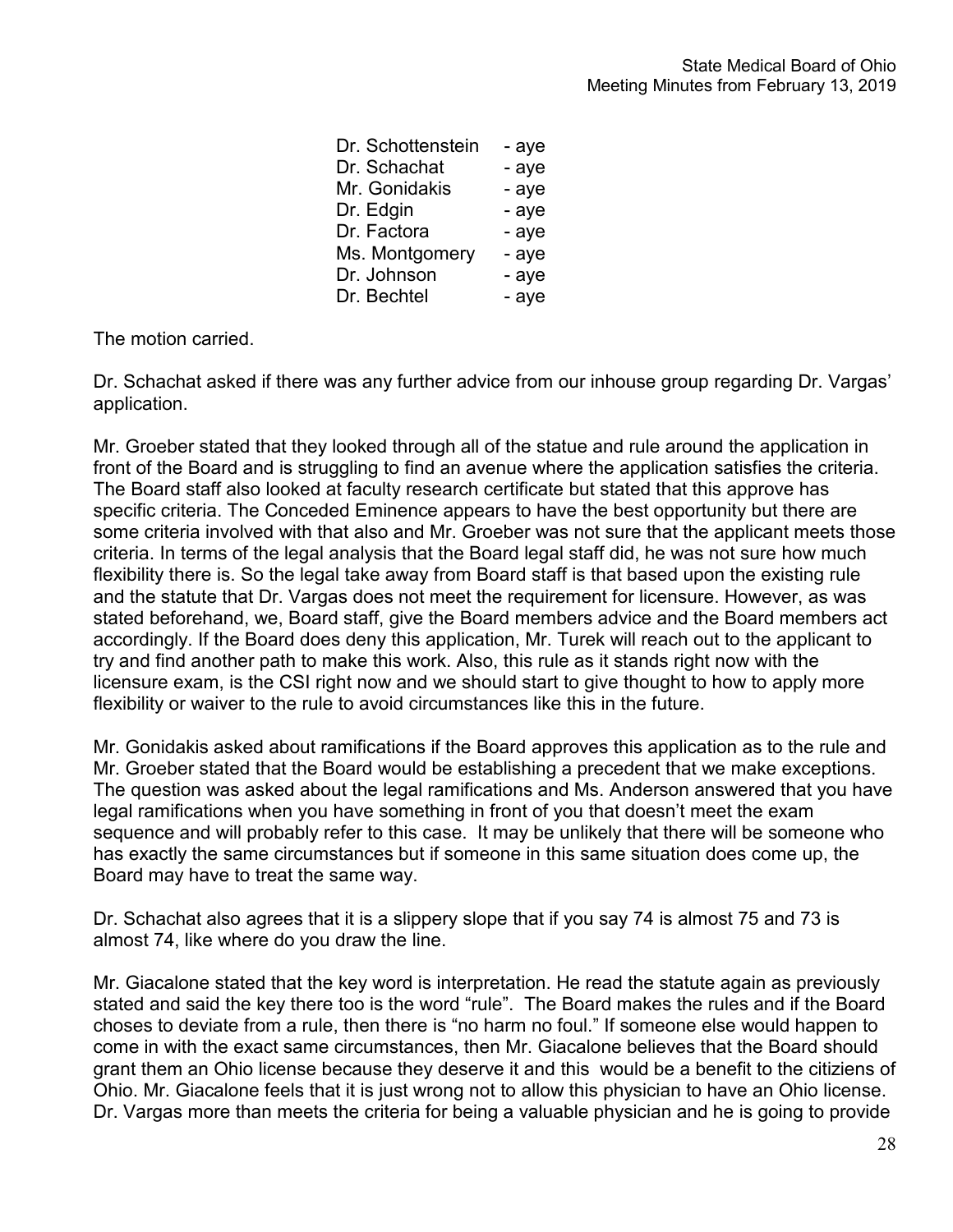a benefit to Ohio by serving an underprivileged population. Mr. Giacalone agrees that the Board should go back and revisit the rule but the Board can do this later after granting Dr. Vargas' request for a license today.

Dr. Schottenstein stated that he would say that maybe there is a right way to do this. Dr. Vargas has waited 34 years to get a license in Ohio that maybe we keep it tabled to work on the rule with CSI to modify language in a way to make it palatable and bring it back.

 Dr. Factora said the Board has stated frequently that the primary goal is the safety of the patients in terms of medical care. He is keeping in mind that the Board can change the rule, but the delay it will only delay Dr. Vargas from providing high quality care to the children of Ohio. By discovering a hole in the rule, the Board is able to correct it, but and at the same time, granting licensure benefits the people of Ohio with the Dr. Vargas's achievements.

Dr. Rothermel stated that the Board does make exceptions to the rules. In the past, the Board has made exceptions to the 10-year rule for completing an exam sequence and this is done not infrequently. Dr. Schachat asked if that was allowed in the statute and Ms. Anderson answered that it was in that rule. Dr. Schachat commented that is was in that rule but not in the rule that is being discussed now. Dr. Rothermel said the statute states that the Board has to follow the rules that the Board creates and if the Board chooses to make an exception to the rule for a significant list of reasons why, doesn't that still fill the requirement of the statute? Dr. Schachat said that he thinks that the rule still has to be changed or that the Board can add to the end of every rule that the Board can make exceptions at their discretion.

Dr. Saferin stated that he wanted to revisit one more time the fact that the Board put the cart before the horse with the massage therapist applicant a reviewed. The Board found someone that needed a change and the Board changed it against his recommendation, but the Board changed it and then went back and changed the hole that was found in the rule to correct the issue. Dr. Saferin feels that the Board has already made a precedent for doing that. The Board already found an exception that wasn't known before and didn't want to harm the public or that person or issue by putting the horse again before the cart, so the Board overrode the rule and gave that person their license and went back and fixed the hole. Not sure if it's a slippery slope because the Board did it before; there was no harm no foul; no one complained and did the right thing on both ends. Dr. Saferin believes that in this case it is an exact parallel. There is an exceptional doctor who is going to give exceptional care to the people of Ohio and he doesn't see the issue.

Ms. Pelphrey reiterated that the Board still has the option of remanding the case back to the hearing examiner.

Dr. Schottenstein stated since the existing language in the rule is currently at CSI, if the Board was going to modify it so that it would benefit Dr. Vargas, what would be the estimated time frame for this to be done? Ms. Anderson stated that for such a rule change it would take about 6 months to a year at best.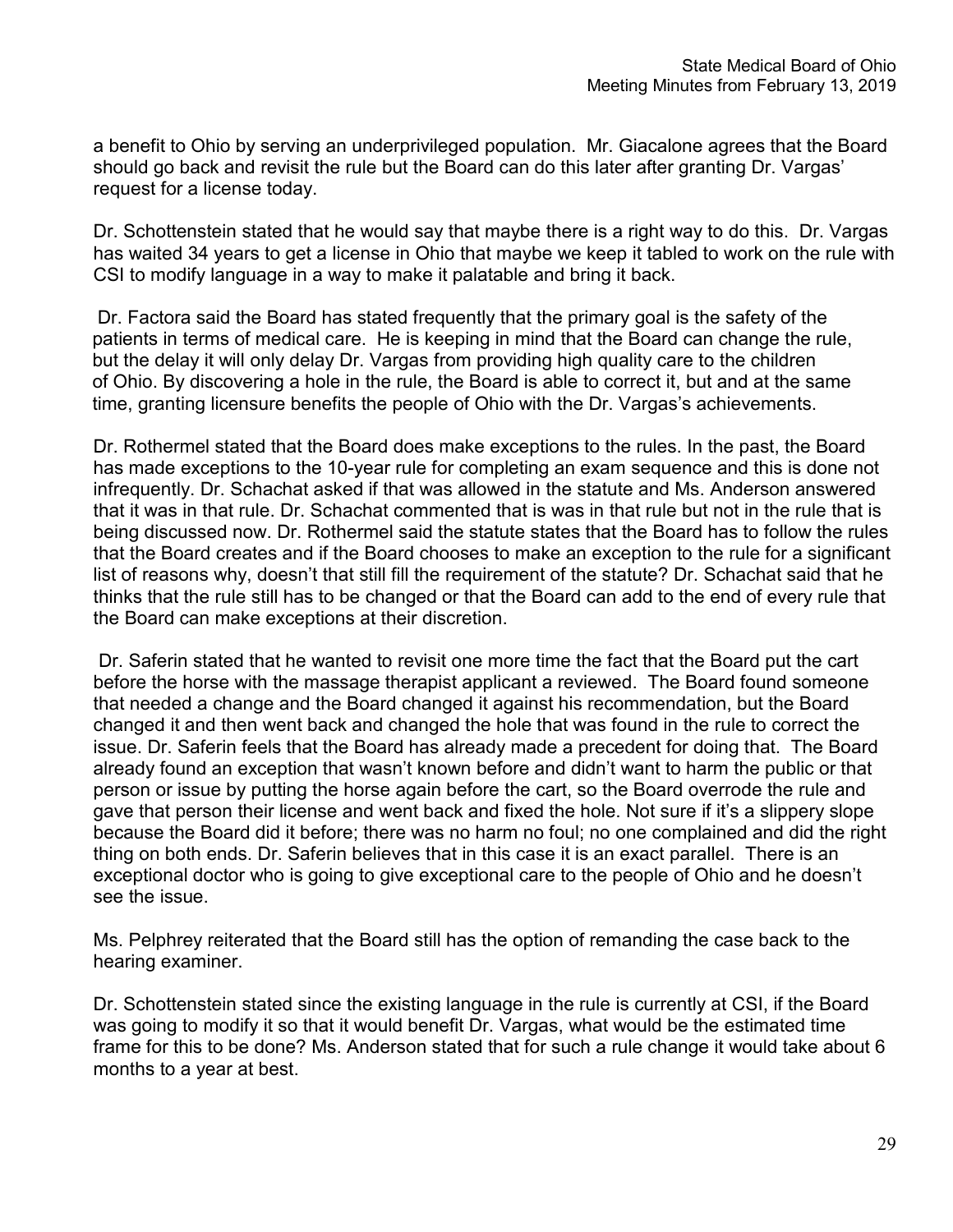# **Mr. Giacalone moved to amend the Proposed Order to grant the licensure application and amend the Conclusion of Law to add that the Board's discretion was to grant licensure. Dr. Saferin seconded the motion.**

A vote was taken on Mr. Giacalone's motion to amend:

| <b>ROLL CALL:</b> | Dr. Rothermel     | - aye |
|-------------------|-------------------|-------|
|                   | Dr. Saferin       | - aye |
|                   | Mr. Giacalone     | - aye |
|                   | Dr. Schottenstein | - nay |
|                   | Dr. Schachat      | - nay |
|                   | Mr. Gonidakis     | - aye |
|                   | Dr. Edgin         | - aye |
|                   | Dr. Factora       | - aye |
|                   | Ms. Mongtomery    | - aye |
|                   | Dr. Johnson       | - aye |
|                   | Dr. Bechtel       | - aye |
|                   |                   |       |

The motion to amend carried.

**Mr. Giacalone moved to approve and confirm Ms. Lee's Findings of Fact, Conclusions of Law, and Proposed Order, as amended, in the matter of Jose Vargas, M.D. Dr. Saferin seconded the motion.** A vote was taken:

| <b>ROLL CALL:</b> | Dr. Rothermel     | - aye |
|-------------------|-------------------|-------|
|                   | Dr. Saferin       | - aye |
|                   | Mr. Giacalone     | - aye |
|                   | Dr. Schottenstein | - nay |
|                   | Dr. Schachat      | - nay |
|                   | Mr. Gonidakis     | - aye |
|                   | Dr. Edgin         | - aye |
|                   | Dr. Factora       | - aye |
|                   | Ms. Montgomery    | - aye |
|                   | Dr. Johnson       | - aye |
|                   | Dr. Bechtel       | - aye |
|                   |                   |       |

The motion to approve carried.

## V. PROPOSED FINDINGS AND PROPOSED ORDERS

Dr. Schachat stated: In the following matters the Board issued Notices of Opportunity for Hearing. No timely requests for hearing were received. The matters were reviewed by a Hearing Examiner, who prepared Proposed Findings and Proposed Orders, and they are now before the Board for final disposition. These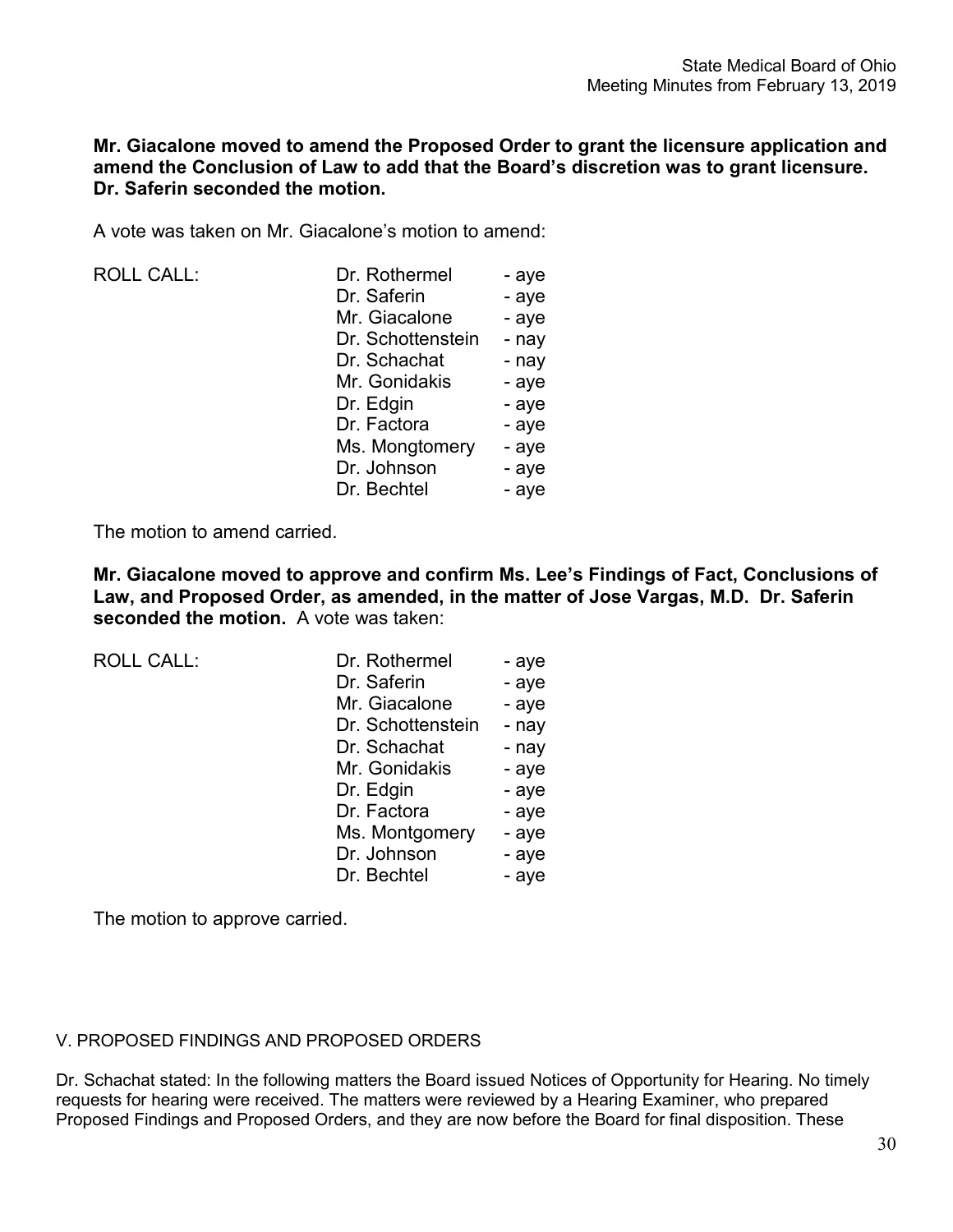matters are disciplinary in nature, and therefore the Secretary and Supervising Member cannot vote. In these matters, Dr. Rothermel served as Secretary and Dr. Saferin served as Supervising Member. In addition, Dr. Bechtel served as Secretary and/or Supervising Member in the matters of Drs. Anyadike and Craig.

### **Chukwuma P. Anyadike, M.D. (Hayes, VA)**

Motion to find that the allegations as set forth in the July 11, 2018 Notice of Opportunity for Hearing in the matter of Dr. Anyadike have been proven to be true by a preponderance of the evidence and to adopt Ms. Lee's Proposed Findings and Proposed Order:

| Motion | Schottenstein |
|--------|---------------|
|        | Giacalone     |

Mr. Gonidakis asked his fellow board members if they felt comfortable voting even though the hearing officer questioned the timeline of events as his license was suspended in 2013 but issued in 2014. Dr. Schottenstein said this also caught his attention but did not feel like sacrificed the case.

Dr. Schachat conducted a roll call vote:

| Dr. Rothermel     |   |
|-------------------|---|
| Dr. Saferin       | д |
| Mr. Giacalone     |   |
| Dr. Schottenstein |   |
| Dr. Schachat      |   |
| Mr. Gonidakis     |   |
| Dr. Edgin         |   |
| Dr. Factora       |   |
| Ms. Montgomery    |   |
| Dr. Johnson       |   |
| Dr. Bechtel       |   |

The motion carried.

#### **Felix Brizuela, Jr., D.O. (Harrison City, PA)**

Motion to find that the allegations as set forth in the August 8, 2018 Notice of Opportunity for Hearing in the matter of Dr. Brizuela have been proven to be true by a preponderance of the evidence and to adopt Ms. Lee's Proposed Findings and Proposed Order:

| <b>Motion</b> | Schottenstein |
|---------------|---------------|
| 'nn           | Factora       |

There was no discussion. Dr. Schachat asked for a roll call vote on the original motion:

| Dr. Rothermel     |   |
|-------------------|---|
| Dr. Saferin       | А |
| Mr. Giacalone     |   |
| Dr. Schottenstein |   |
| Dr. Schachat      |   |
| Mr. Gonidakis     |   |
| Dr. Edgin         |   |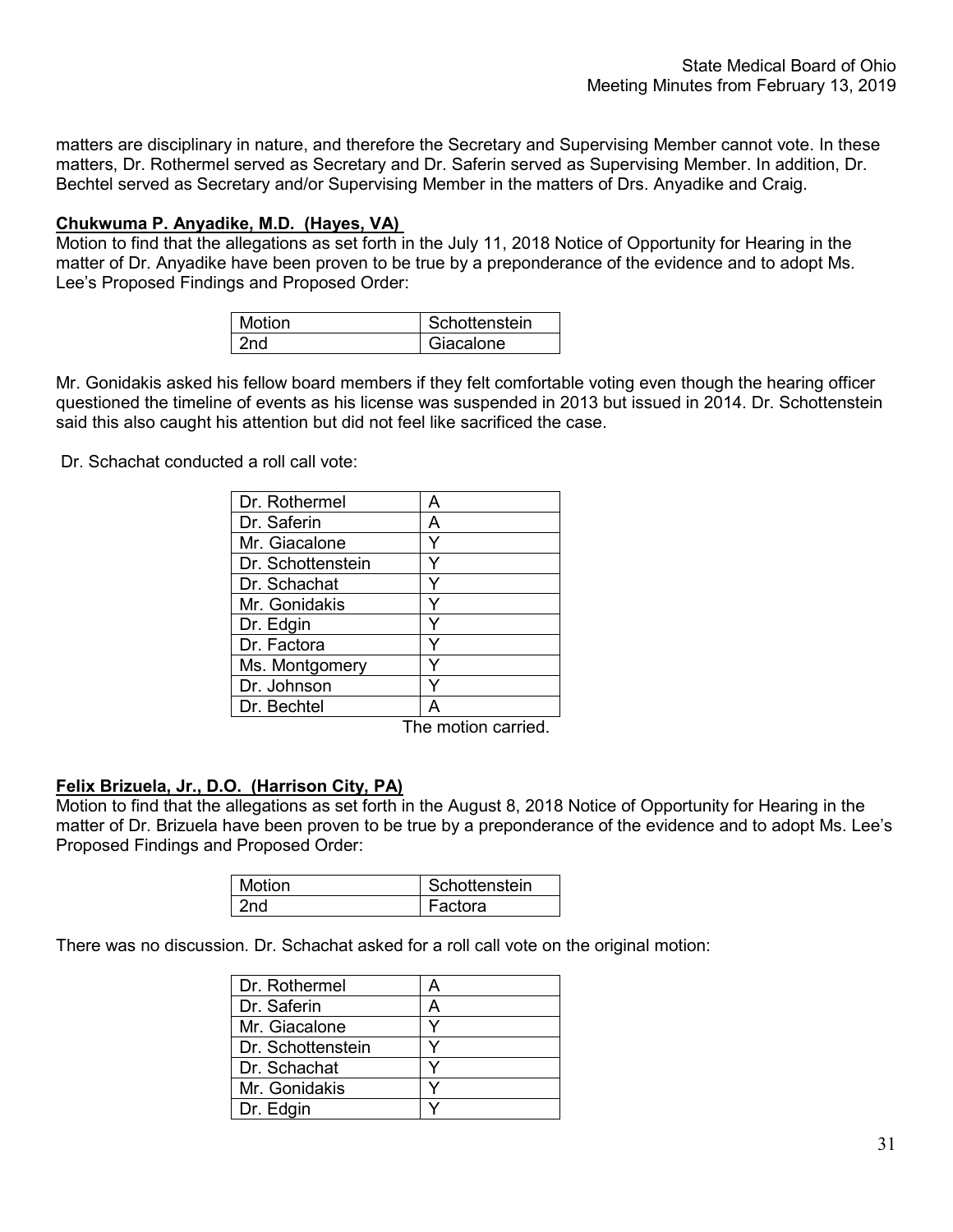The motion carried.

### **Thomas L. Craig, III, M.D. (Cleveland Heights, OH)**

Motion to find that the allegations as set forth in the July 11, 2018 Notice of Opportunity for Hearing in the matter of Dr. Craig have been proven to be true by a preponderance of the evidence and to adopt Ms. Lee's Proposed Findings and Proposed Order:

| Motion | Schottenstein |
|--------|---------------|
| nd,    | Gonidakis     |

There was no discussion. Dr. Schachat asked for a roll call vote on the original motion:

| Dr. Rothermel     |   |
|-------------------|---|
| Dr. Saferin       | А |
| Mr. Giacalone     |   |
| Dr. Schottenstein |   |
| Dr. Schachat      |   |
| Mr. Gonidakis     |   |
| Dr. Edgin         |   |
| Dr. Factora       |   |
| Ms. Montgomery    |   |
| Dr. Johnson       |   |
| Dr. Bechtel       |   |

The motion carried.

## **Mory Summer, M.D. (Clayton, OH)**

Motion to find that the allegations as set forth in the January 10, 2018 Notice of Opportunity for Hearing in the matter of Dr. Summer have been proven to be true by a preponderance of the evidence and to adopt Ms. Shamansky's Proposed Findings and Proposed Order:

| Motion | Schottenstein |
|--------|---------------|
| 'nd    | Giacalone     |

There was no discussion. Dr. Schachat asked for a roll call vote on the original motion:

| Dr. Rothermel     |   |
|-------------------|---|
| Dr. Saferin       | А |
| Mr. Giacalone     |   |
| Dr. Schottenstein |   |
| Dr. Schachat      |   |
| Mr. Gonidakis     |   |
| Dr. Edgin         |   |
| Dr. Factora       |   |
| Ms. Montgomery    |   |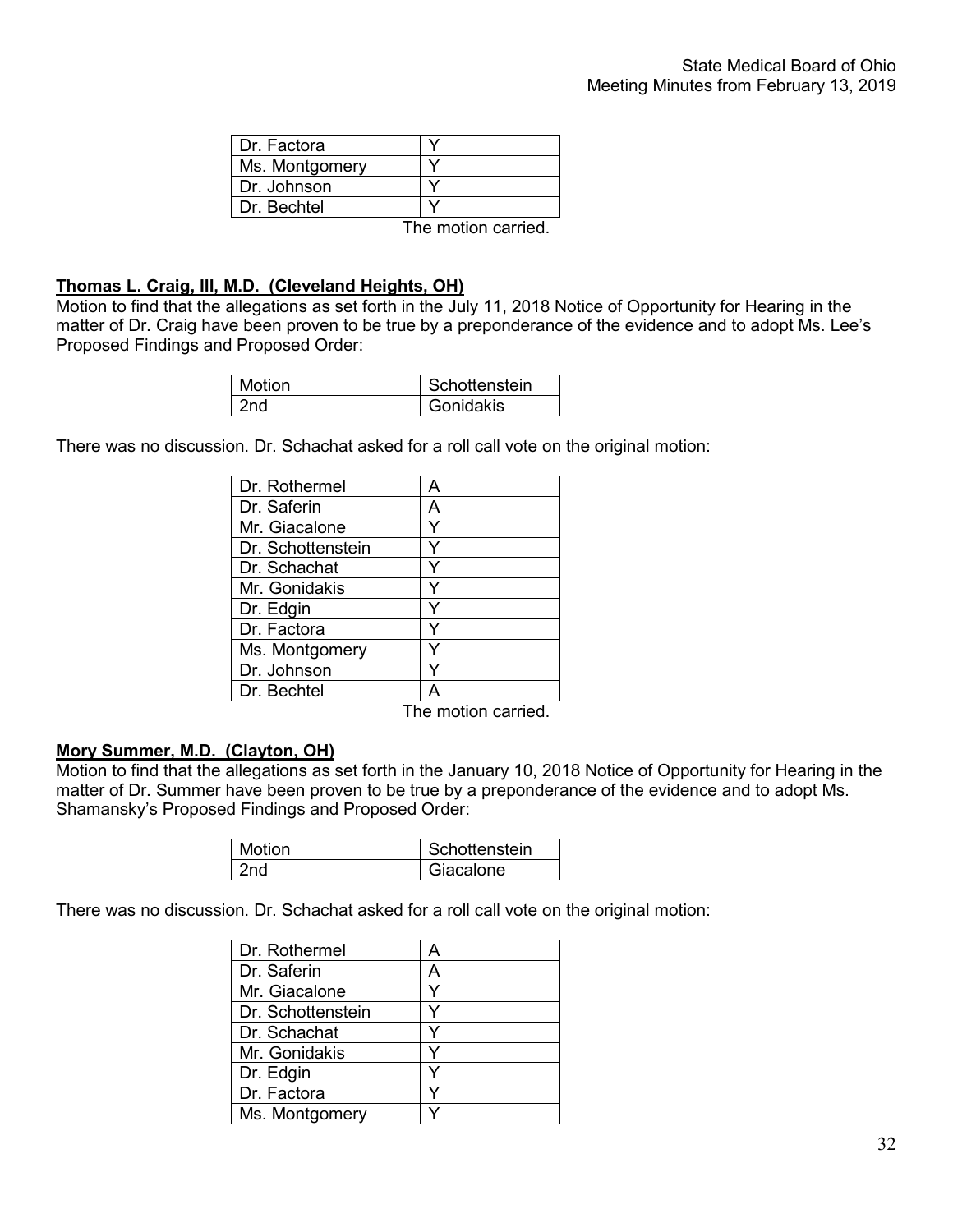| I Dr. Johnson |                     |  |
|---------------|---------------------|--|
| I Dr. Bechtel |                     |  |
|               | The motion carried. |  |

#### **Johnny Ray Trotter, II, M.D. (Bloomfield Heights, MI)**

Motion to find that the allegations as set forth in the May 9, 2018 Notice of Opportunity for Hearing in the matter of Dr. Trotter have been proven to be true by a preponderance of the evidence and to adopt Ms. Lee's Proposed Findings and Proposed Order:

| Motion | Schottenstein |
|--------|---------------|
| 'nd    | Gonidakis     |

There was no discussion. Dr. Schachat asked for a roll call vote on the original motion:

| Dr. Rothermel     |   |
|-------------------|---|
| Dr. Saferin       | Д |
| Mr. Giacalone     |   |
| Dr. Schottenstein |   |
| Dr. Schachat      |   |
| Mr. Gonidakis     |   |
| Dr. Edgin         |   |
| Dr. Factora       |   |
| Ms. Montgomery    |   |
| Dr. Johnson       |   |
| Dr. Bechtel       |   |

The motion carried.

#### VI. FINDINGS, ORDERS, AND JOURNAL ENTRIES

Dr. Schachat stated: In the following matters, the Board issued Notices of Opportunity for Hearing, and documentation of Service was received for each. There were no timely requests for hearing filed, and more than 30 days have elapsed since the mailing of the Notices. These matters are therefore before the Board for final disposition. These matters are non-disciplinary in nature, and therefore all Board members may vote.

#### **Olivia Kalu, M.D.**

Dr. Schachat stated that Dr. Kalu has applied for a license to practice medicine and surgery in Ohio. The Board notified Dr. Kalu that it proposed to approve her application, provided that she take the Special Purpose Examination (SPEX) due to the fact that Dr. Kalu has not engaged in the active practice of medicine and surgery for more than two years.

Dr. Schachat called for Do I hear a motion to find that the allegations set forth in the December 12, 2018 Notice of Opportunity for Hearing have been proven to be true by a preponderance of the evidence, and that the Board enter an Order, effective immediately upon mailing, approving Dr. Kalu's application for a license to practice medicine and surgery in Ohio, provided that she successfully complete the SPEX examination within six months of the date of mailing of the Notice of Opportunity for Hearing, or upon successful recertification by the American Board of Internal Medicine at the first available certificate date.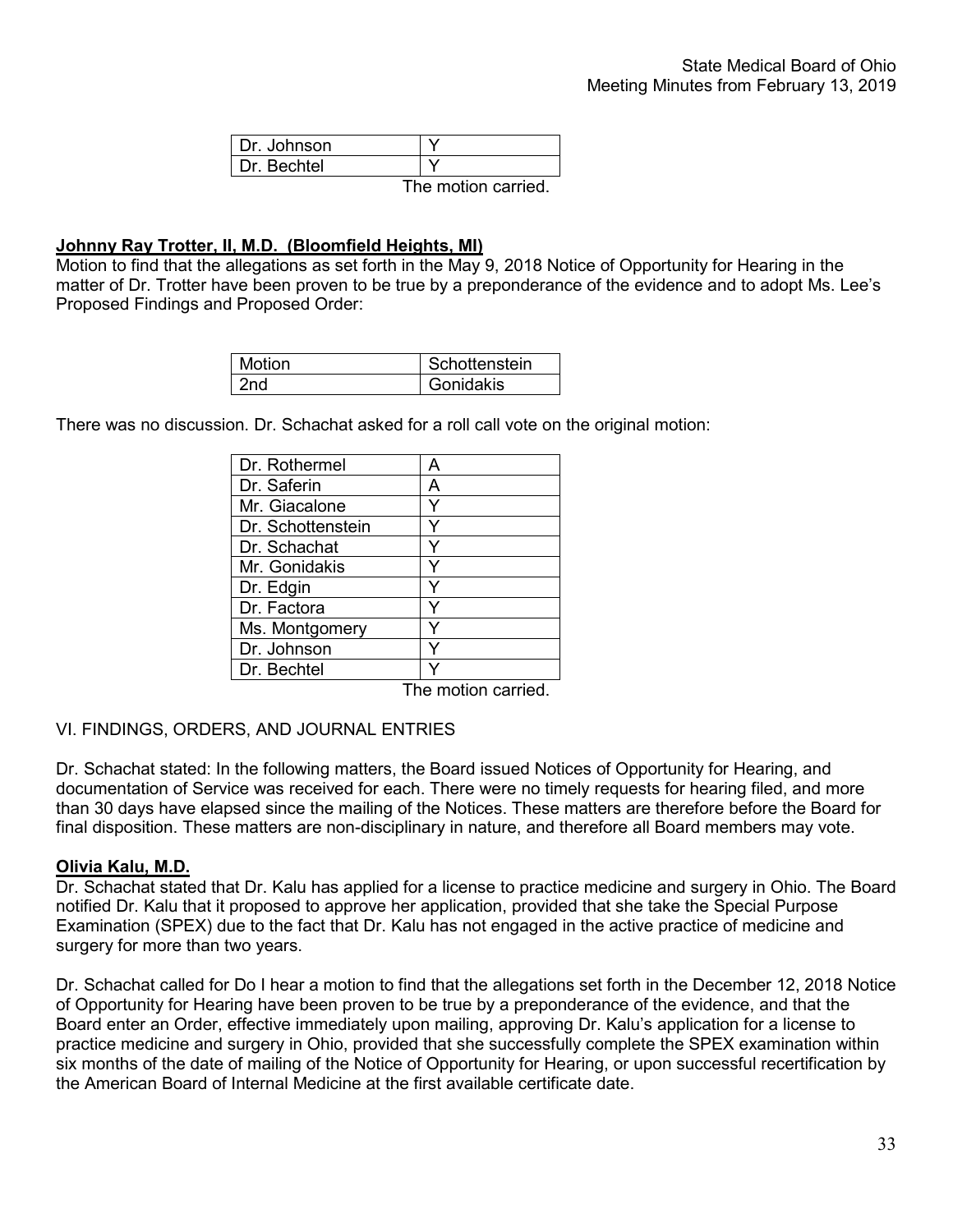| <b>Motion</b> | echtel               |
|---------------|----------------------|
|               | <b>Schottenstein</b> |

There was no discussion. Dr. Schachat asked for a roll call vote on the original motion:

The motion carried.

#### **Scott Edward Malachin, M.T.**

Dr. Schachat stated that Mr. Malachin has applied for a license to practice massage therapy in Ohio. The Board notified Mr. Malachin that it proposed to approve his application, provided that he take the Massage and Bodywork Licensing Examination (MBLEx) due to the fact that Mr. Malachin has not engaged in the active practice of massage therapy for more than two years.

Dr. Schachat called for a motion to find that the allegations set forth in the December 12, 2018 Notice of Opportunity for Hearing have been proven to be true by a preponderance of the evidence, and that the Board enter an Order, effective immediately upon mailing, approving Mr. Malachin's application for a license to practice massage therapy in Ohio, provided that he successfully complete the MBLEx examination within six months of the date of mailing of the Notice of Opportunity for Hearing.

| Motion | Saferin |
|--------|---------|
| 2nd    | Bechtel |

There was no discussion. Dr. Schachat asked for a roll call vote on the original motion:

| Dr. Rothermel     |  |
|-------------------|--|
| Dr. Saferin       |  |
| Mr. Giacalone     |  |
| Dr. Schottenstein |  |
| Dr. Schachat      |  |
| Mr. Gonidakis     |  |
| Dr. Edgin         |  |
| Dr. Factora       |  |
| Ms. Montgomery    |  |
| Dr. Johnson       |  |
| Dr. Bechtel       |  |

The motion carried.

VII.EXECUTIVE SESSION I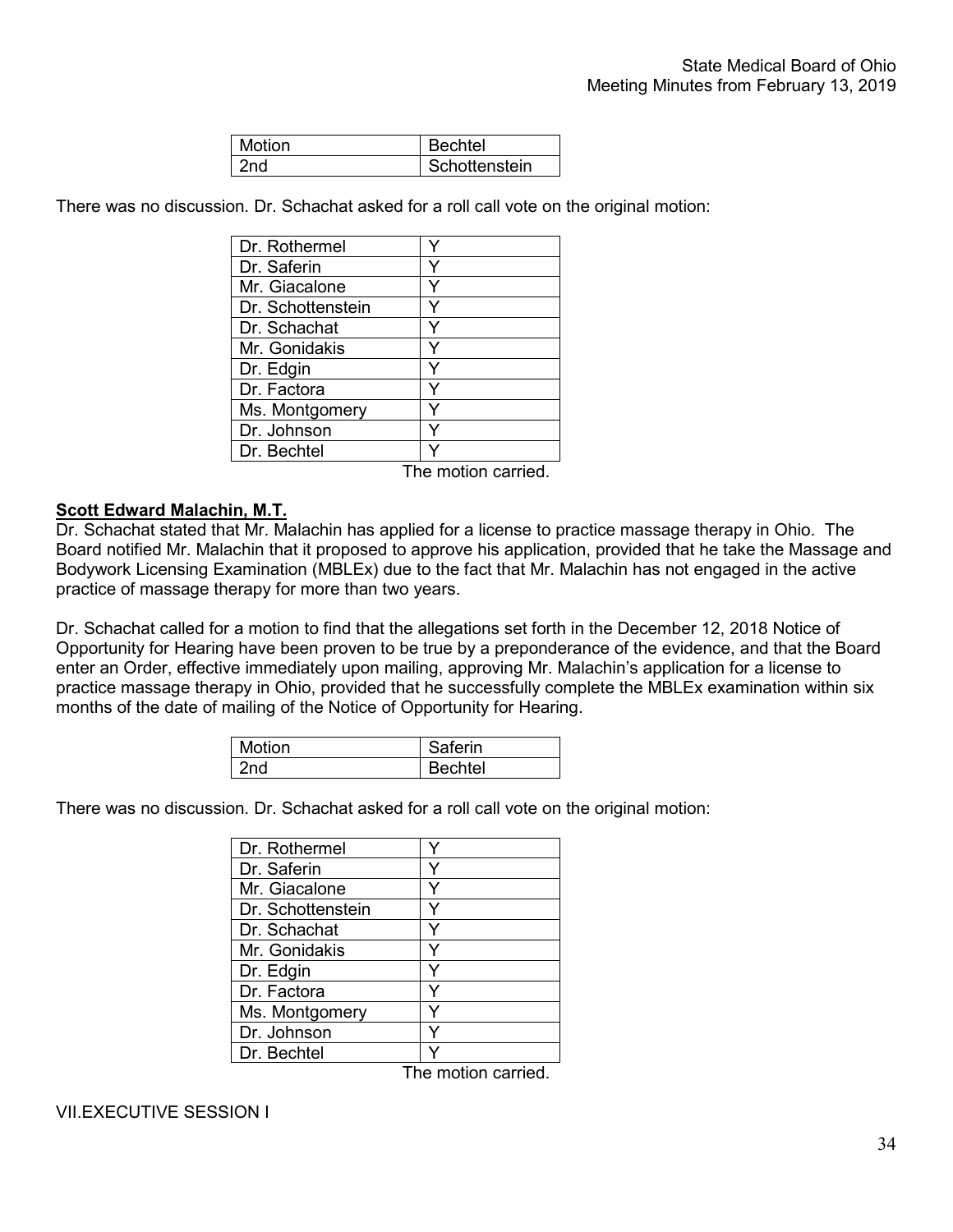Dr. Schachat asked for a motion to go into Executive Session to confer with the Medical Board's attorneys on matters of pending or imminent court action, and for the purpose of deliberating on proposed consent agreements in the exercise of the Medical Board's quasi-judicial capacity.

| Motion            | Saferin       |
|-------------------|---------------|
| 2 <sub>nd</sub>   | Schottenstein |
| Dr. Rothermel     |               |
| Dr. Saferin       | Y             |
| Mr. Giacalone     | Y             |
| Dr. Schottenstein | Y             |
| Dr. Schachat      | Y             |
| Mr. Gonidakis     |               |
| Dr. Edgin         | Y             |
| Dr. Factora       | Y             |
| Ms. Montgomery    | Y             |
| Dr. Johnson       |               |
| Dr. Bechtel       |               |
|                   |               |

The motion carried.

Board went into executive session at 11:22 am and came out of executive session at 11:43 am.

#### IX. SETTLEMENT AGREEMENTS

Motion to ratify the proposed Permanent Surrender with Joshua Payne, LMT

| Motion            | Johnson   |
|-------------------|-----------|
| 2nd               | Gonidakis |
| Dr. Rothermel     | А         |
| Dr. Saferin       | А         |
| Mr. Giacalone     |           |
| Dr. Schottenstein |           |
| Dr. Schachat      |           |
| Mr. Gonidakis     |           |
| Dr. Edgin         |           |
| Dr. Factora       |           |
| Ms. Montgomery    |           |
| Dr. Johnson       |           |
| Dr. Bechtel       |           |

The motion carried.

Motion to ratify the proposed Consent Agreement with Daniel Borison, M.D.

| Motion            | Schottenstein |
|-------------------|---------------|
| 2nd               | Edgin         |
| Dr. Rothermel     |               |
| Dr. Saferin       |               |
| Mr. Giacalone     |               |
| Dr. Schottenstein |               |
| Dr. Schachat      |               |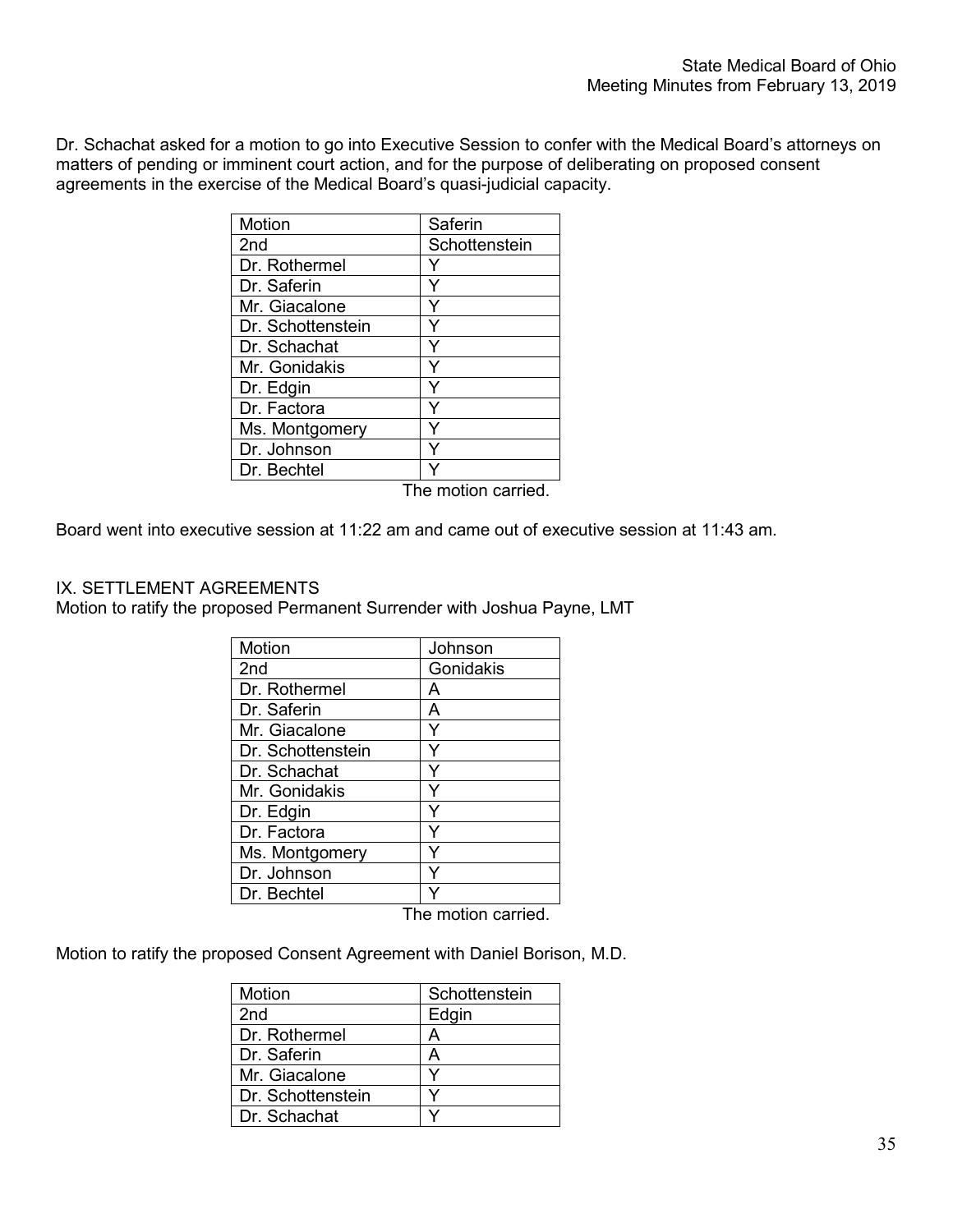| Mr. Gonidakis  |                                                                          |
|----------------|--------------------------------------------------------------------------|
| Dr. Edgin      |                                                                          |
| Dr. Factora    |                                                                          |
| Ms. Montgomery |                                                                          |
| Dr. Johnson    |                                                                          |
| Dr. Bechtel    |                                                                          |
|                | ran da an an 1960 an an an 1960. Tha an an 1960 an 1970 an 1970 an 1970. |

The motion carried.

Motion to ratify the proposed Consent Agreement with Matthew Schoen, M.D.

| Motion            | Schottenstein      |
|-------------------|--------------------|
| 2 <sub>nd</sub>   | Edgin              |
| Dr. Rothermel     | А                  |
| Dr. Saferin       | А                  |
| Mr. Giacalone     | Y                  |
| Dr. Schottenstein |                    |
| Dr. Schachat      |                    |
| Mr. Gonidakis     |                    |
| Dr. Edgin         | Y                  |
| Dr. Factora       | Y                  |
| Ms. Montgomery    |                    |
| Dr. Johnson       |                    |
| Dr. Bechtel       |                    |
|                   | The motion carried |

The motion carried.

Motion to ratify the proposed Permanent Surrender with William Castillo, M.D.

| Motion            | Schottenstein |
|-------------------|---------------|
| 2nd               | Edgin         |
| Dr. Rothermel     | А             |
| Dr. Saferin       | А             |
| Mr. Giacalone     |               |
| Dr. Schottenstein |               |
| Dr. Schachat      |               |
| Mr. Gonidakis     |               |
| Dr. Edgin         |               |
| Dr. Factora       |               |
| Ms. Montgomery    |               |
| Dr. Johnson       |               |
| Dr. Bechtel       |               |

The motion carried.

Motion to ratify the proposed Consent Agreement with David Crawford, M.D.

| Motion        | Schottenstein |
|---------------|---------------|
| 2nd           | Johnson       |
| Dr. Rothermel |               |
| Dr. Saferin   |               |
| Mr. Giacalone |               |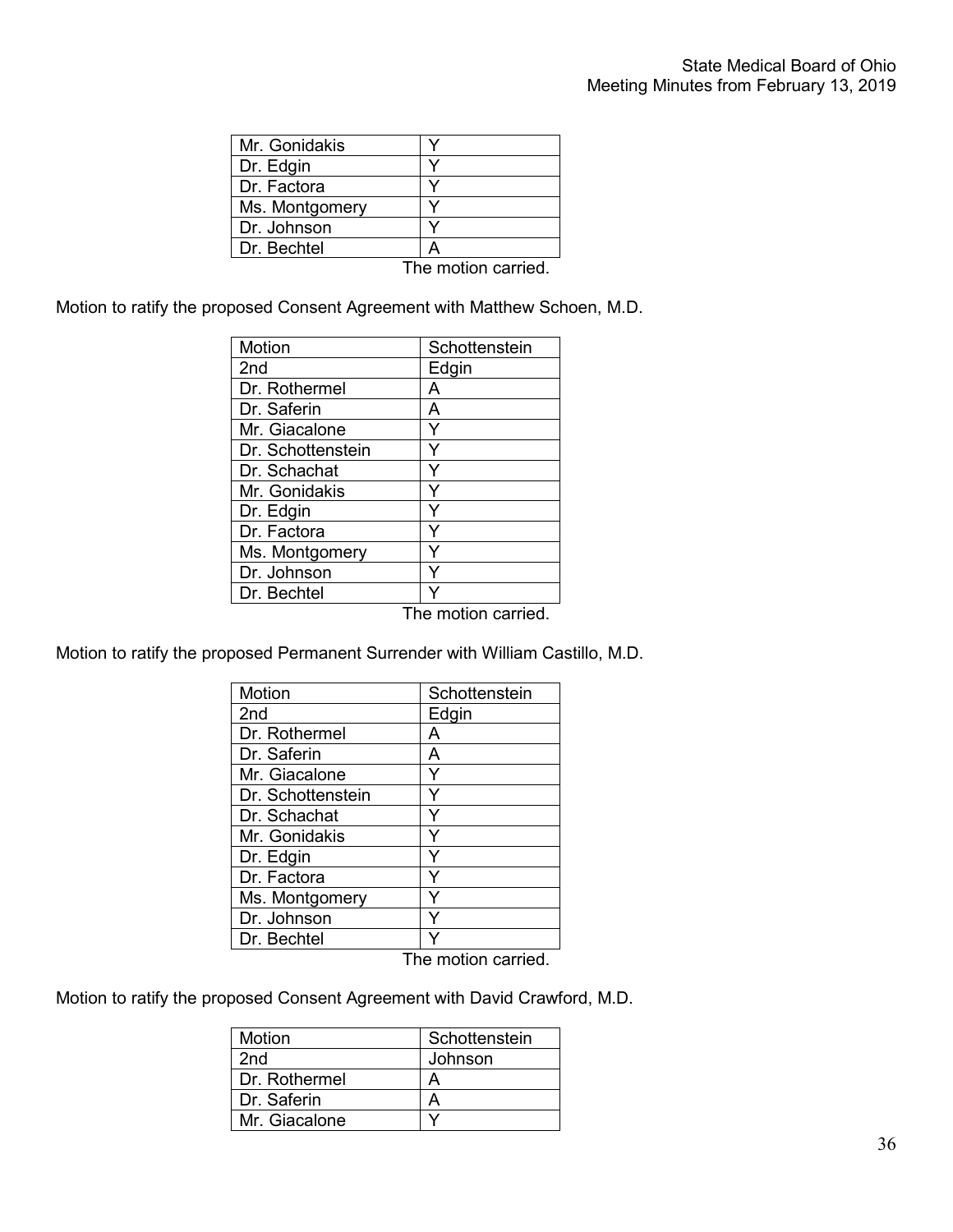| Dr. Schottenstein |                     |
|-------------------|---------------------|
| Dr. Schachat      |                     |
| Mr. Gonidakis     |                     |
| Dr. Edgin         |                     |
| Dr. Factora       |                     |
| Ms. Montgomery    |                     |
| Dr. Johnson       |                     |
| Dr. Bechtel       |                     |
|                   | The motion carried. |

Motion to ratify the proposed Consent Agreement with Elizabeth V. Bates, M.D.

| <b>Motion</b>     | <b>Bechtel</b> |
|-------------------|----------------|
| 2nd               | Johnson        |
| Dr. Rothermel     | А              |
| Dr. Saferin       | A              |
| Mr. Giacalone     | Y              |
| Dr. Schottenstein |                |
| Dr. Schachat      | No             |
| Mr. Gonidakis     | Y              |
| Dr. Edgin         |                |
| Dr. Factora       | No             |
| Ms. Montgomery    | No             |
| Dr. Johnson       |                |
| Dr. Bechtel       |                |

The motion carried.

Motion to ratify the proposed Voluntary Permanent Retirement with Michele Kaleta, M.D.

| Motion            | Schottenstein      |
|-------------------|--------------------|
| 2nd               | Factora            |
| Dr. Rothermel     | А                  |
| Dr. Saferin       | A                  |
| Mr. Giacalone     | Y                  |
| Dr. Schottenstein |                    |
| Dr. Schachat      |                    |
| Mr. Gonidakis     |                    |
| Dr. Edgin         |                    |
| Dr. Factora       |                    |
| Ms. Montgomery    |                    |
| Dr. Johnson       |                    |
| Dr. Bechtel       |                    |
|                   | The metien cerried |

The motion carried.

Motion to ratify the proposed Permanent Surrender with David Daesung Kim, M.D.

| Motion        | Schottenstein |
|---------------|---------------|
| 2nd           | Edain         |
| Dr. Rothermel |               |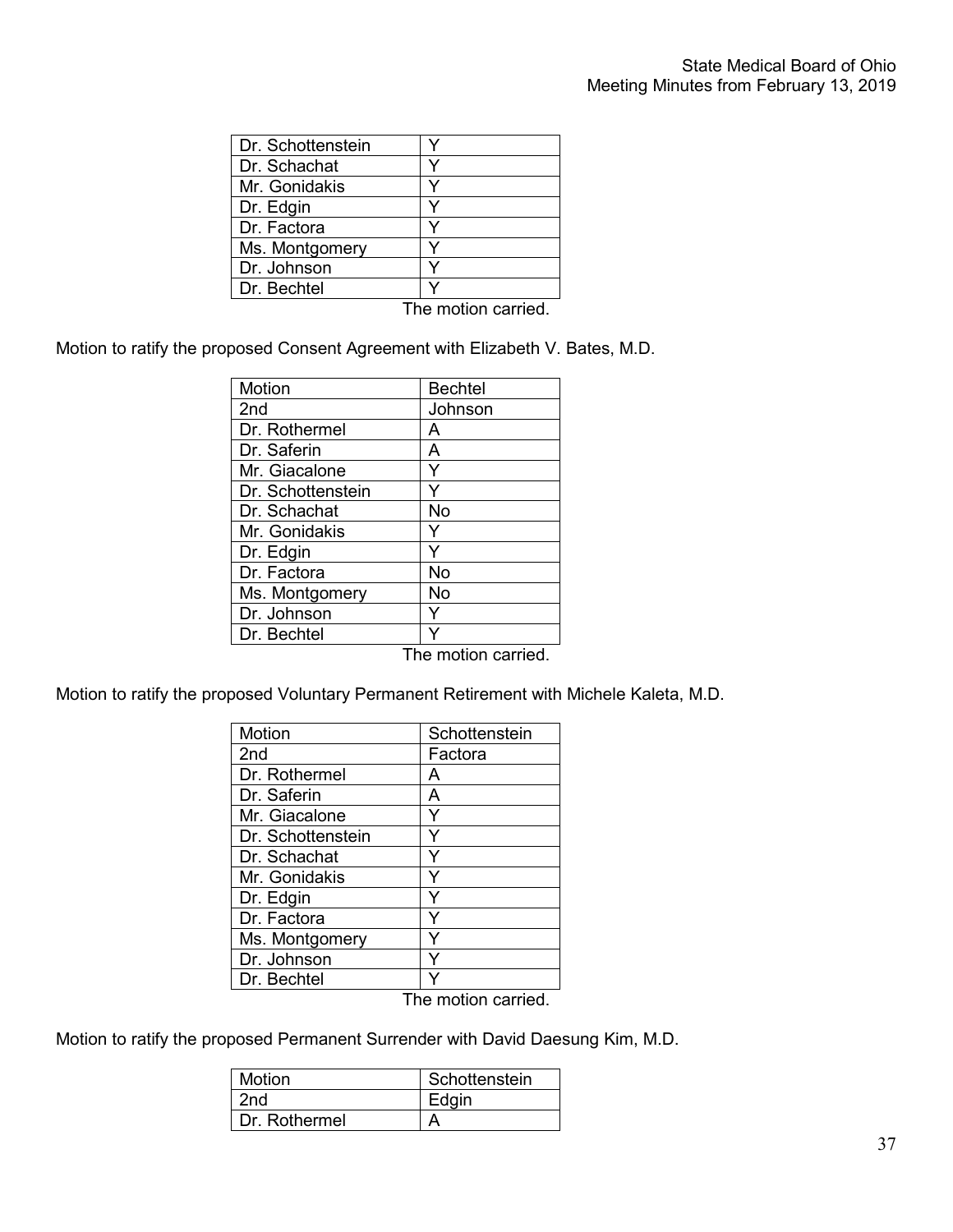| Dr. Saferin       | А |
|-------------------|---|
| Mr. Giacalone     |   |
| Dr. Schottenstein |   |
| Dr. Schachat      |   |
| Mr. Gonidakis     |   |
| Dr. Edgin         |   |
| Dr. Factora       |   |
| Ms. Montgomery    |   |
| Dr. Johnson       |   |
| Dr. Bechtel       |   |

The motion carried.

Motion to ratify the proposed Consent Agreement with Steven Folkerth, M.D.

| <b>Motion</b>     | Schottenstein |
|-------------------|---------------|
| 2 <sub>nd</sub>   | Johnson       |
| Dr. Rothermel     | А             |
| Dr. Saferin       | А             |
| Mr. Giacalone     |               |
| Dr. Schottenstein |               |
| Dr. Schachat      |               |
| Mr. Gonidakis     |               |
| Dr. Edgin         |               |
| Dr. Factora       |               |
| Ms. Montgomery    |               |
| Dr. Johnson       |               |
| Dr. Bechtel       |               |

The motion carried.

## X.NOTICES OF OPPORTUNITY FOR HEARING, ORDERS OF SUMMARY SUSPENSION, ORDERS OF IMMEDIATE SUSPENSION, AND ORDERS OF AUTOMATIC SUSPENSION

Ms. Marshall stated there were three cites to consider. Cite #1 was legally challenging as the individual had a permanent revocation but the previous board did not have anything in its rules that actually made the action permanent and now the individual has reapplied. Citation #2 is based on sexual misconduct with one patients. Citation #3 is to be issued to a DO who has already been summarily suspended; this is a supplemental cite for care provided to six additional patients.

Motion to approve Notices of Opportunity for Hearing # 3, William Husel, D.O.

| Motion            | Schottenstein |
|-------------------|---------------|
| 2 <sub>nd</sub>   | Giacalone     |
| Dr. Rothermel     | A             |
| Dr. Saferin       | А             |
| Mr. Giacalone     |               |
| Dr. Schottenstein |               |
| Dr. Schachat      |               |
| Mr. Gonidakis     |               |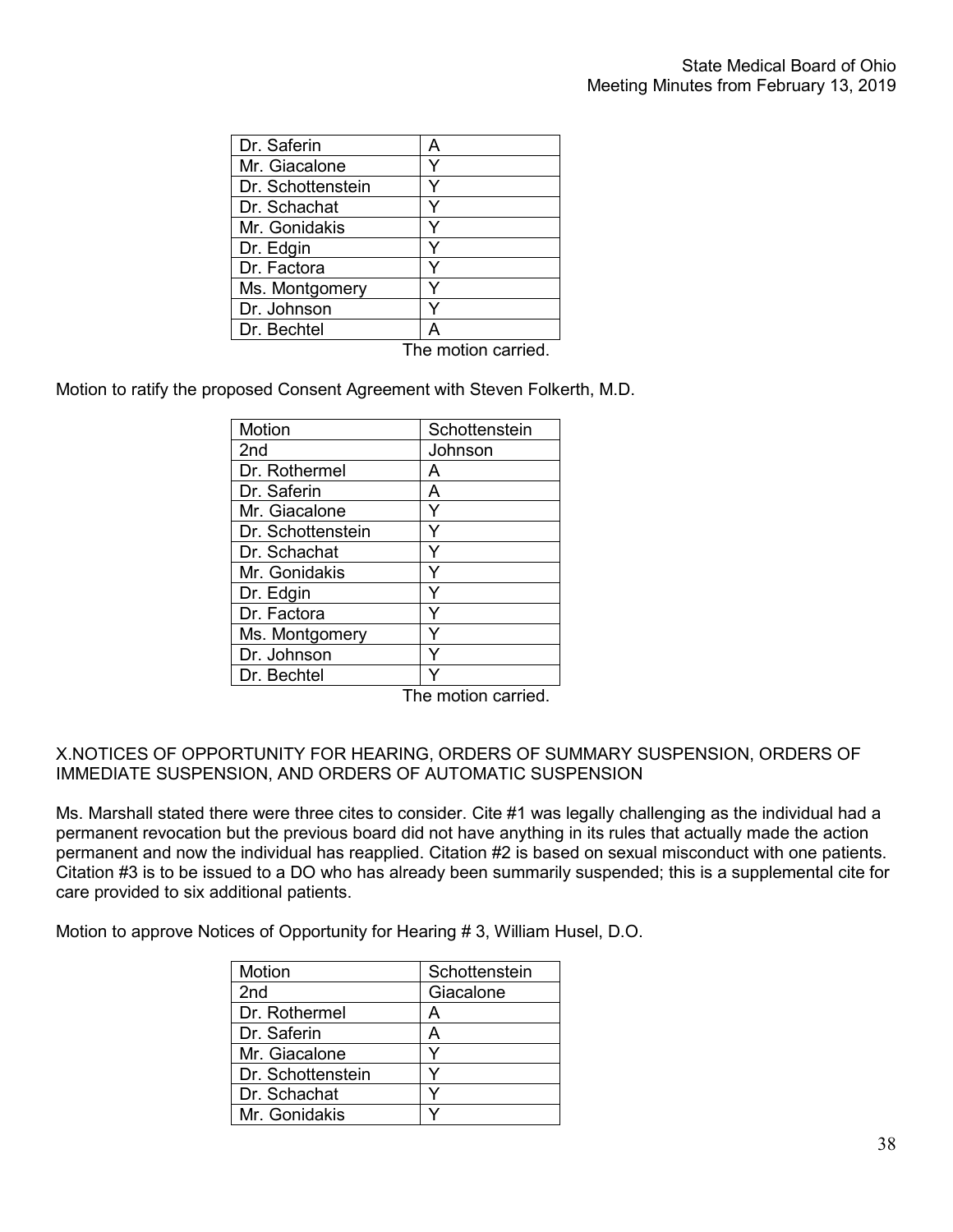| Dr. Edgin      |     |
|----------------|-----|
| Dr. Factora    |     |
| Ms. Montgomery |     |
| Dr. Johnson    |     |
| Dr. Bechtel    |     |
|                | . . |

The motion carried.

Motion to approve Notices of Opportunity for Hearing #1 Summer Peplow, R.C.P. and #2, Roman Dale, M.D.

| Motion            | Factora            |
|-------------------|--------------------|
| 2 <sub>nd</sub>   | Schottenstein      |
| Dr. Rothermel     | А                  |
| Dr. Saferin       | A                  |
| Mr. Giacalone     |                    |
| Dr. Schottenstein |                    |
| Dr. Schachat      |                    |
| Mr. Gonidakis     |                    |
| Dr. Edgin         |                    |
| Dr. Factora       |                    |
| Ms. Montgomery    |                    |
| Dr. Johnson       |                    |
| Dr. Bechtel       |                    |
|                   | The motion carried |

The motion carried.

## *Board recessed at 12:04 p.m. and returned at 1:00 p.m.*

## VII. EXECUTIVE SESSION II

Dr. Schachat called for a motion to go into Executive Session to confer with the Medical Board's attorneys on matters of pending or imminent court action.

| <b>Motion</b> | Saferin             |
|---------------|---------------------|
| 2nd           | Schottenstein       |
| Voice Vote    | All Aye             |
|               | The motion carried. |

#### *Board went into executive session at 1:01 pm and came out of executive session at*

## XI. RULES & POLICIES

Ms. Debolt presented the board with proposed revisions to the Medication Assisted Treatment (MAT) for opioid misuse disorder rules. In addition to the memo and draft rules, Ms. Debolt provided the board with comments from Cleveland Clinic, University Hospital and Dr. Shawn Ryan concerning a matter that was raised about the cost of a combination buprenorphine product and insurance. Ms. Debolt recognized the important role Dr. Rothermel and Dr. Schottenstein plaid on coming up with the revisions based on the testimony they received at the hearing; the goal was to clarify and have rules that will work well in practice. In the Feb. 11 memo, we are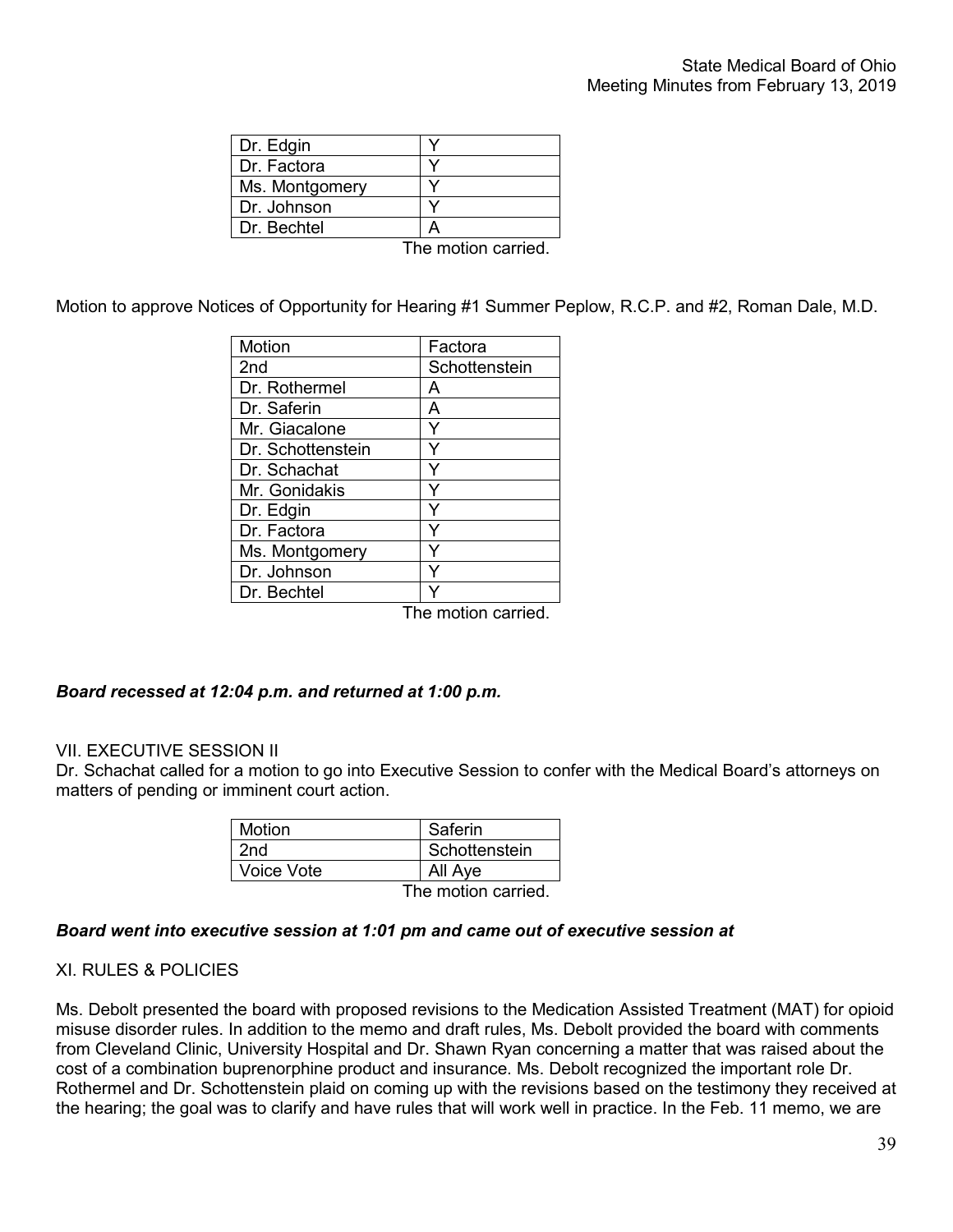changing the language of paragraph E of 4731-33-03 so that is says phyco-social treatment SHALL include at least one of the following interventions UNLESS reasons for exception are documented in the patient record. The change was made to clarify the importance of having phyco-social treatment but acknowledges there may be reasons it cannot be required.

Motion to approve as amended for refiling with JCARR:

| Motion            | Saferin |
|-------------------|---------|
| 2nd               | Edgin   |
| Dr. Rothermel     |         |
| Dr. Saferin       | Y       |
| Mr. Giacalone     | Y       |
| Dr. Schottenstein |         |
| Dr. Schachat      | Y       |
| Mr. Gonidakis     | Y       |
| Dr. Edgin         | Υ       |
| Dr. Factora       | Y       |
| Ms. Montgomery    |         |
| Dr. Johnson       | Y       |
| Dr. Bechtel       |         |

The motion carried.

Mr. Smith asked for a motion to approve, rescind and amend the Respiratory Care Rules as described in the January 29, 2019 memo the rules would become effective February 28, 2019. The changes make the respiratory care rules consistent with the other medical board rules as well as medical board processes and procedures.

| Motion            | Saferin |
|-------------------|---------|
| 2 <sub>nd</sub>   | Factora |
| Dr. Rothermel     |         |
| Dr. Saferin       |         |
| Mr. Giacalone     |         |
| Dr. Schottenstein |         |
| Dr. Schachat      | Y       |
| Mr. Gonidakis     |         |
| Dr. Edgin         |         |
| Dr. Factora       |         |
| Ms. Montgomery    |         |
| Dr. Johnson       |         |
| Dr. Bechtel       |         |

The motion carried.

*Mr. Gonidakis left the meeting at 1:29 p.m.*

XII.OPERATIONS REPORT 2:08 p.m.

Mr. Groeber presented the operations report to the board. He stated that there continues to be a number of unfilled staff positions, but he is working with the new administration and will try and get those backfilled as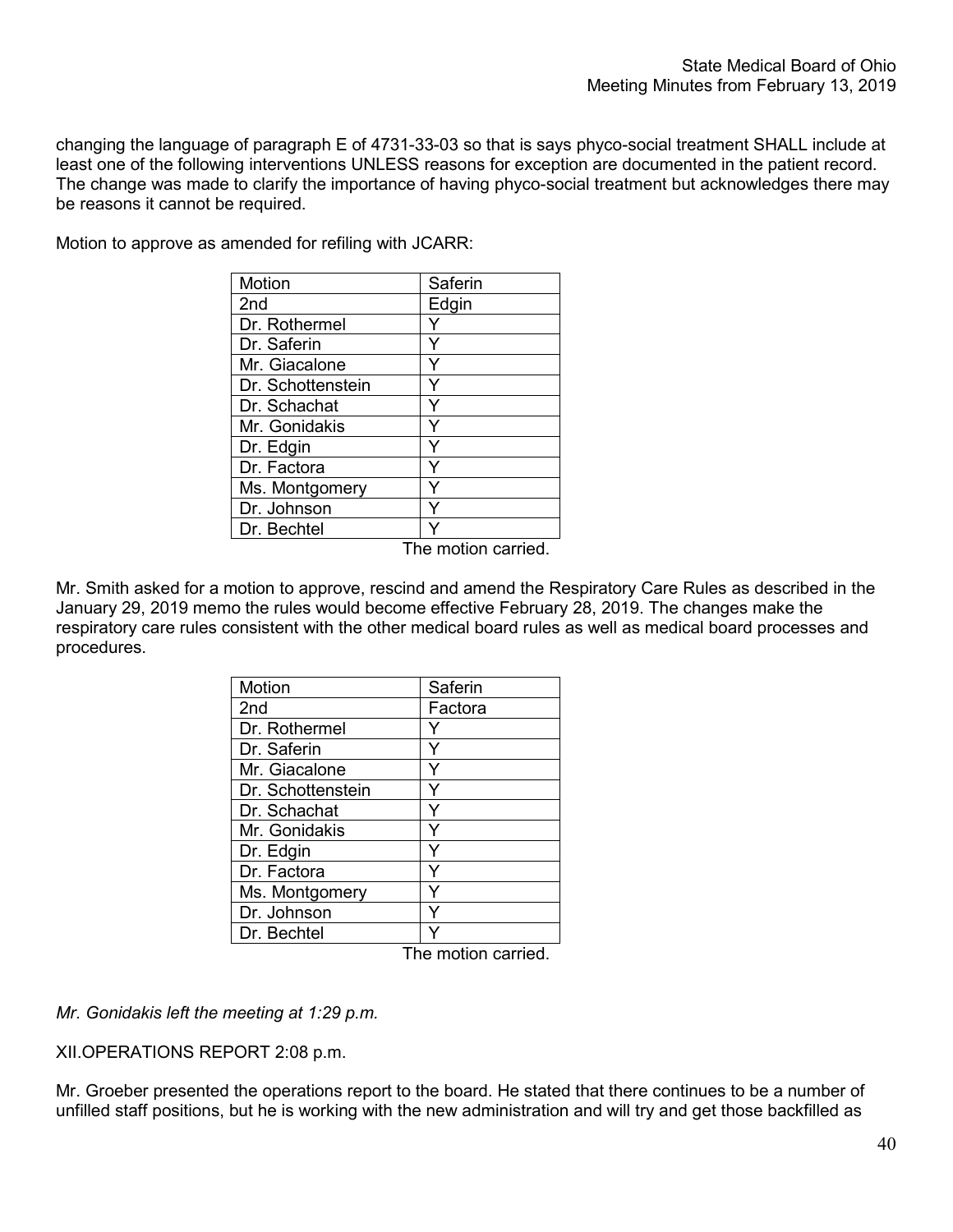soon as possible. There was a significant decrease in the number of complaints from last month to this month. Licensure is up 26% over the same time last year; licenses on average are being completed in 31 days. PAPC did not meet this month because of a quorum issue. Mr. Groeber stated that Ms. Debolt will reach out to committee members the next time they need to meet.

Following discussion, the board decided on June 11 or 13, 2019 as the tentative date for the annual retreat. Mr. Giacalone suggested that we have a subcommittee to discuss what is legally needed to proceed on summary suspensions and explore other ways to quickly remove a licensee from practice in unique, urgent situations; the key discussion points could then be an agenda item at the retreat. Dr. Schachat appointed Mr. Gonidakis, Dr. Rothermel, Dr. Saferin, Mr. Giacalone and Ms. Montgomery, along with any appropriate staff, to the ad-hoc committee. Dr. Schachat then asked the ad-hoc committee to provide a report at the retreat. Dr. Schachat also that we discuss the fining philosophy at the retreat. Mr. Groeber and Ms. Murry stated that they rarely encountered a licensee who expressed concern about not being able to pay their fines. Ms. Montgomery supported the need to discuss fines. Mr. Giacalone said that while he could sympathize, the board fought for fining authority; he is supportive of the fines and thinks they are on point. Mr. Groeber will circulate the fining guidelines and board members can review and discuss at the retreat if needed.

# XIII.RESPIRATORY CARE ADVISORY COUNCIL REPORT

Dr. Bechtel presented an update from the February Respiratory Care Advisory Council to the board. He stated that the council approved the November 13, 2018 meeting minutes and also 4761 rules that have been approved and adopted by the board today; the Ohio Respiratory Care Ethics and Law educational video and quiz are posted on the website which can be utilized by respiratory care professionals to fulfill the continuing education requirement for renewal. Finally, the council was updated on the process to select or reappoint council members who are approaching the end of their one-year term: moving forward, members will be appointed for the full three-year term and the application will be open on med.ohio.gov until February 25, 2019. Board staff has sent a letter to Ohio Society of Respiratory Care seeking nominations as is required by Ohio regulation. Next meeting is May 7, 2019.

## XIV.REPORTS BY ASSIGNED COMMITTEES

# **Finance Committee Report**

Dr. Schottenstein reported that in December 2018, revenue was \$821,581. That is comparable to the December 2016 amount. Overall we have a 15% increase year-to-date in revenue. Net revenue was a \$- 137,470 for December 2018, but that is substantially a function of the fact that we had 3 pay periods in December. But we still are up 15 % year-to-date with regard to revenue overall. The cash balance is still substantial, at \$5,013,270. With regard to expenditures, we have a 5.3% increase year-to-date. Again, that's inflated because of the 3-pay periods in December. Since last report we have received one fine payment for \$18,000, and another payment which is a CME violation for \$3000.

Dr. Schottenstein then gave an Outreach and Education update: Publishing concepts company provided the lowest bid for publication of the board's magazine. The new magazine will be titled Health Beat Ohio. It is anticipated to go to print on May 15. In addition, the communications team is preparing for more than 2 dozen events and presentations the next few months. Also, the cultural competencies guide for healthcare providers is complete, we will have a chance to review it, and it will be posted electronically and sent to state printing. Cost of printing will become below \$10,000.

Dr. Schottenstein then asked for the following motions which had bee approved by the Finance Committee earlier that day: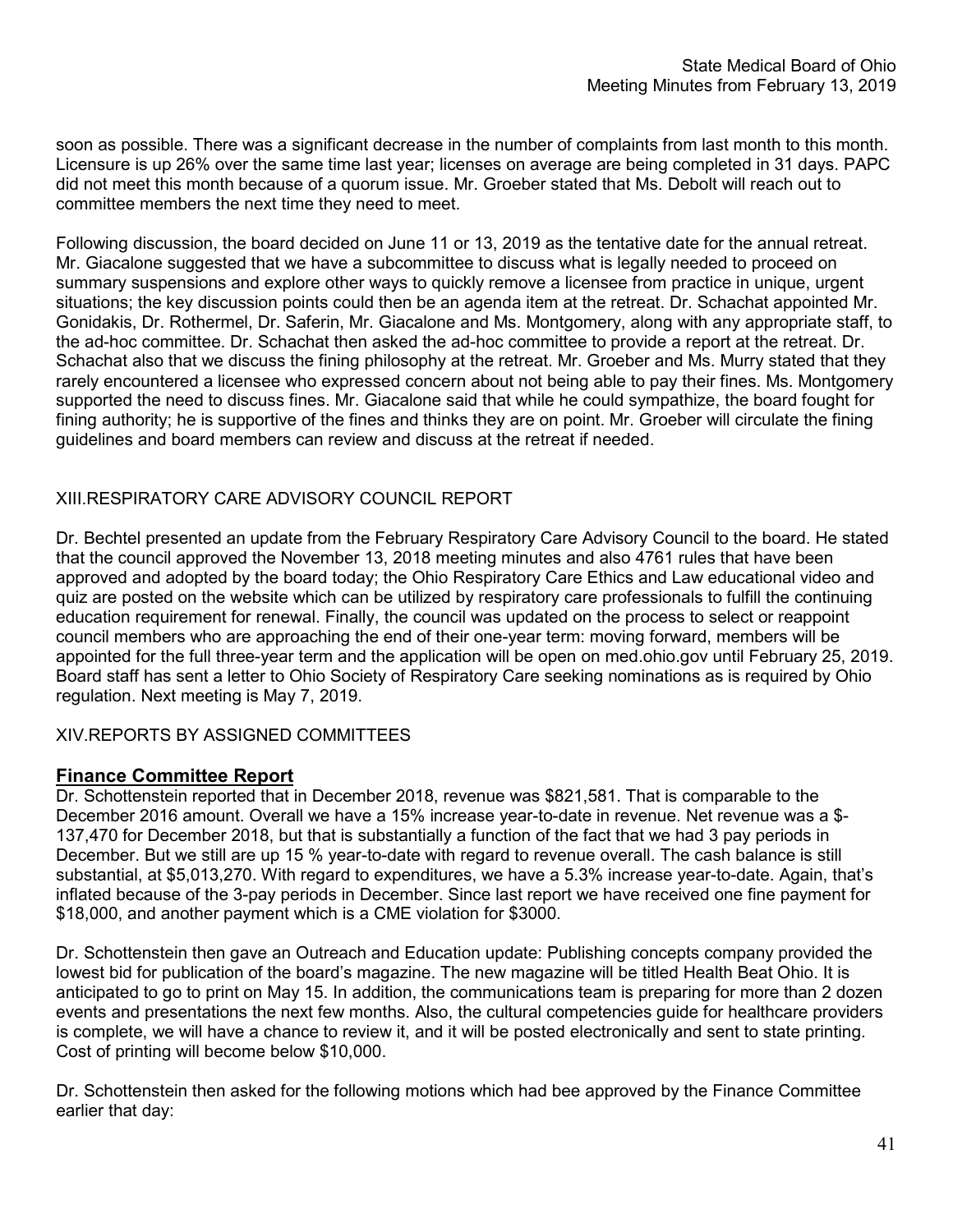Move to approve travel expenses in accordance with state travel policy for Dr. Mark Bechtel to attend the 2019 annual meeting of the FSMB as their attendance at the meeting is in connection with their responsibilities as, and is related to their position as, members of the State Medical Board of Ohio.

| Motion            | Saferin |
|-------------------|---------|
| 2 <sub>nd</sub>   | Johnson |
| Dr. Rothermel     |         |
| Dr. Saferin       | Y       |
| Mr. Giacalone     | Y       |
| Dr. Schottenstein |         |
| Dr. Schachat      |         |
| Dr. Edgin         |         |
| Dr. Factora       |         |
| Ms. Montgomery    |         |
| Dr. Johnson       |         |
| Dr. Bechtel       |         |

The motion carried.

Move to approve travel expenses in accordance with state travel policy for Dr. Richard Edgin to attend the 2019 annual meeting of the FSMB as their attendance at the meeting is in connection with their responsibilities as, and is related to their position as, members of the State Medical Board of Ohio.

| Motion            | Saferin |
|-------------------|---------|
| 2 <sub>nd</sub>   | Johnson |
| Dr. Rothermel     |         |
| Dr. Saferin       |         |
| Mr. Giacalone     |         |
| Dr. Schottenstein |         |
| Dr. Schachat      |         |
| Dr. Edgin         | А       |
| Dr. Factora       |         |
| Ms. Montgomery    |         |
| Dr. Johnson       |         |
| Dr. Bechtel       |         |

The motion carried.

Move to approve travel expenses in accordance with state travel policy for Dr. Michael Schottenstein to attend the 2019 annual meeting of the FSMB as their attendance at the meeting is in connection with their responsibilities as, and is related to their position as, members of the State Medical Board of Ohio.

| Motion            | Saferin |
|-------------------|---------|
| 2 <sub>nd</sub>   | Johnson |
| Dr. Rothermel     |         |
| Dr. Saferin       |         |
| Mr. Giacalone     |         |
| Dr. Schottenstein | Д       |
| Dr. Schachat      | v       |
| Dr. Edgin         |         |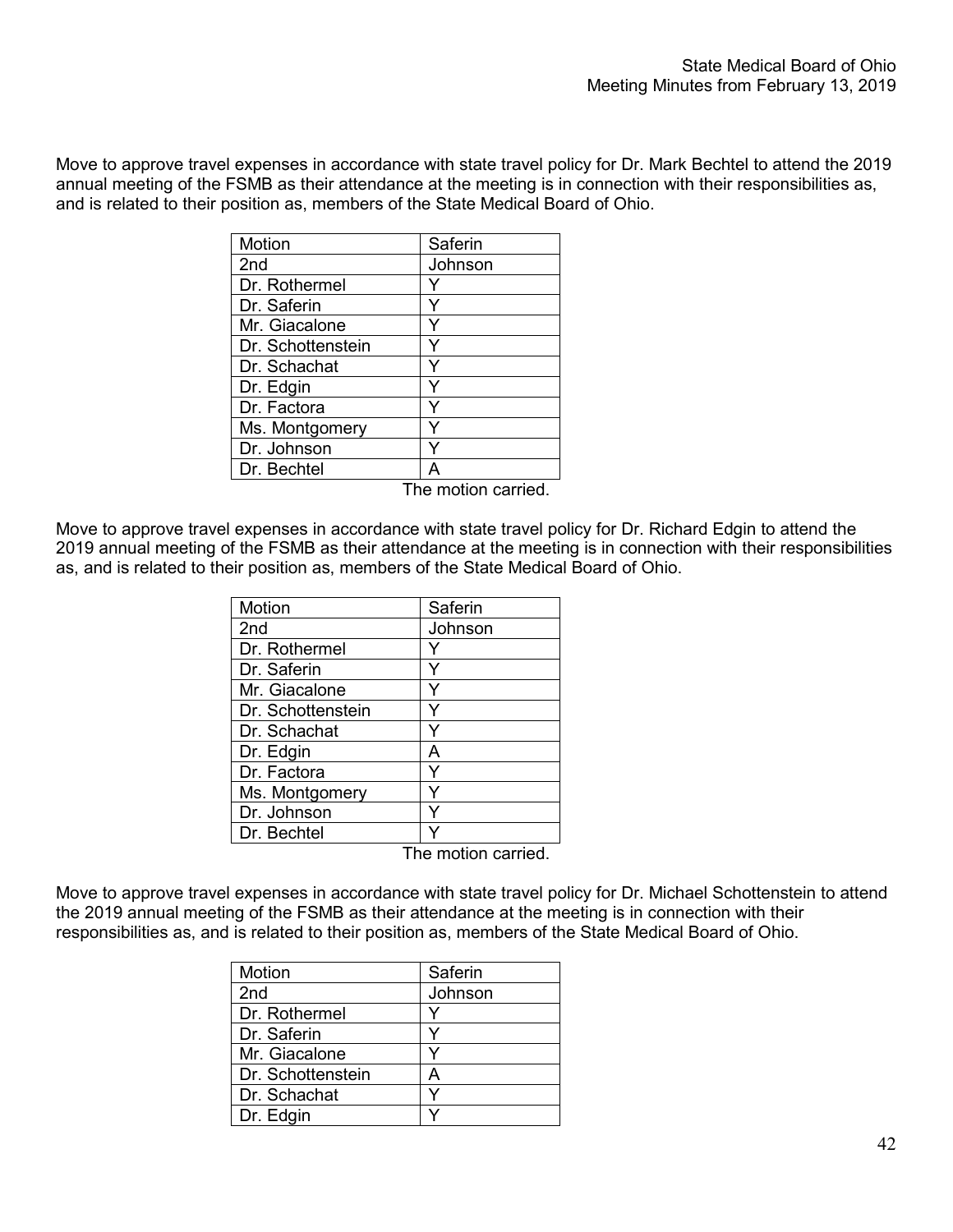| Dr. Factora    |     |
|----------------|-----|
| Ms. Montgomery |     |
| Dr. Johnson    |     |
| Dr. Bechtel    |     |
|                | . . |

The motion carried.

Move to approve travel expenses in accordance with state travel policy for Tessie Pollock, James Roach and Joe Turek to attend the 2019 annual meeting of the FSMB. He further stated that: Ms. Pollock's attendance at the conference is in connection with her duties as, and is related to her position as, Director of Communication of the State Medical Board of Ohio; Mr. Roach's attendance at the conference is in connection with his duties as, and is related to his position as, Acting Chief of Investigations of the State Medical Board of Ohio; and Mr. Turek's attendance at the conference is in connection with his duties as, and is related to his position as, Deputy Director of Licensure of the State Medical Board of Ohio.

| Motion            | Saferin |
|-------------------|---------|
| 2 <sub>nd</sub>   | Johnson |
| Dr. Rothermel     |         |
| Dr. Saferin       |         |
| Mr. Giacalone     |         |
| Dr. Schottenstein |         |
| Dr. Schachat      | Y       |
| Dr. Edgin         | Y       |
| Dr. Factora       |         |
| Ms. Montgomery    |         |
| Dr. Johnson       | ٧       |
| Dr. Bechtel       |         |

The motion carried.

Finally, Dr. Saferin moved to approve the purchase of tickets to attend the FSMB Foundation luncheon for the Board members and staff listed above as the luncheon is a separate ticketed event that is not included in the conference registration fee.

| Motion            | Saferin            |
|-------------------|--------------------|
| 2 <sub>nd</sub>   | Johnson            |
| Dr. Rothermel     |                    |
| Dr. Saferin       | Y                  |
| Mr. Giacalone     | Y                  |
| Dr. Schottenstein | Y                  |
| Dr. Schachat      |                    |
| Dr. Edgin         |                    |
| Dr. Factora       |                    |
| Ms. Montgomery    | Y                  |
| Dr. Johnson       | ٧                  |
| Dr. Bechtel       |                    |
|                   | The motion carried |

Dr. Saferin moved to approve Mr. Groeber to attend the meeting of the Finance Committee of the Federation of State Massage Therapy Boards (FSMTB) on Monday, February 18th, 2019, in Kansas City, Missouri; and that as his attendance at the meeting is in connection with his responsibilities as, and is related to his position as,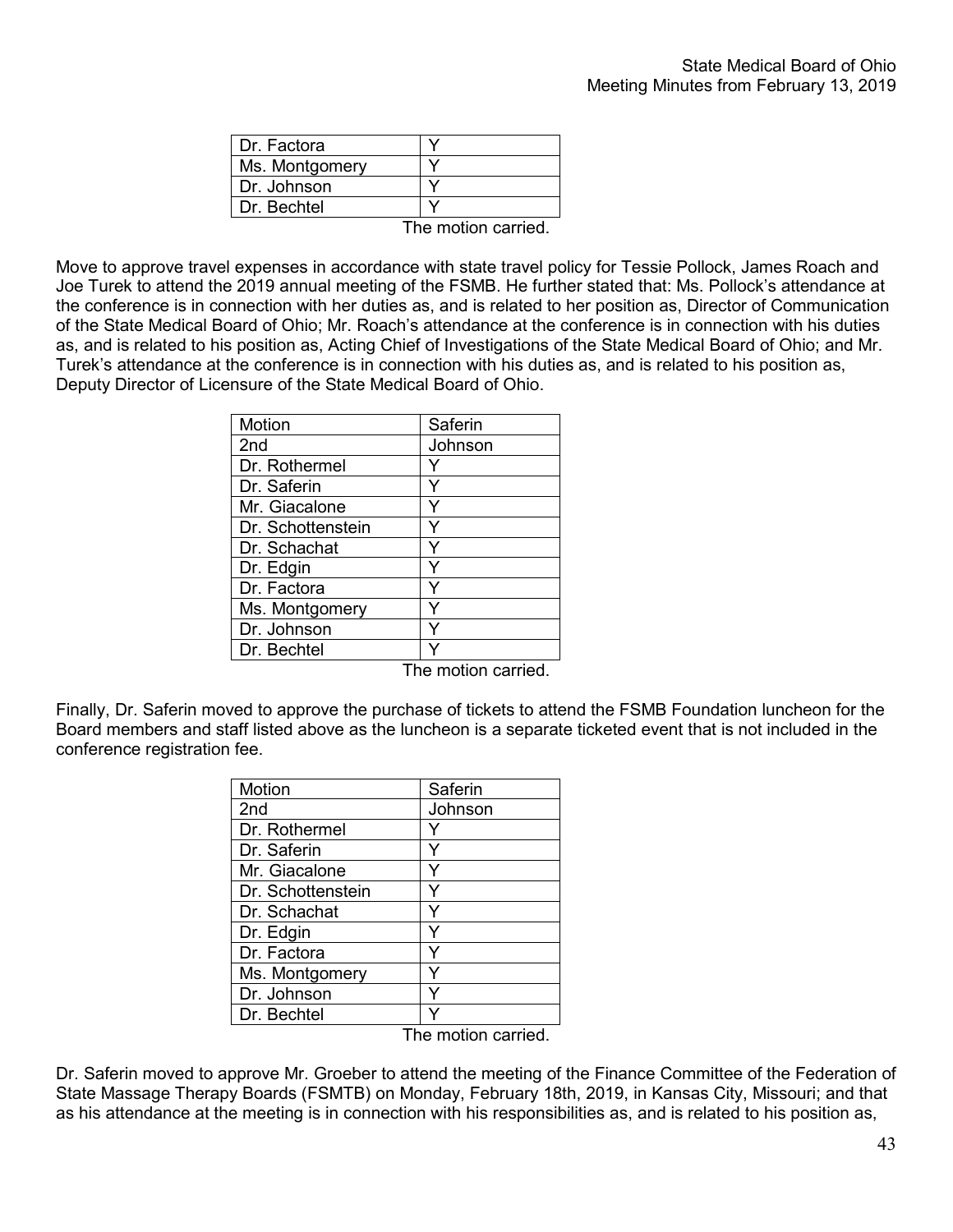Executive Director of the State Medical Board of Ohio. Any travel expenses not covered by the FSMTB will be paid by the Medical Board in accordance with state travel policy.

| <b>Motion</b>     | Saferin   |
|-------------------|-----------|
| 2 <sub>nd</sub>   | Rothermel |
| Dr. Rothermel     |           |
| Dr. Saferin       |           |
| Mr. Giacalone     |           |
| Dr. Schottenstein |           |
| Dr. Schachat      | Y         |
| Dr. Edgin         | Y         |
| Dr. Factora       | Υ         |
| Ms. Montgomery    |           |
| Dr. Johnson       |           |
| Dr. Bechtel       |           |

The motion carried.

### **Licensure Committee Report**

Limited Branch School Application: Dr. Saferin presented the board with a Certificate of Good Standing application from Columbus School of Medical Massage. He moved to issue a Certificate of Good Standing to the Columbus School of Medical Massage.

| <b>Motion</b>     | Saferin       |
|-------------------|---------------|
| 2 <sub>nd</sub>   | Schottenstein |
| Dr. Rothermel     |               |
| Dr. Saferin       |               |
| Mr. Giacalone     |               |
| Dr. Schottenstein |               |
| Dr. Schachat      |               |
| Dr. Edgin         |               |
| Dr. Factora       |               |
| Ms. Montgomery    |               |
| Dr. Johnson       |               |
| Dr. Bechtel       |               |

The motion carried.

Dr. Saferin reported that the matter of Khalid Hasan, MD's Physician Licensure Application was tabled by the Licensure Committee until May 2019.

#### Ahmad Sedaghat, MD – Physician Licensure Application

Dr. Saferin stated: Dr. Sedaghat has requested a waiver of the USMLE ten-year rule. Dr. Sedaghat has held ABMS certification (American Board of Otolaryngology - Head and Neck Surgery) since 2015. He moved to approve the good cause exception of the 10-year rule as outlined in 4731-6-14(C)(3)(b)(i) and accept the examination sequence to be granted a license.

| <b>Motion</b> | Saferin   |
|---------------|-----------|
| 2nd           | Giacalone |
| Dr. Rothermel |           |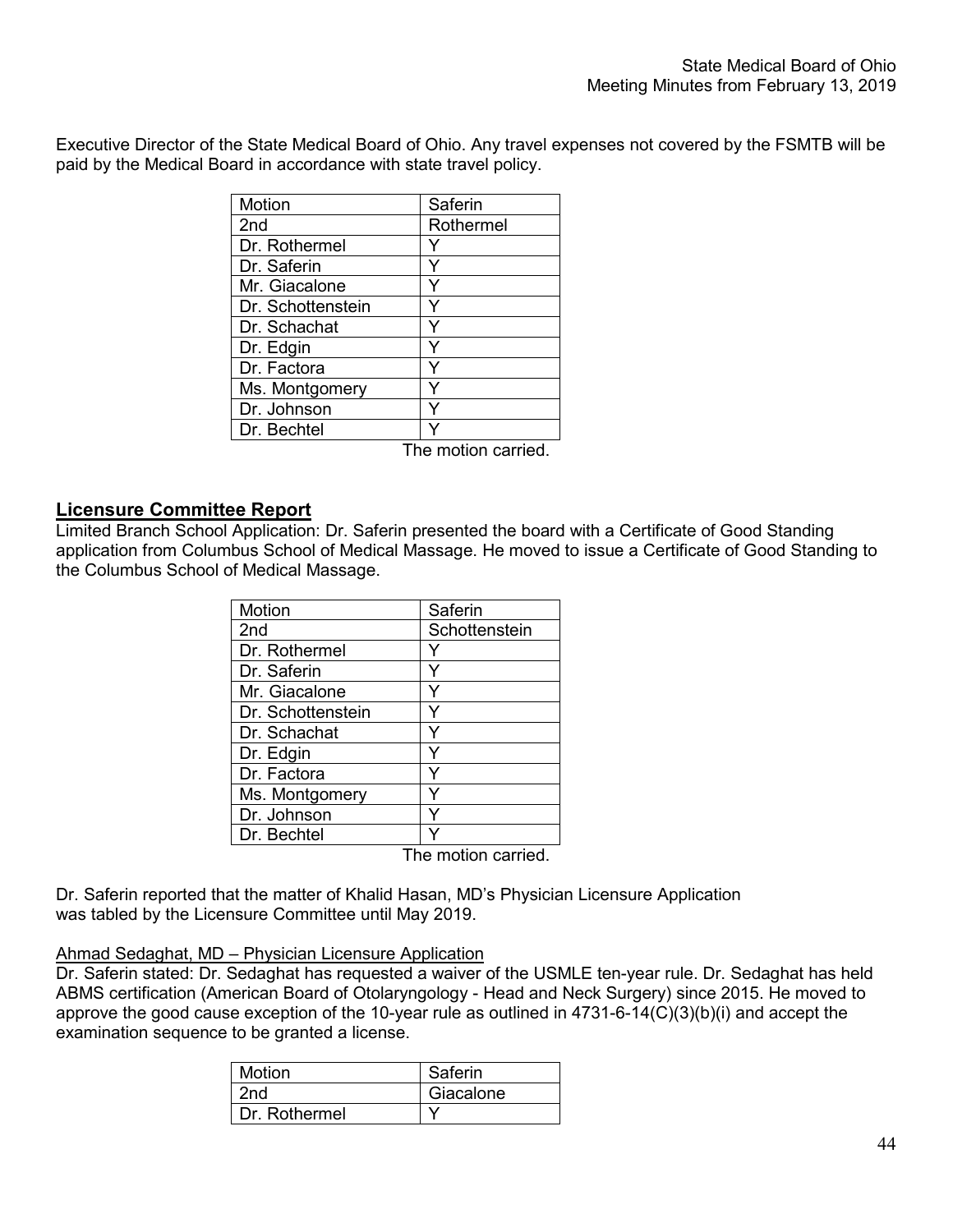The motion carried.

## Susan Locke, MD – Physician Restoration Application

Dr. Saferin stated: Dr. Locke is applying for restoration of her Ohio medical license. Dr. Locke advises she has not clinically practiced medicine since 2008.He moved to approve Dr. Locke's application for restoration of her Ohio license pending successful completion of the Special Purpose Examination (SPEX) or specialty board recertification in General Psychiatry with the American Board of Psychiatry and Neurology Certifying Board within six months from the date of mailing of the Notice of Opportunity for a Hearing.

| <b>Motion</b>     | Saferin       |
|-------------------|---------------|
| 2 <sub>nd</sub>   | Schottenstein |
| Dr. Rothermel     |               |
| Dr. Saferin       |               |
| Mr. Giacalone     |               |
| Dr. Schottenstein |               |
| Dr. Schachat      |               |
| Dr. Edgin         |               |
| Dr. Factora       |               |
| Ms. Montgomery    |               |
| Dr. Johnson       |               |
| Dr. Bechtel       |               |

The motion carried.

#### Lisa McCormack – Physician Assistant Restoration Application

Dr. Saferin stated: Ms. McCormack is applying for restoration of her Ohio physician assistant license. Ms. McCormack has not clinically practiced since February 2014 but passed the Physician Assistant National Recertifying Examination (PANRE) within the past year. He moved to approve Ms. McCormack's application for restoration of her Ohio license as presented.

| Motion            | Saferin       |
|-------------------|---------------|
| 2 <sub>nd</sub>   | Schottenstein |
| Dr. Rothermel     |               |
| Dr. Saferin       |               |
| Mr. Giacalone     |               |
| Dr. Schottenstein |               |
| Dr. Schachat      |               |
| Dr. Edgin         |               |
| Dr. Factora       |               |
| Ms. Montgomery    |               |
| Dr. Johnson       |               |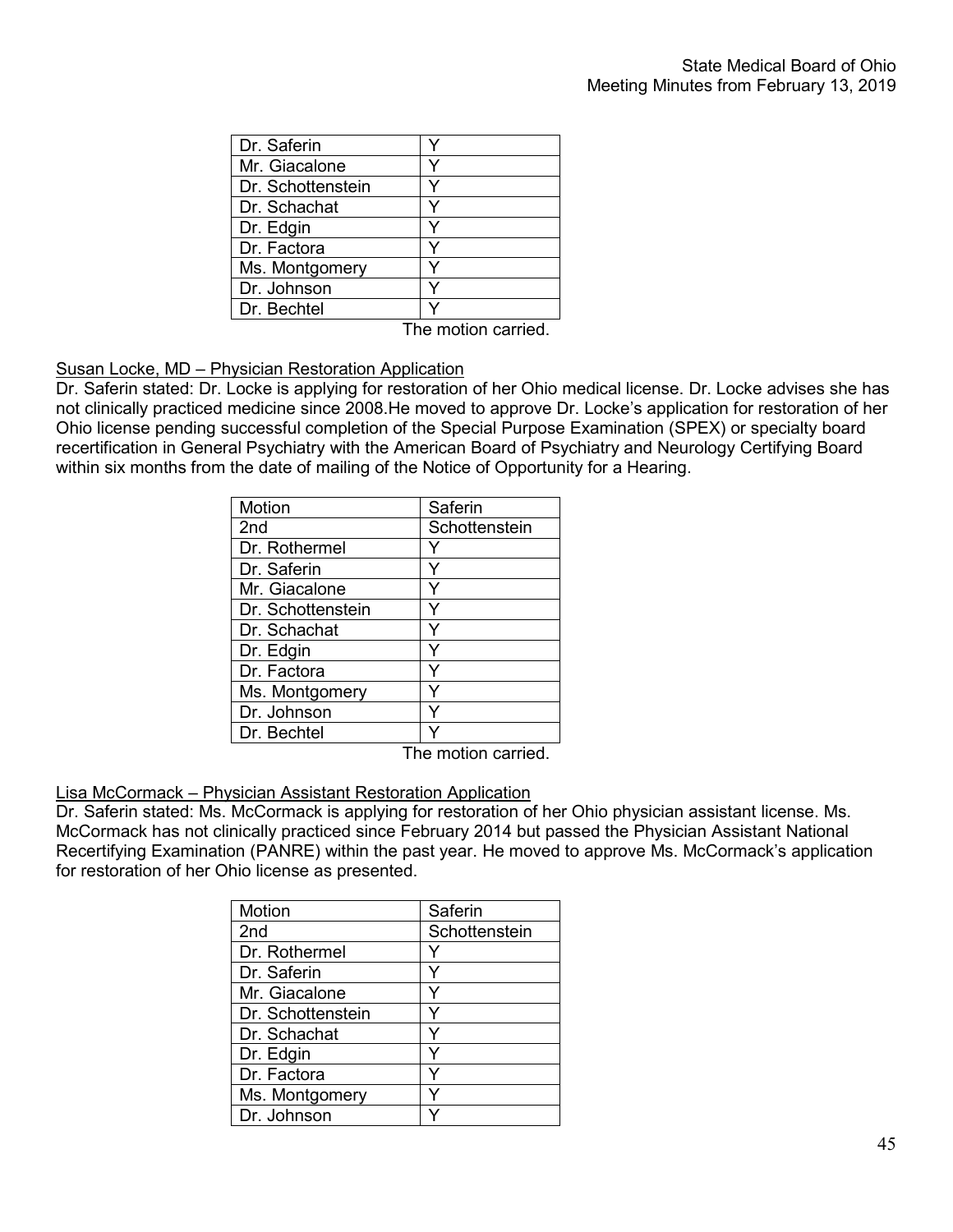| l Dr. Bechtel. |                     |
|----------------|---------------------|
|                | The motion carried. |

#### Meghan McNeill – Dietitian Restoration Application

Dr. Saferin stated: Ms. McNeill is applying for restoration of her Ohio license to practice dietetics. Ms. McNeill indicates in her application that she has worked as a Clinical Research Coordinator at Cincinnati Children's Hospital, providing 'no dietetics practice' in that role, since 2014. Ms. McNeill has maintained her Registered Dietitian credential and has completed the Board's jurisprudence continuing education module. He moved to approve Ms. McNeill's application for restoration of her Ohio license as presented.

| <b>Motion</b>     | Saferin       |
|-------------------|---------------|
| 2nd               | Schottenstein |
| Dr. Rothermel     |               |
| Dr. Saferin       |               |
| Mr. Giacalone     |               |
| Dr. Schottenstein |               |
| Dr. Schachat      |               |
| Dr. Edgin         |               |
| Dr. Factora       |               |
| Ms. Montgomery    |               |
| Dr. Johnson       |               |
| Dr. Bechtel       |               |
|                   | للمراسط الملا |

The motion carried.

#### Massage Therapy Restoration Applications

Dr. Saferin stated: Applicants Alisha Lifka, Amy Ohlinger, Anna Miller, Jamie Mitchell and Monica Waldorf are all applying for restoration of their Ohio massage therapy licenses. Their applications do not indicate any massage therapy practice within the last two years. He moved to approve Ms. Lifka's, Ms. Ohlinger's, Ms. Miller's, Ms. Mitchell's, and Ms. Waldorf's applications for restoration of their Ohio licenses pending successful completion of the MBLEx within six months from the date of mailing of the Notice of Opportunity for a Hearing.

| Motion            | Saferin       |
|-------------------|---------------|
| 2nd               | Schottenstein |
| Dr. Rothermel     |               |
| Dr. Saferin       |               |
| Mr. Giacalone     |               |
| Dr. Schottenstein |               |
| Dr. Schachat      |               |
| Dr. Edgin         |               |
| Dr. Factora       |               |
| Ms. Montgomery    |               |
| Dr. Johnson       |               |
| Dr. Bechtel       |               |
| ŦЬ.               | $4.5 - 1$     |

The motion carried.

#### **Physician Assistant Policy Committee**

Ms. Debolt presented a handout with all the drugs that were approved by PAPC in January 2019.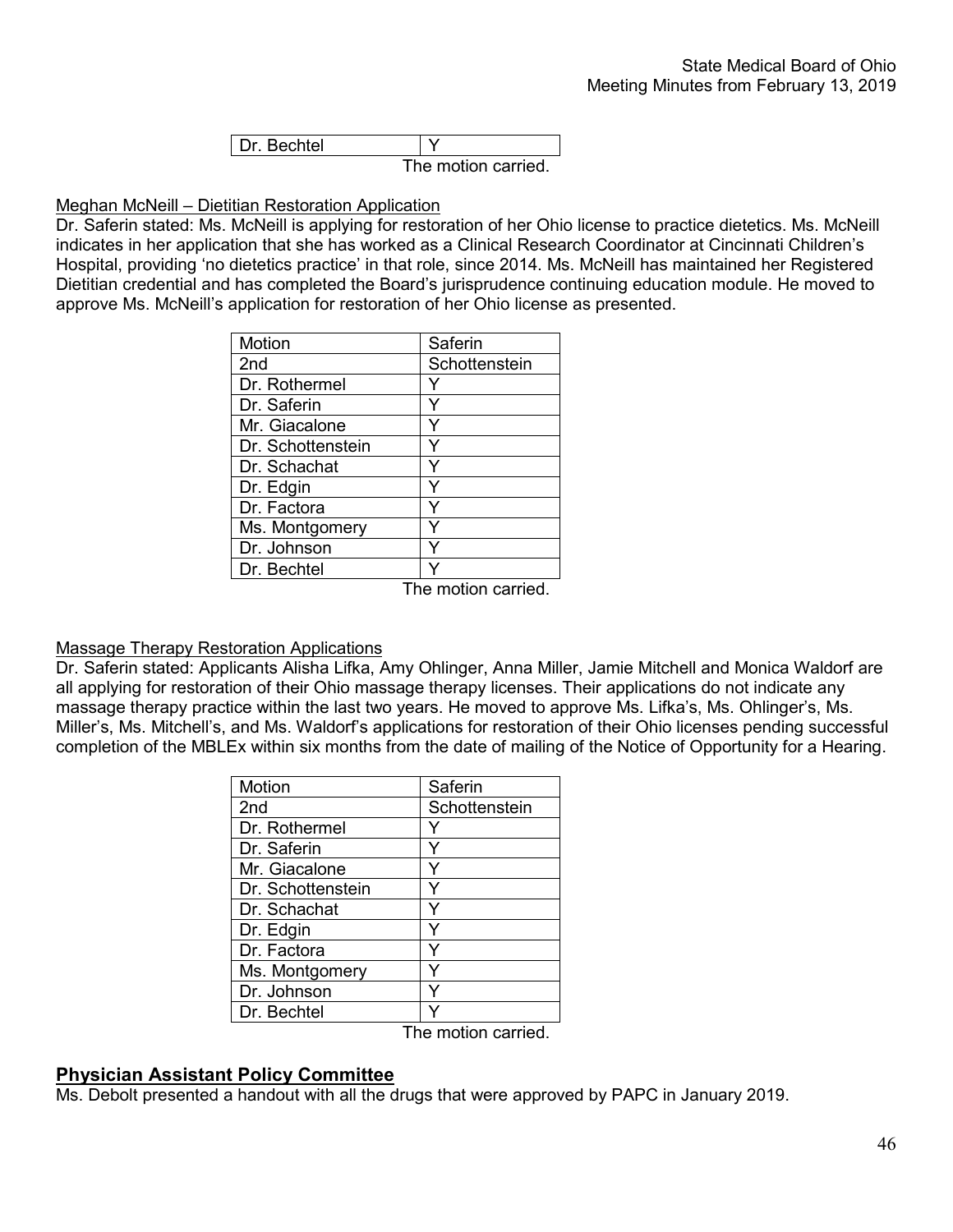Motion to approve the PA formulary changes that were approved by the PAPC committee January 14, 2019.

| Motion                                | Schottenstein |
|---------------------------------------|---------------|
| 2nd                                   | Giacalone     |
| Voice Vote                            | All Aye       |
| المتحاسب والمستحدث والمتحدث والمستحدث |               |

The motion carried.

# **Compliance Committee Report**

Dr. Schottenstein provided an update: On January 9, 2019, the Compliance Committee met with Thomas Bering, M.D. and James C. Johnson, D.O. and moved to continue them under the terms of their respective Board actions. The Compliance Committee accepted Compliance staff's report of conferences on December 10 and 11, 2018.

# XV.PROBATIONARY REQUESTS

Ms. Murry approached the board and asked them to withdraw the request from Frank G. Stoddard, D.P.M. from consideration during today's meeting. The request will come back before the board at the March 2019 board meeting.

Dr. Schachat asked the Board to consider the Probationary Requests in today's Agenda:

- a) Nabila S. Babar, M.D. (Mason, OH)
- b) David M. Burkons, M.D. (South Euclid, OH)
- c) Anshuli Gupta, M.D. (Columbus, OH)
- d) Timothy M. Hickey, M.D. (Toledo, OH)
- e) James C. Johnson, D.O. (Grove City, OH)
- f) John K. Krebs, M.D. (Elyria, OH)
- g) Steve M. Leung, M.D. (Bedford, OH)
- h) M. Salim Ratnani, M.D. (Charleston WV)
- i) Frank G. Stoddard, D.P.M.
- j) Rajive Tandon, M.D. (Columbus, OH)
- k) Aly M. A. Zewail, M.D. (Doylestown, OH)

He asked if any board member wished to consider a Probationary Request separately.

Dr. Schottenstein asked to discuss Dr. Ratnani's request. Dr. Schottenstein reminded the board that the physician had a board order and went to work in Pakistan. He appeared last month because he was not compliant with his board order. Ms. Murry confirmed that Dr. Ratnani's intentions are to join office conferences electronically and eventually return to the country and so far he is in compliance.

Motion to approve the Secretary and Supervising Member's recommendations for probationary requests a,b,c,d,e,f, g, h, j, k:

- a) Nabila S. Babar, M.D.: Release from the terms of the February 10, 2016 Consent Agreement; The Secretary and Supervising Member are in support of the request.
- b) David M. Burkons, M.D.: Reduction in the chart review requirement to ten charts per month; The Secretary and Supervising Member are in support of the request.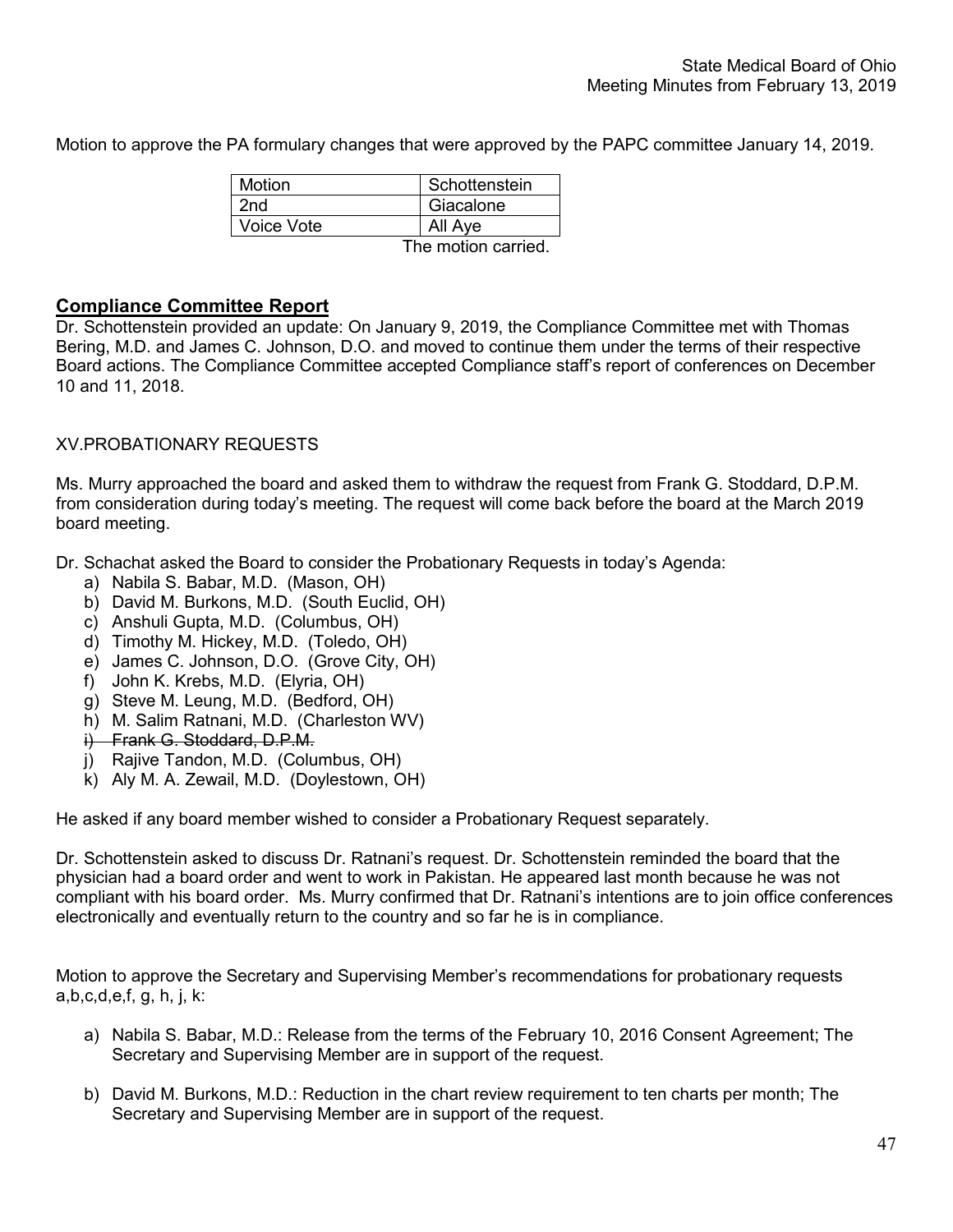- c) Anshuli Gupta, M.D.: Acceptance of Compliance Staff's report of conference on January 8, 2019. Approval of Robert C. Polite, D.O. to serve as an additional monitoring physician. The Secretary and Supervising Member are in support of the requests
- d) Timothy M. Hickey, M.D.: Release from the terms of the January 14, 2015 Board Order. The Secretary and Supervising Member are in support of the request.
- e) James C. Johnson, D.O.: Approval of Yvette Casey-Hunter, M.D. to serve as the monitoring physician. Determination of the frequency and number of charts. The Secretary and Supervising Member are in support of the request; 10 charts per month.
- f) John K. Krebs, M.D.: Approval of request to reduce psychiatric treatment sessions from every two months to every three months. The Secretary and Supervising Member are in support of the request.
- g) Steve M. Leung, M.D.: Approval of request for a reduction in drug and alcohol rehabilitation meetings from three per week to two per week with a minimum of ten per month. The Secretary and Supervising Member are in support of the request.
- h) M. Salim Ratnani, M.D.: Approval of request to conduct behavioral counseling via electronic means while the doctor resides in Pakistan; The Secretary and Supervising Member are in support of the request.
- i) Frank G. Stoddard, D.P.M.
- j) Rajive Tandon, M.D.: Acceptance of compliance staff report of conference from January 7, 2019; Approval of request to discontinue the chart review requirement.
- k) Aly M. A. Zewail, M.D.: Approval of request to discontinue the chart review requirement; The Secretary and Supervising Member are in support of the request.

| <b>Motion</b>     | Schottenstein |
|-------------------|---------------|
| 2nd               | Giacalone     |
| Dr. Rothermel     | А             |
| Dr. Saferin       | A             |
| Mr. Giacalone     |               |
| Dr. Schottenstein |               |
| Dr. Schachat      |               |
| Dr. Edgin         |               |
| Dr. Factora       |               |
| Ms. Montgomery    |               |
| Dr. Johnson       |               |
| Dr. Bechtel       |               |

The motion carried.

## XVIII. REINSTATEMENT REQUEST

Dr. Schachat called for a motion to approve the request for the reinstatement of the license of Muyuan Ma, M.D. subject to the probationary terms and conditions as outlined in the June 13, 2018 Board Order for a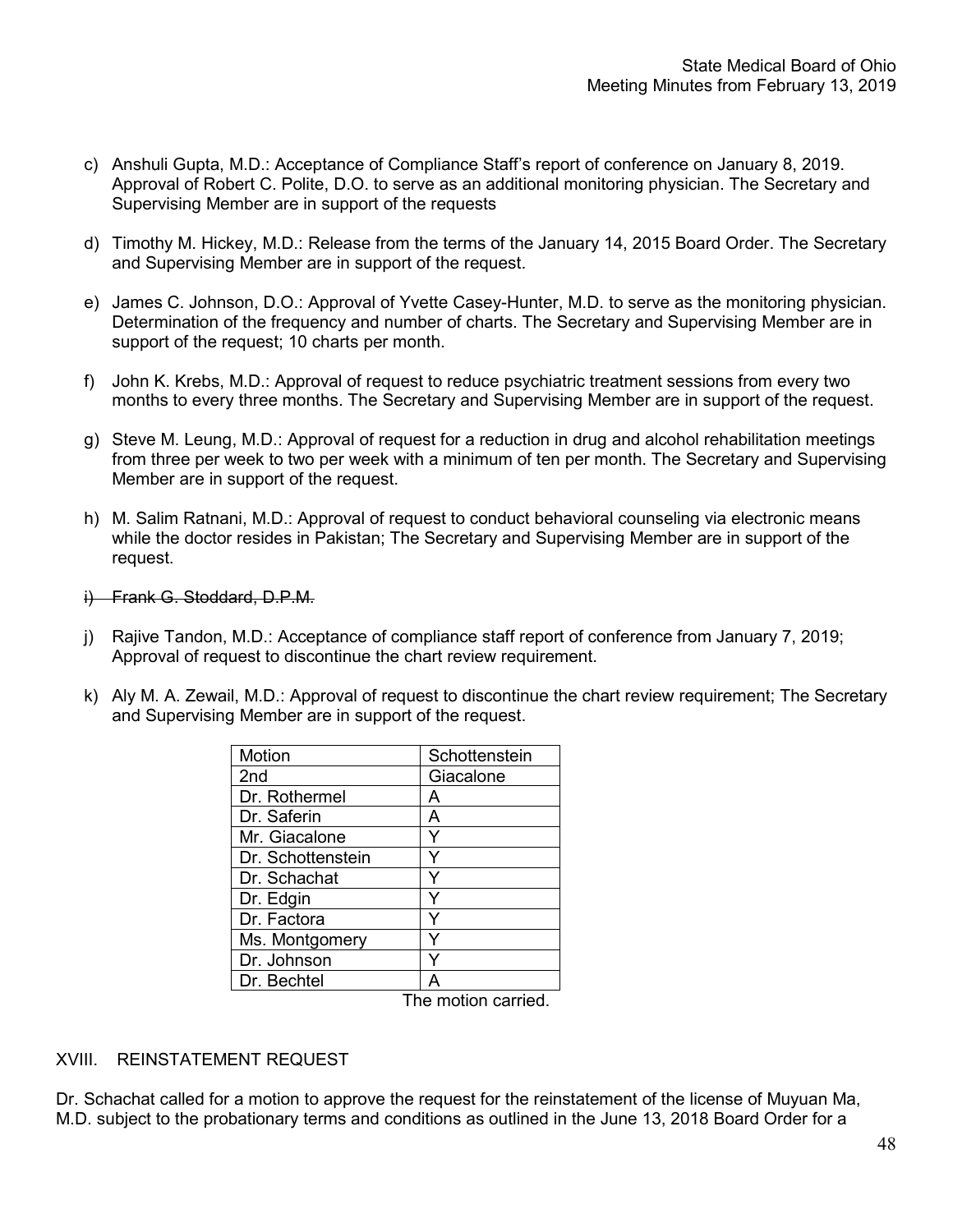minimum of three years, to include the permanent limitation and restriction that Doctor Ma's practice of medicine shall not involve direct patient care in an inpatient setting.

| Motion            | Schottenstein |
|-------------------|---------------|
| 2nd               | Giacalone     |
| Dr. Rothermel     | А             |
| Dr. Saferin       | А             |
| Mr. Giacalone     |               |
| Dr. Schottenstein |               |
| Dr. Schachat      |               |
| Dr. Edgin         |               |
| Dr. Factora       |               |
| Ms. Montgomery    |               |
| Dr. Johnson       |               |
| Dr. Bechtel       |               |

The motion carried.

# XIX. FINAL PROBATIONARY APPEARANCES

## Dustin M. Clark, M.D. (Johnson City, TN)

Dr. Schachat stated that Dr. Clark is appearing before the Board pursuant to his request for release from the terms of the Board's Order of September 12, 2013. The Board's action was based on the doctor's diagnosis of opiate dependence and alcohol dependence. If approved, Dr. Clark's request for release will become effective immediately but Dr. Clark will remain subject to the permanent restrictions set forth in the September 2013 Board Order related to anesthesia.

Motion to release Dr. Clark from the terms of his September 12, 2013 Board Order, effective immediately:

| Motion            | Edgin         |
|-------------------|---------------|
| 2 <sub>nd</sub>   | Schottenstein |
| Dr. Rothermel     | А             |
| Dr. Saferin       | A             |
| Mr. Giacalone     |               |
| Dr. Schottenstein |               |
| Dr. Schachat      |               |
| Dr. Edgin         |               |
| Dr. Factora       |               |
| Ms. Montgomery    |               |
| Dr. Johnson       |               |
| Dr. Bechtel       |               |

The motion carried.

## Nicholas C. Diamantis, M.D. (Bratenahl Village, OH)

Dr. Schachat stated: Dr. Diamantis is appearing before the Board pursuant to his request for release from the terms of his November 4, 2015 Consent Agreement. The Board's action was based on the doctor's admission that he fabricated certain medical records, failed to cooperate in an investigation conducted by the Board, and made fraudulent misrepresentations regarding the fabricated records related to the doctor seeking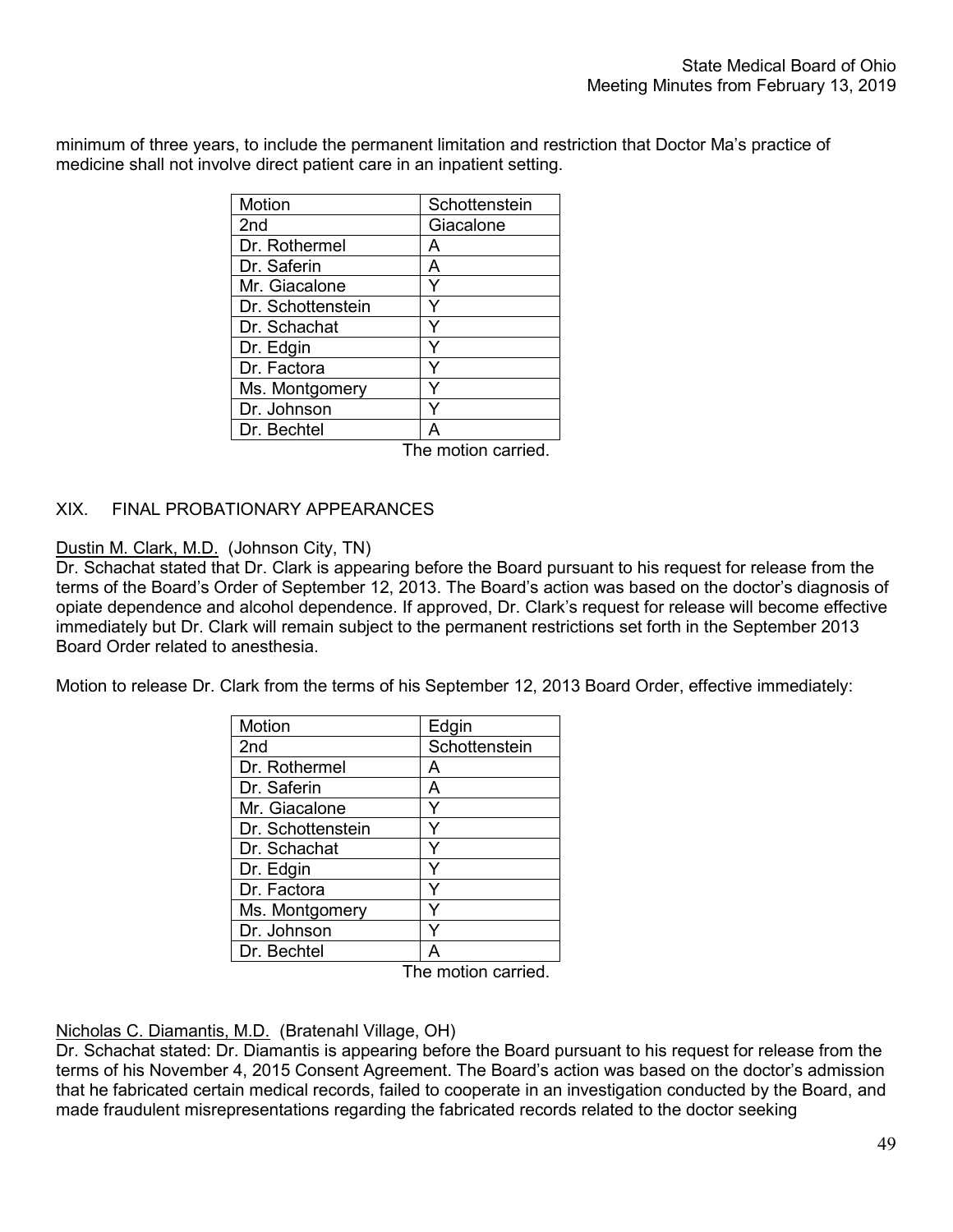accreditation by the Accreditation Association for Ambulatory Healthcare. If approved, Dr. Diamantis' request for release will become effective February 16, 2019.

Motion to release Dr. Diamantis from the terms of his November 4, 2015 Consent Agreement, effective February 16, 2019:

| Motion            | Schottenstein |
|-------------------|---------------|
| 2 <sub>nd</sub>   | Edgin         |
| Dr. Rothermel     | A             |
| Dr. Saferin       | А             |
| Mr. Giacalone     |               |
| Dr. Schottenstein |               |
| Dr. Schachat      |               |
| Dr. Edgin         | Y             |
| Dr. Factora       |               |
| Ms. Montgomery    |               |
| Dr. Johnson       |               |
| Dr. Bechtel       |               |
|                   | $4.1 - 1.2$   |

The motion carried.

Bernard J. Rose, M.D. (Bratenahl Village, OH)

Dr. Schachat stated that Dr. Rose is appearing before the Board pursuant to his request for release from the terms of his September 12, 2013 Step II Consent Agreement. The Board's action was based on the doctor's admission that he had been diagnosed with alcohol dependence, submitted false answers on his November 2011 renewal application, and obtained controlled substances from a family member and the family member of a deceased patient. If approved, Dr. Rose's request for release will become effective immediately.

Dr. Schottenstein encouraged Dr. Rose to not dramatically cut down on the number of meetings to support recovery.

Motion to release Dr. Rose from the terms of his September 12, 2013 Step II Consent Agreement, effective immediately:

| Motion            | Edgin         |
|-------------------|---------------|
| 2 <sub>nd</sub>   | Schottenstein |
| Dr. Rothermel     | А             |
| Dr. Saferin       | А             |
| Mr. Giacalone     |               |
| Dr. Schottenstein |               |
| Dr. Schachat      |               |
| Dr. Edgin         |               |
| Dr. Factora       |               |
| Ms. Montgomery    |               |
| Dr. Johnson       |               |
| Dr. Bechtel       |               |

The motion carried.